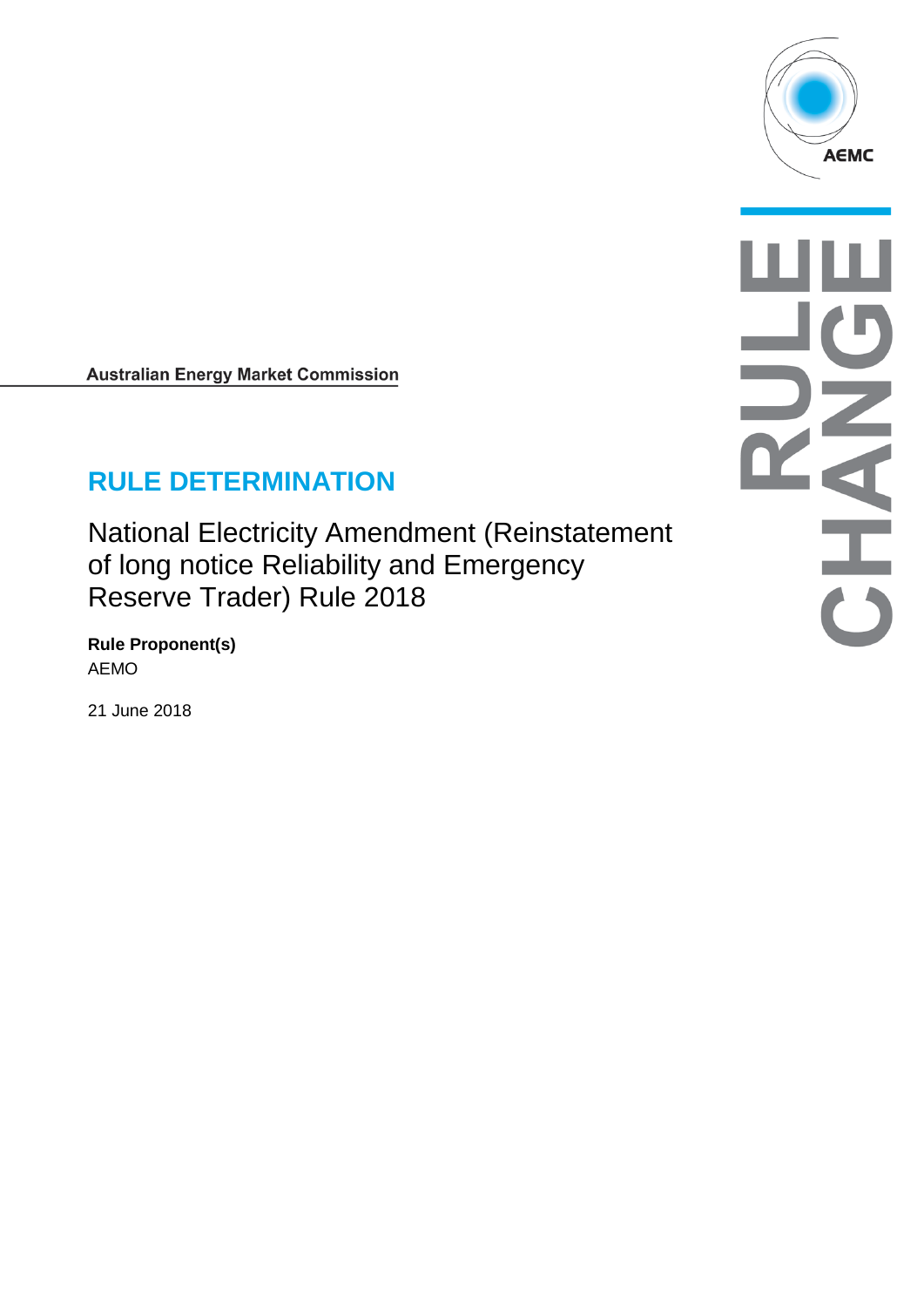#### **Inquiries**

Australian Energy Market Commission PO Box A2449 Sydney South NSW 1235

**E**: aemc@aemc.gov.au **T**: (02) 8296 7800 **F**: (02) 8296 7899

Reference: ERC0238

#### **Citation**

AEMC 2018, Reinstatement of long notice Reliability and Emergency Reserve Trader, Rule Determination, 21 June 2018, Sydney

#### **About the AEMC**

The AEMC reports to the Council of Australian Governments (COAG) through the COAG Energy Council. We have two functions. We make and amend the national electricity, gas and energy retail rules and conduct independent reviews for the COAG Energy Council.

This work is copyright. The Copyright Act 1968 permits fair dealing for study, research, news reporting, criticism and review. Selected passages, tables or diagrams may be reproduced for such purposes provided acknowledgement of the source is included.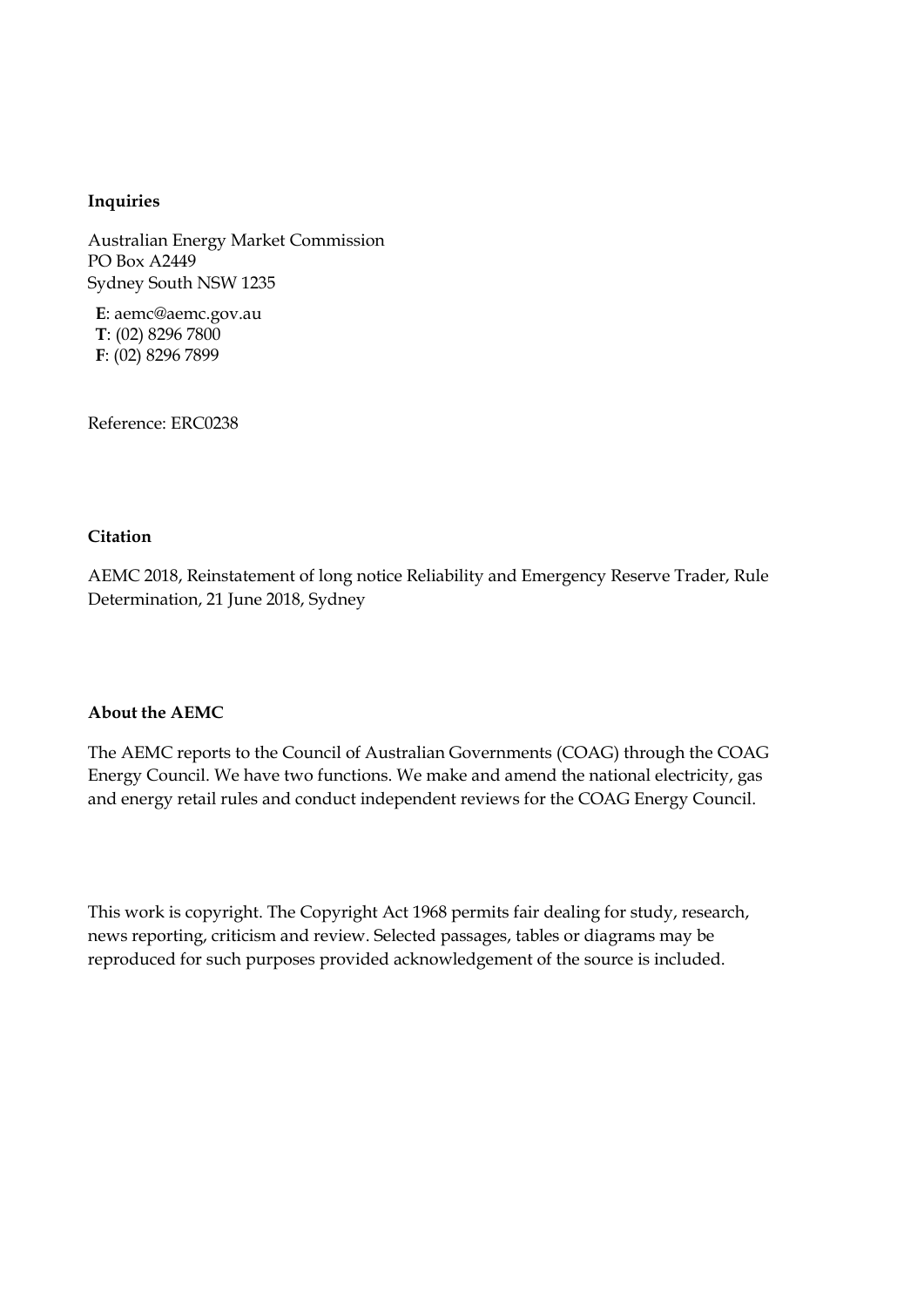# **Summary**

The Australian Energy Market Commission (AEMC) has made a final rule which promotes reliability in the national electricity market (NEM) while making sure that the costs of doing so are efficient.

The Commission's final rule increases the lead time available for AEMO to procure out-of-market reserves through the Reliability and Emergency Reserve Trader (RERT) to **nine months** ahead of a projected reserve shortfall. This effectively reinstates what was known as the long-notice RERT, which was removed on 1 November 2017 based on a rule change decision made by the Commission in 2016.[1](#page-2-0)

### **What is the RERT?**

-

Reliability in the NEM is largely driven through market participants responding to information provided about the need for resources to keep the power system in balance. If market participants fail to respond to information signals, AEMO's next step is generally to engage in informal negotiations with market participants to alleviate any expected or anticipated shortfalls.<sup>[2](#page-2-1)</sup> If this fails, then AEMO may have no other choice but to intervene in the market more directly. Market participants are encouraged to respond first, since a market response is likely to be more efficient than AEMO intervening e.g. by contracting for reserves.

The RERT is one of a suite of permanent intervention mechanisms in the NEM that are available to manage reliability, $3$  in the event that responses from market participants are, or are likely to be, insufficient to serve the electricity needs of consumers in a manner consistent with the reliability standard. The RERT allows AEMO to contract for reserves from either generation or demand-side capacity that is not otherwise available to the market through any other arrangement. AEMO can use the RERT in the event that it projects that the reliability standard will not be met (i.e. when AEMO projects that unserved energy is expected to be greater than 0.002 per cent) and, where practicable, to maintain power system security.

AEMO can only contract for reserves under the RERT for a limited period of time ahead of when it projects a reserve shortfall or to maintain power system security – this is known as the "procurement lead time" and is specified in the National Electricity Rules (NER).

The direct costs of the RERT are recovered from market customers, such as retailers, and may ultimately be passed on to consumers meaning that the RERT can have an impact on retail price outcomes over the longer term. The RERT also has indirect costs since, in contracting for reserves, AEMO may crowd out potential market-based

<span id="page-2-1"></span><span id="page-2-0"></span><sup>1</sup> AEMC, *Extension of the Reliability and Emergency Reserve Trader*, Final Determination, 23 June 2016.

<sup>&</sup>lt;sup>2</sup> Furthermore, AEMO can use network support and control ancillary services to the extent that the projected reserve shortfall is affected by a network limitation that can be addressed by such services.

<span id="page-2-2"></span><sup>3</sup> The others being directions and clause 4.8.9 instructions.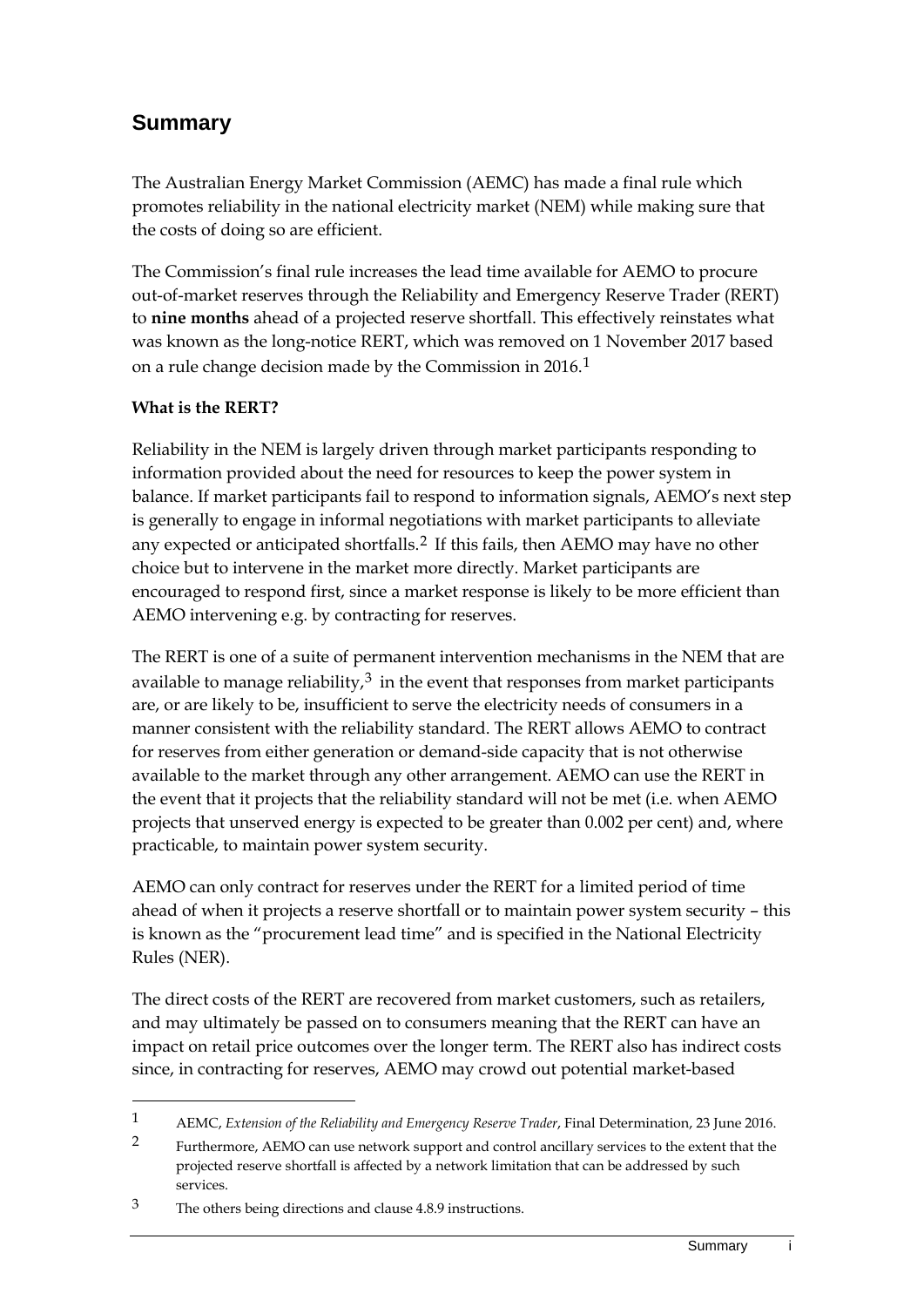arrangements, such as retailers seeking to engage with their customers to reduce load. If such distortions do occur, then this would also have implications for reliability and price outcomes in the NEM.

Until recently, the RERT had rarely been used. However, the rapid transformation of the generation mix is presenting growing challenges for the operation of the power system and AEMO's use of the RERT last summer highlighted the relevance of this safety net mechanism to reliability in the NEM.

#### **The Commission's rationale**

As noted above, the RERT has the potential to distort outcomes for market participants and in the wholesale market, and so is designed in such a way as to minimise these distortions.

While the potential of the mechanism to distort outcomes remains unchanged since the Commission considered similar issues in 2016, the Commission agrees with AEMO that several conditions in the market have changed since then:

- The changing generation mix driven by the retirement of thermal generation, an influx of variable renewable generation and a tightening of the demand-supply balance, as well as the effect that these changes are having on the operation of the power system - indicates that it would likely be beneficial, consistent with the national electricity objective, to reinstate the long-notice RERT.
- Since 2016, the ARENA and AEMO RERT trial has demonstrated that there are more resources, primarily demand response, that have the capability to change their energy consumption in response to an instruction, but are not expected to respond to wholesale price signals and so are not participating in the wholesale market. For example, there are currently around 200 MW of demand-side resources participating in the trial. $4$  The trial also found that a longer lead time is required for these types of reserves.

To the extent that the RERT is required, having more resources able to participate in the RERT through a longer procurement lead time may improve the efficiency of the procurement process. This may put downward pressure on the direct costs of the RERT, if it is needed. Reinstating the long-notice RERT will also promote reliability since AEMO will be able to, if there is a shortfall, have access to a broader range of reserves than it otherwise would.

On balance, therefore, the Commission concludes that increasing the procurement lead time for the RERT to nine months will, or is likely to, contribute to the achievement of the National Electricity Objective and so promote the long-term interests of consumers.

### **The final rule**

-

The key features of the final rule are:

<span id="page-3-0"></span><sup>4</sup> ARENA-AEMO joint submission, *Reliability Frameworks Review* – directions paper.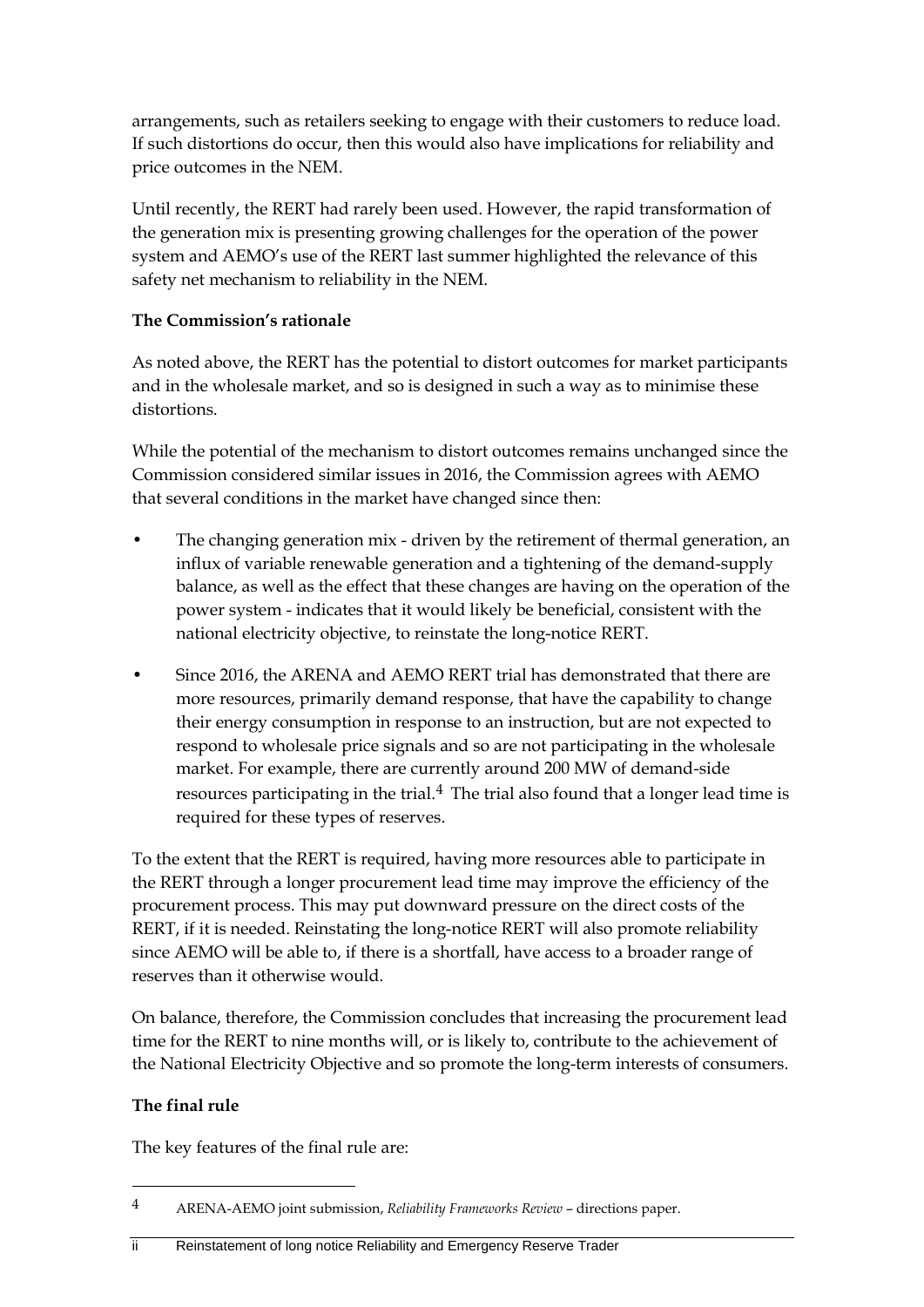- an increase in the procurement lead time available to AEMO to procure the RERT from 10 weeks to nine months ahead of a projected reserve shortfall (effectively reinstating the long-notice RERT) with effect from 13 July 2018
- a transitional rule that amends the RERT guidelines made by the Reliability Panel to reflect the reinstatement of the long-notice RERT and requires the Reliability Panel to publish the RERT guidelines amended to reflect the changes made under the rule by 13 July 2018 (the date the long-notice RERT is reinstated)
- a transitional rule that requires AEMO to amend its RERT procedures to reflect the final rule and amended guidelines by 13 July 2018. The rule requires AEMO to consult on the proposed amendments to its RERT procedures for a minimum of two weeks prior to the revised procedures taking effect.

The ability for AEMO to procure the long-notice RERT will therefore commence on 13 July 2018, the same date on which the Reliability Panel is required to publish the RERT guidelines amended under the final rule and AEMO is required to publish its amended RERT procedures.

### **Interactions with the** *Enhancement to the RERT* **rule change and the proposed National Energy Guarantee**

The *Enhancement to the RERT* rule change ("enhanced RERT") is examining broad changes to the RERT framework through the issues raised by AEMO in its rule change request and its high-level design proposal for an enhanced RERT.[5](#page-4-0) 

Potential changes being examined in that rule change process include:

- a further increase in the procurement lead time, which would effectively increase the long-notice RERT lead time to one year and beyond in some circumstances
- an assessment of the existing out-of-market provisions that seek to minimise the distortionary effects of the RERT on market participants and wholesale market outcomes
- how the RERT is triggered and the governance arrangements surrounding the trigger
- standardisation of RERT products.

-

Stakeholders raised a number of concerns and issues with respect to the broader RERT framework in submissions to the consultation paper published for this rule change. The Commission notes that a number of these broad concerns were out of scope of this rule change, but are issues that are being considered through the enhanced RERT rule change. This includes the procurement trigger, broad costs of the RERT and the out-of-market provisions.

<span id="page-4-0"></span><sup>5</sup> See https://www.aemc.gov.au/rule-changes/enhancement-reliability-and-emergency-reserve-trader.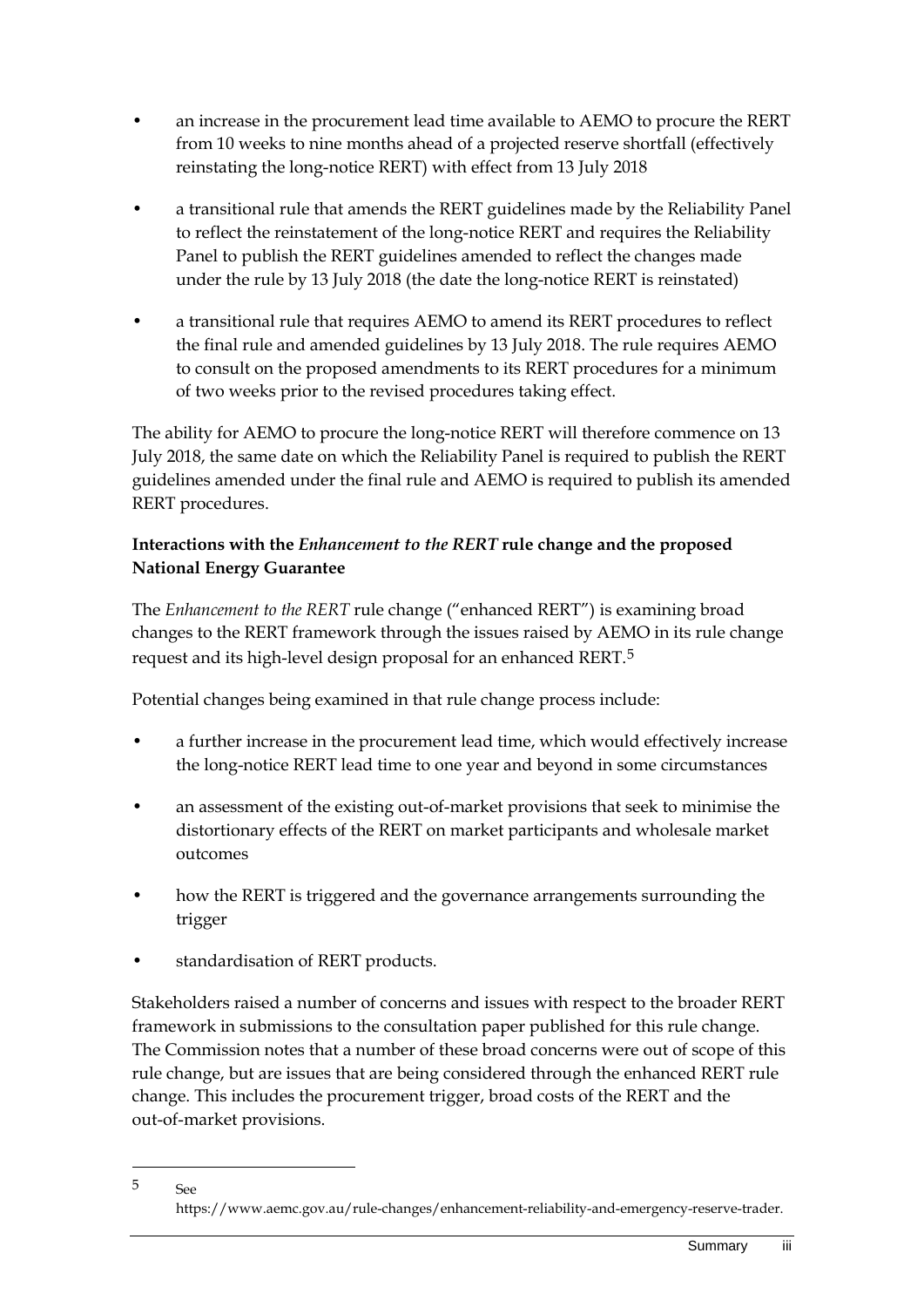The Energy Security Board is also currently progressing the development of the proposed National Energy Guarantee (Guarantee).[6](#page-5-0) The proposed Procurer of Last Resort function of the reliability requirement of the Guarantee would use the RERT mechanism to provide a safety net to make sure adequate resources are committed to meet demand when there is an expected shortfall relative to the reliability requirement i.e. the Guarantee will set out the trigger for the procurer of last resort in the context of the reliability requirement of the Guarantee. The rules governing the RERT framework will provide the mechanism for the procurement of reserves through the procurer of last resort. Consultation on the RERT framework will occur through the *Enhancement to the RERT* rule change request. The AEMC is working closely with the ESB as the design of the Guarantee progresses.

<span id="page-5-0"></span><sup>6</sup> A detailed design paper for the Guarantee was published for public consultation on 15 June 2018, and can be found here: http://coagenergycouncil.gov.au/publications/energy-security-board-%E2%80%93-draft-detaileddesign-national-energy-guarantee-consultation

iv Reinstatement of long notice Reliability and Emergency Reserve Trader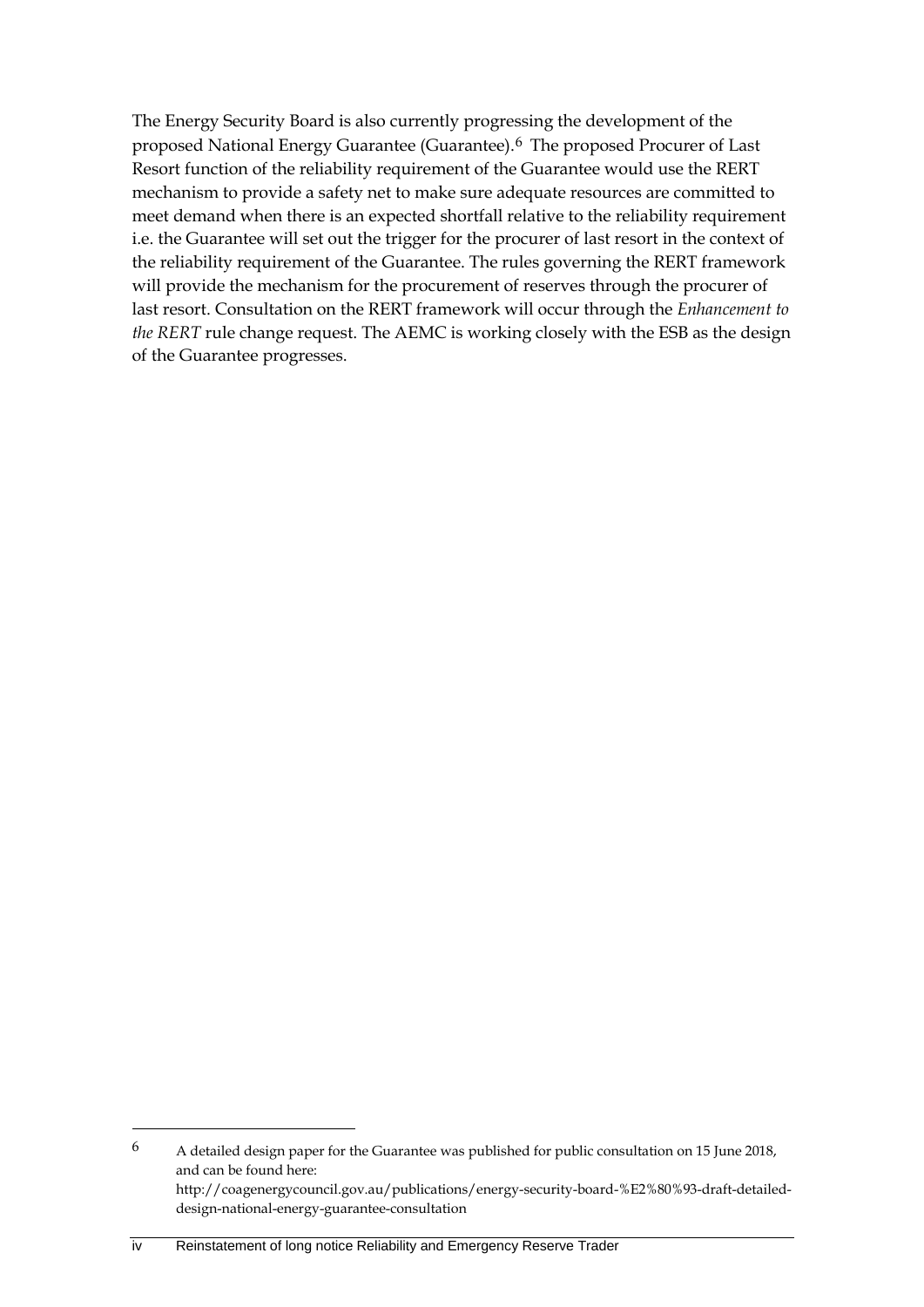# **Contents**

| 1              |     |                                                                                     |  |  |
|----------------|-----|-------------------------------------------------------------------------------------|--|--|
|                | 1.1 |                                                                                     |  |  |
|                | 1.2 |                                                                                     |  |  |
|                | 1.3 |                                                                                     |  |  |
|                | 1.4 |                                                                                     |  |  |
|                | 1.5 |                                                                                     |  |  |
|                | 1.6 |                                                                                     |  |  |
|                | 1.7 |                                                                                     |  |  |
| $\overline{2}$ |     |                                                                                     |  |  |
|                | 2.1 |                                                                                     |  |  |
|                | 2.2 |                                                                                     |  |  |
|                | 2.3 |                                                                                     |  |  |
| 3              |     |                                                                                     |  |  |
|                | 3.1 | Energy transformation suggests there is a need to reinstate the long-notice RERT 14 |  |  |
|                | 3.2 |                                                                                     |  |  |
| 4              |     |                                                                                     |  |  |
|                | 4.1 |                                                                                     |  |  |
|                | 4.2 |                                                                                     |  |  |
|                |     |                                                                                     |  |  |
| 5              |     |                                                                                     |  |  |
|                | 5.1 |                                                                                     |  |  |
|                | 5.2 |                                                                                     |  |  |
|                | 5.3 |                                                                                     |  |  |
|                |     |                                                                                     |  |  |
| A              |     |                                                                                     |  |  |
| B              |     |                                                                                     |  |  |
|                | B.1 |                                                                                     |  |  |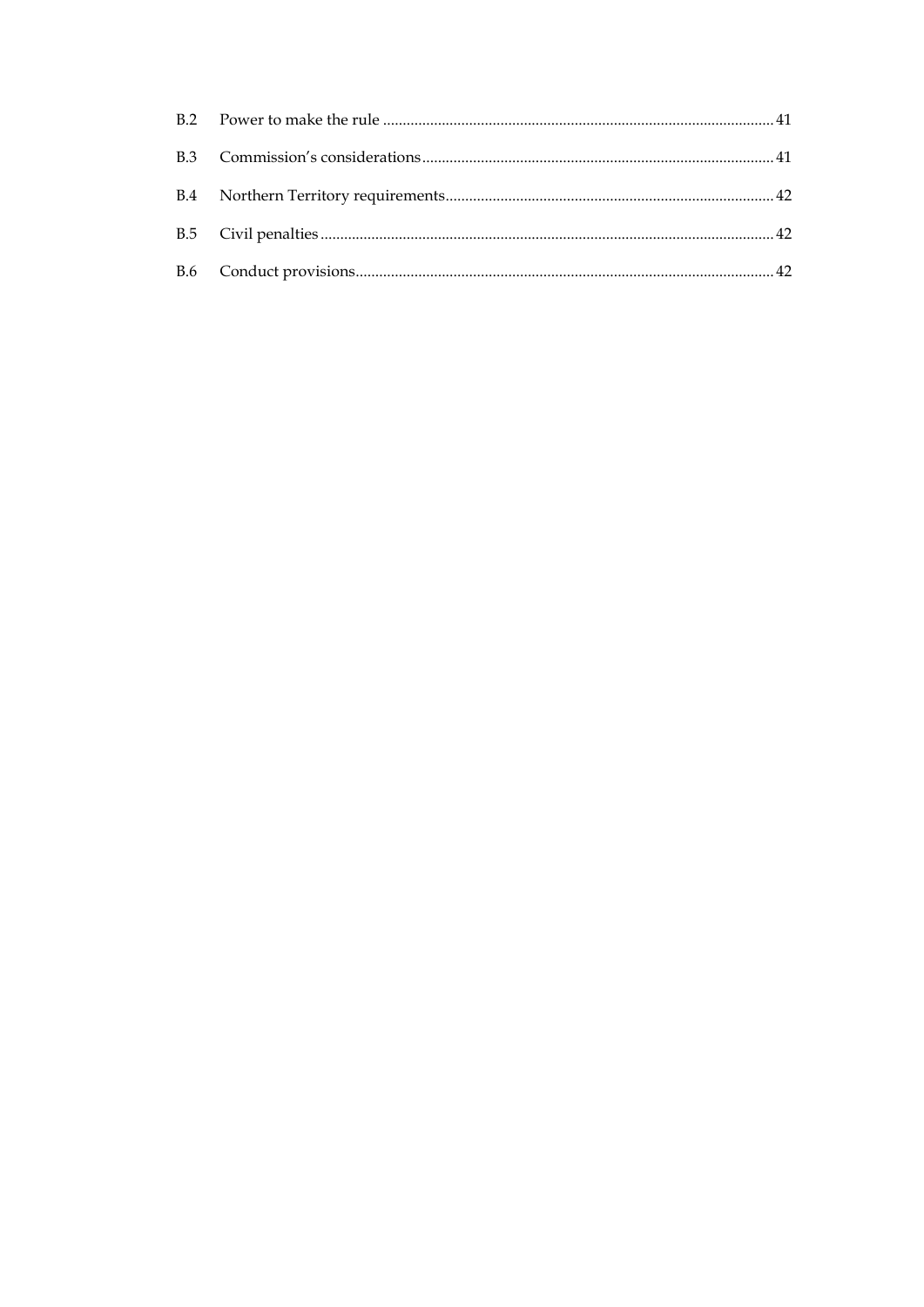# <span id="page-8-0"></span>**1 AEMO's rule change request**

## <span id="page-8-1"></span>**1.1 The rule change request**

On 9 March, AEMO (proponent) submitted two rule change requests to the Australian Energy Market Commission (AEMC or Commission)

- the first rule change request (the **subject of this final determination**) seeks to **reinstate the long-notice Reliability and Emergency Reserve Trader (RERT)** ("long-notice RERT rule change").
- the second rule change request (subject to a separate rule change request process) proposes broader changes to the RERT framework ("enhanced RERT rule change").[7](#page-8-2)

The Commission has progressed the two rule changes under different timeframes.

The Commission considered that the long-notice RERT rule change request should be considered an urgent<sup>[8](#page-8-3)</sup> rule change request and, as a result, be assessed under an expedited rule change process. This decision, set out in the consultation paper for this rule change, was informed by AEMO's views set out in the rule change request that the risk to reliability in terms of involuntary load shedding is a reasonable possibility over summer 2018-19.<sup>9</sup> The Commission notes that this rule change was proposed by AEMO to address the urgent issue of procurement lead times for the RERT. Broader issues around the design of the RERT (including its costs) will be addressed *Enhancement to the RERT* rule change request. This final determination has been made under the expedited rule change process.<sup>[10](#page-8-5)</sup>

The Commission commenced the second rule change request on the date of this final determination.<sup>[11](#page-8-6)</sup> The second rule change request is broader in scope and is considering the broader RERT framework in a holistic manner.

The Energy Security Board is also currently progressing the development of the National Energy Guarantee (Guarantee).<sup>[12](#page-8-7)</sup> The proposed Procurer of Last Resort

<span id="page-8-2"></span><sup>7</sup> See

https://www.aemc.gov.au/rule-changes/enhancement-reliability-and-emergency-reserve-trader.

<span id="page-8-3"></span><sup>8</sup> Section 96 of the NEL

<span id="page-8-4"></span><sup>9</sup> AEMO, Electricity rule change proposal - reinstatement of long notice RERT, 9 March 2018, p.7.

<span id="page-8-5"></span><sup>10</sup> The expedited rule change process involves one round of public consultation on the rule change request and the publication of a final determination within 6 weeks of the rule change process being commenced. For the reasons noted in section 1.6, under section 107 of the National Electricity Rules the AEMC extended the time for the making of the final determination by a further two weeks

<span id="page-8-6"></span><sup>11</sup> https://www.aemc.gov.au/rule-changes/enhancement-reliability-and-emergency-reserve-trader

<span id="page-8-7"></span><sup>12</sup> A detailed design paper for the Guarantee was published for public consultation on 15 June 2018, and can be found here: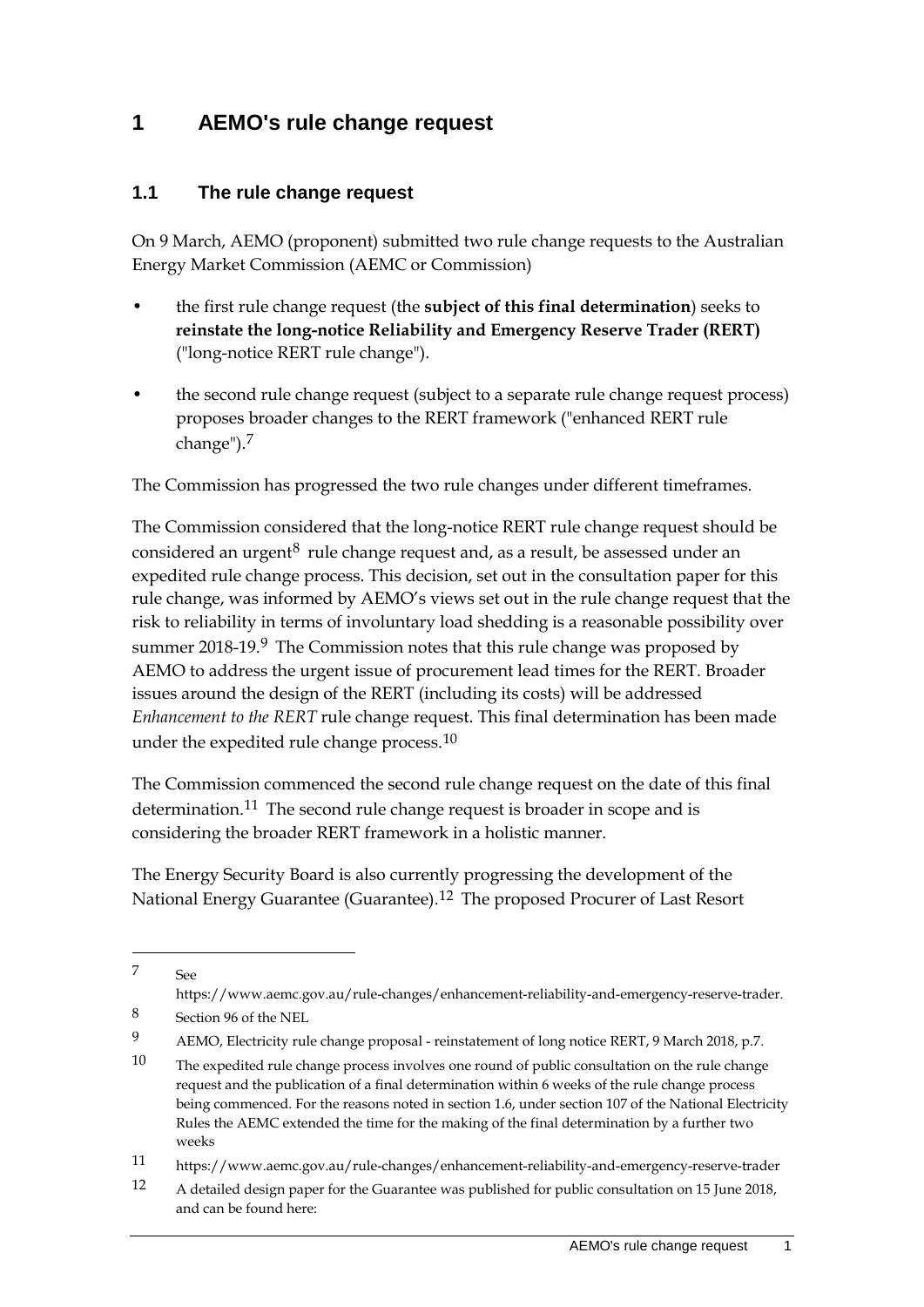function of the reliability requirement of the Guarantee would use the RERT mechanism to provide a safety net to make sure adequate resources are committed to meet demand when there is an expected shortfall relative to the reliability requirement i.e. the Guarantee will set out the trigger for the procurer of last resort in the context of the reliability requirement of the Guarantee. The rules governing the RERT framework will provide the mechanism for the procurement of reserves through the procurer of last resort. Consultation on the RERT framework will occur through the *Enhancement to the RERT* rule change request. The AEMC is working closely with the ESB as the design of the Guarantee progresses.

## <span id="page-9-0"></span>**1.2 Current arrangements**

This section summarises the current (that is, prior to the final rule taking effect) RERT arrangements.

The RERT is an existing intervention mechanism in the NEM that allows AEMO to contract for reserves (generation or demand-side capacity that is not otherwise being traded in the market). AEMO can use the RERT in the event that it determines that market participants are not expected to meet the reliability standard (i.e. when AEMO projects that unserved energy is expected to be greater than 0.002 per cent) and, where practicable, to maintain power system security. The existing RERT can therefore be considered a "strategic reserve".

The NER do not restrict the types of technologies that may participate in the RERT, i.e. it is technologically neutral. The NER only specify that reserves must be scheduled or unscheduled reserves, and that they must not be otherwise available to the market.<sup>[13](#page-9-1)</sup> At present, AEMO provides additional guidance to potential providers when calling for tenders for the RERT, for example, that the provider must take into account the availability of reserves over the summer period, the reserves must be in a block of at least 10 MW and whether the reserves can be activated continuously for at least 30 minutes.<sup>[14](#page-9-2)</sup>

RERT providers are paid according to their contracts with AEMO. While individual contracts are confidential, the payment structure may consist of an availability payment, a pre-activation payment (e.g. to be on stand-by and ready to dispatch ahead of a shortfall) and activation or usage payment, which is paid based on the amount of energy dispatched. RERT costs from the 2017/18 financial year amounted \$51.26

<span id="page-9-1"></span>13 According to the NER, RERT capacity must not otherwise be made available to the market for the relevant trading intervals for the duration of the contract. This means that RERT capacity may not participate in the market, e.g. the spot market, for the duration of the contract but may do so when not contracted under the RERT.

<span id="page-9-2"></span> $14 \qquad \text{See}$ 

http://coagenergycouncil.gov.au/publications/energy-security-board-%E2%80%93-draft-detaileddesign-national-energy-guarantee-consultation

https://www.aemo.com.au/Electricity/National-Electricity-Market-NEM/Emergency-Manageme nt/RERT-panel-expressions-of-interest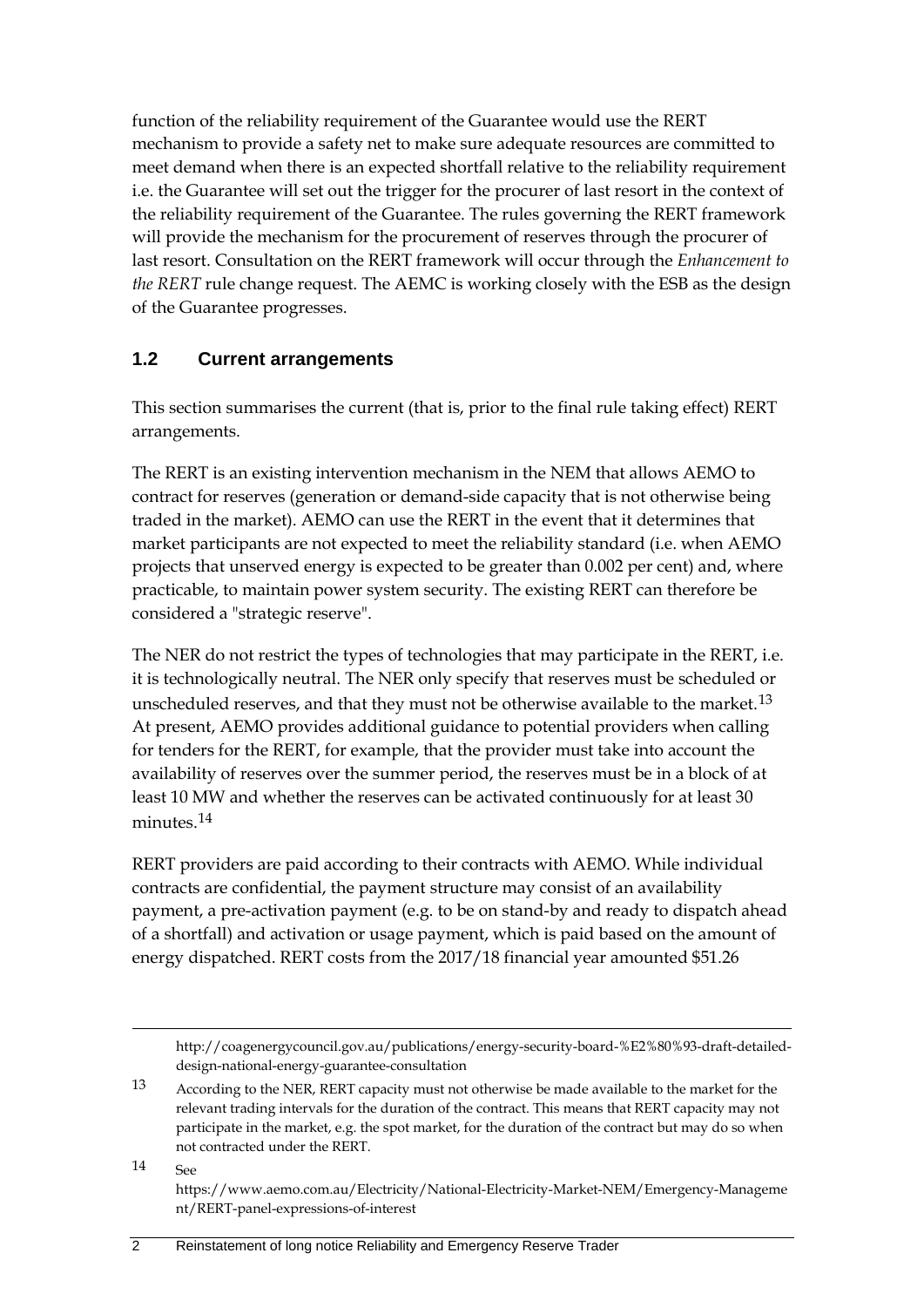million.<sup>[15](#page-10-0)</sup> These costs were recovered from market customers (e.g. retailers) in Victoria and South Australia,<sup>[16](#page-10-1)</sup> and may ultimately be recovered by retailers from consumers.

Once the RERT is dispatched, spot prices are set through the application of intervention pricing, which is also known as the what-if price. Intervention pricing is meant to preserve market price signals to minimise the distortionary aspect of an intervention. From a theoretical point of view, the what-if price should be higher than the dispatch run price when the RERT is dispatched for reliability purposes. In other words, market participants are settled on the higher price - which maintains the market signal absent the intervention. Market participants and eligible persons may also be entitled to compensation if they were affected by dispatch of the RERT.

Chapter 2 of the *Enhancement to the RERT* consultation paper provides a more fulsome description of current arrangements, including the procurement trigger and how the reliability standard is operationalised.[17](#page-10-2)

## **1.2.1 History**

-

Some form of mechanism for the system operator to contract for reserves (i.e., a strategic reserve) such as the RERT or reserve trader provisions, has been a feature of the NEM since its commencement in December 1998. At the time, such a mechanism was deemed to be necessary due to uncertainty around how market participants would respond to price signals, but the intention was that it would be removed after a period of time and so there was a date fixed for the expiry of the provisions.

Over time, periodic reviews of the reserve trader provisions have led to various amendments, including initially postponing and then removing its expiry date, as well as changes to its scope and operation. The RERT itself (as distinct from previous versions of a strategic reserve) was developed as part of the Reliability Panel's 2007 *Comprehensive Reliability Review*. The RERT was incorporated into the NER in July 2008, and replaced the reserve trader provisions.

While the RERT was originally designed with an expiry clause, in June 2016, the Commission extended it indefinitely.[18](#page-10-3) In its decision, the Commission noted that ongoing uncertainty raised the possibility that future electricity demand may not be adequately met, and also raised the possibility that the ensuing responses by market

<span id="page-10-2"></span>17 Available from https://www.aemc.gov.au/rule-changes/enhancement-reliability-and-emergency-reserve-trader

<span id="page-10-0"></span><sup>15</sup> See http://aemo.com.au/Electricity/National-Electricity-Market-NEM/Security-and-reliability/Sum mer-operations-report

<span id="page-10-1"></span><sup>16</sup> In accordance with Clause 3.15.9 of the NER.

<span id="page-10-3"></span><sup>18</sup> AEMC, Extension of the Reliability and Emergency Reserve Trader, Final Determination, 23 June 2016.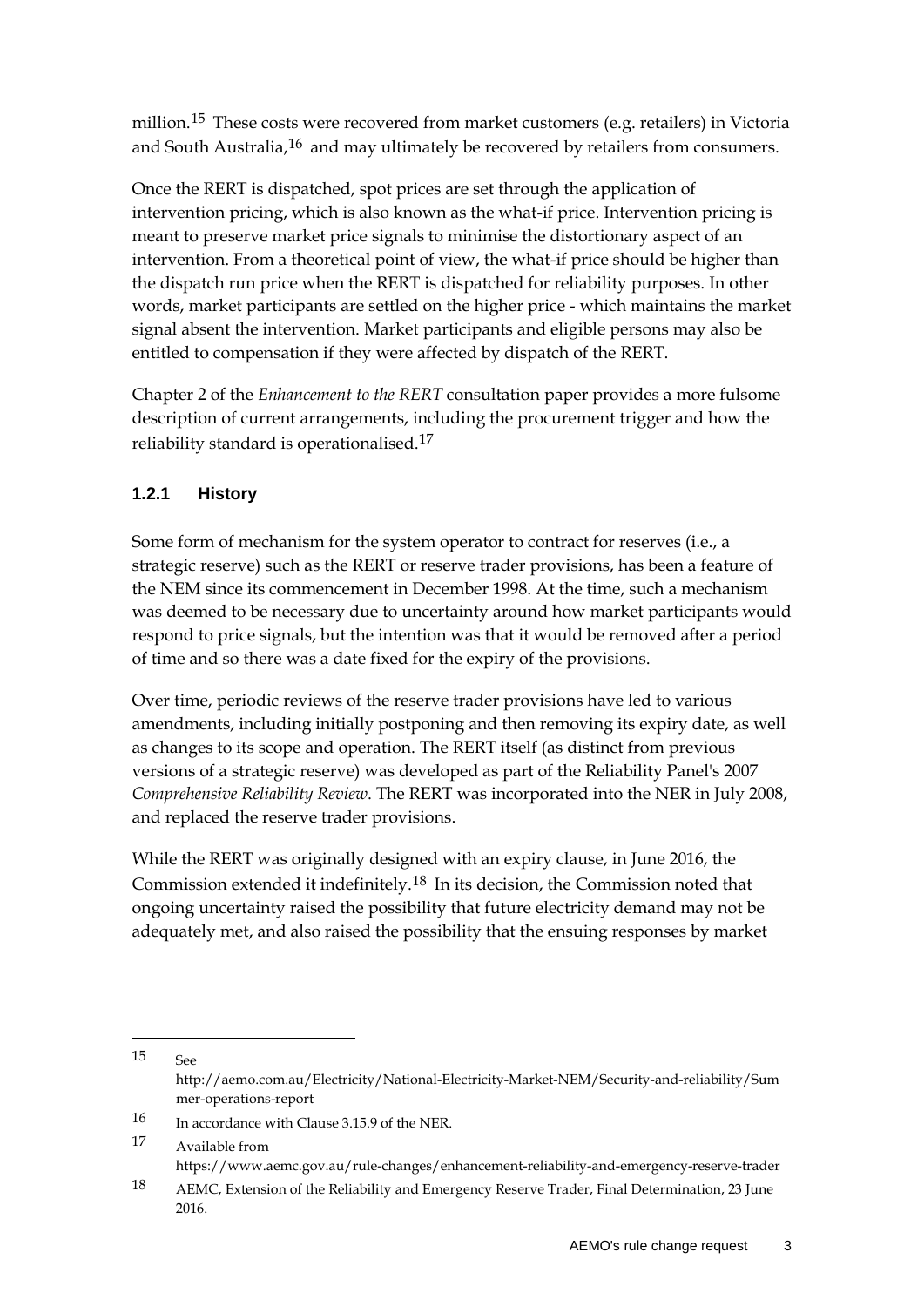participants to address projected shortfalls<sup>19</sup> may be insufficient. The Commission's decision is discussed in more detail below.

### **1.2.2 Framework**

The NER provide the high-level framework for the  $RERT<sub>l</sub><sup>20</sup>$  $RERT<sub>l</sub><sup>20</sup>$  $RERT<sub>l</sub><sup>20</sup>$  including:

- setting out the RERT principles<sup>[21](#page-11-2)</sup>
- requiring the Reliability Panel to publish RERT guidelines<sup>[22](#page-11-3)</sup>
- requiring AEMO to publish procedures for the exercise of the RERT.[23](#page-11-4)

AEMO's discretion as to how it should procure and dispatch the RERT is limited by a number of provisions in the NER, including those relating to the application of the RERT principles. The relevant aspects of the RERT framework for this rule change are summarised next. A more detailed description of the RERT is found in appendix A of the consultation paper.[24](#page-11-5)

There are no specific compliance provisions with respect to the RERT. However, AEMO is required to report on a number of aspects of the RERT, including on the process that it followed to intervene.[25](#page-11-6)

#### **Relevant aspects of the RERT framework**

The procurement lead time refers to the amount of time AEMO has to enter into contracts (i.e. procure the RERT) prior to the date that AEMO expects the reserves under the contract may be required to ensure reliability of supply, or maintain power system security (expected reserve shortfall). For example, a procurement lead time of up to 10 weeks means that AEMO cannot enter into a reserve contract if the expected reserve shortfall is in six months' time. It can only enter into a reserve contract for a reserve shortfall expected to occur up to 10 weeks ahead.

Under the current RERT provisions in the rules, AEMO must not enter into, or renegotiate, a reserve contract more than 10 weeks ahead of when it reasonably expects

- <span id="page-11-2"></span>21 Clause 3.20.2(b) of the NER.
- <span id="page-11-3"></span>22 Clause 3.20.8 of the NER.
- <span id="page-11-4"></span>23 Clause 3.20.7(e) of the NER.
- <span id="page-11-5"></span>24 See

-

<span id="page-11-6"></span>25 Clause 3.20.6(a) of the NER.

<span id="page-11-0"></span><sup>19</sup> Projected shortfalls generally refer to AEMO's determination of a breach of the reliability standard (i.e. a projection that unserved energy is more than 0.002 per cent), noting that AEMO may also use the RERT for power system security reasons.

<span id="page-11-1"></span><sup>20</sup> Rule 3.20 of the NER.

https://www.aemc.gov.au/rule-changes/reinstatement-long-notice-reliability-and-emergency-res erve-trader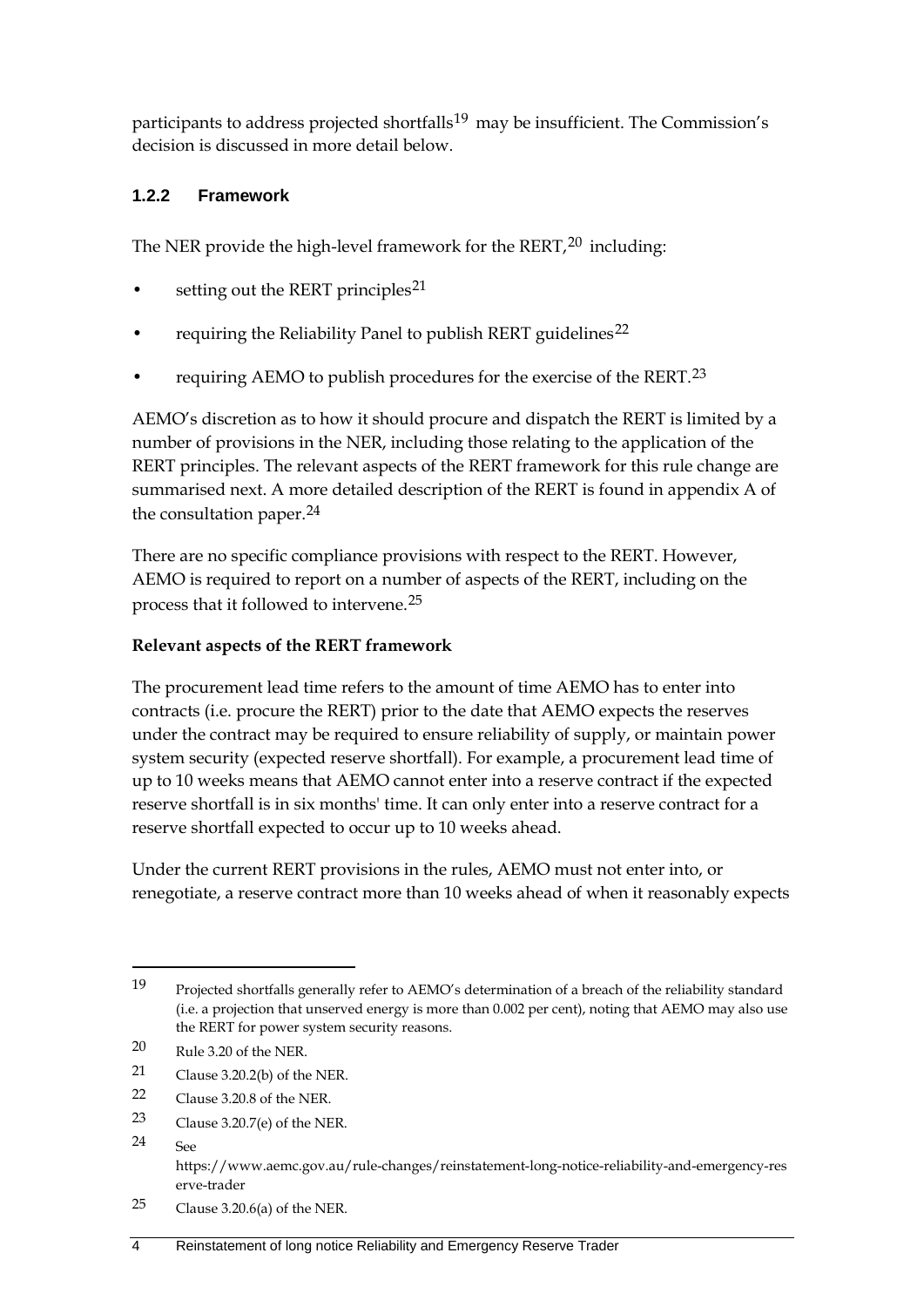that the reserve under that contract may be required to ensure reliability of supply and, where practicable, to maintain power system security.<sup>[26](#page-12-0)</sup>

The contracting period refers to the duration of the reserve contract. Some contracts may last months, while others may only last for a few trading intervals. This is different from the procurement lead time which is the time window within which AEMO *may* contract for reserves to meet an expected reserve shortfall.

The NER do not prescribe a specific contract duration for reserve contracts; however, the procurement lead time specified in the NER acts as maximum limit on the duration of a reserve contract because AEMO is not permitted to enter into reserve contracts in respect of reserve shortfalls that are expected to occur outside that lead-time. As an example, if AEMO identifies shortfalls for the next two summers, it would not be able to sign a two-year reserve contract. Instead, it could only enter into reserve contracts in respect of reserve shortfalls that will occur within nine months (under this final rule but 10 weeks prior to this final rule taking effect) of the entry into the contract.

There are currently two types of RERT based on how much time AEMO has to procure the RERT prior to the reserve shortfalls occurring:<sup>[27](#page-12-1)</sup>

- medium-notice RERT between ten and one week's notice of a projected shortfall
- short-notice RERT between seven days' and three hours' notice of a projected shortfall.

Typically, AEMO sets up a RERT panel of providers for both the medium-notice and short-notice RERT and only enters into a reserve contract under the relevant notice mechanism when it has identified a projected shortfall and after seeking offers from RERT panel members.[28](#page-12-2) Prior to 1 November 2017,[29](#page-12-3) AEMO could contract for reserves for up to nine months ahead of projected shortfalls through the long-notice RERT. There was no panel for the long-notice RERT; rather, contracts were signed following the close of a tender process. The removal of the long-notice RERT is discussed next.

<span id="page-12-0"></span><sup>26</sup> Clause 3.20.3(d) of the NER.

<span id="page-12-1"></span><sup>27</sup> Definitions of the medium-notice situation RERT and short-notice situation RERT are set out in the Reliability Panel's RERT guidelines.

<span id="page-12-2"></span><sup>28</sup> AEMO has the discretion to use a tender process in addition to using panel members in the case of the medium-notice RERT.

<span id="page-12-3"></span><sup>29</sup> 1 November 2017 was the date that the maximum procurement lead time for the RERT was changed from nine months to 10 weeks.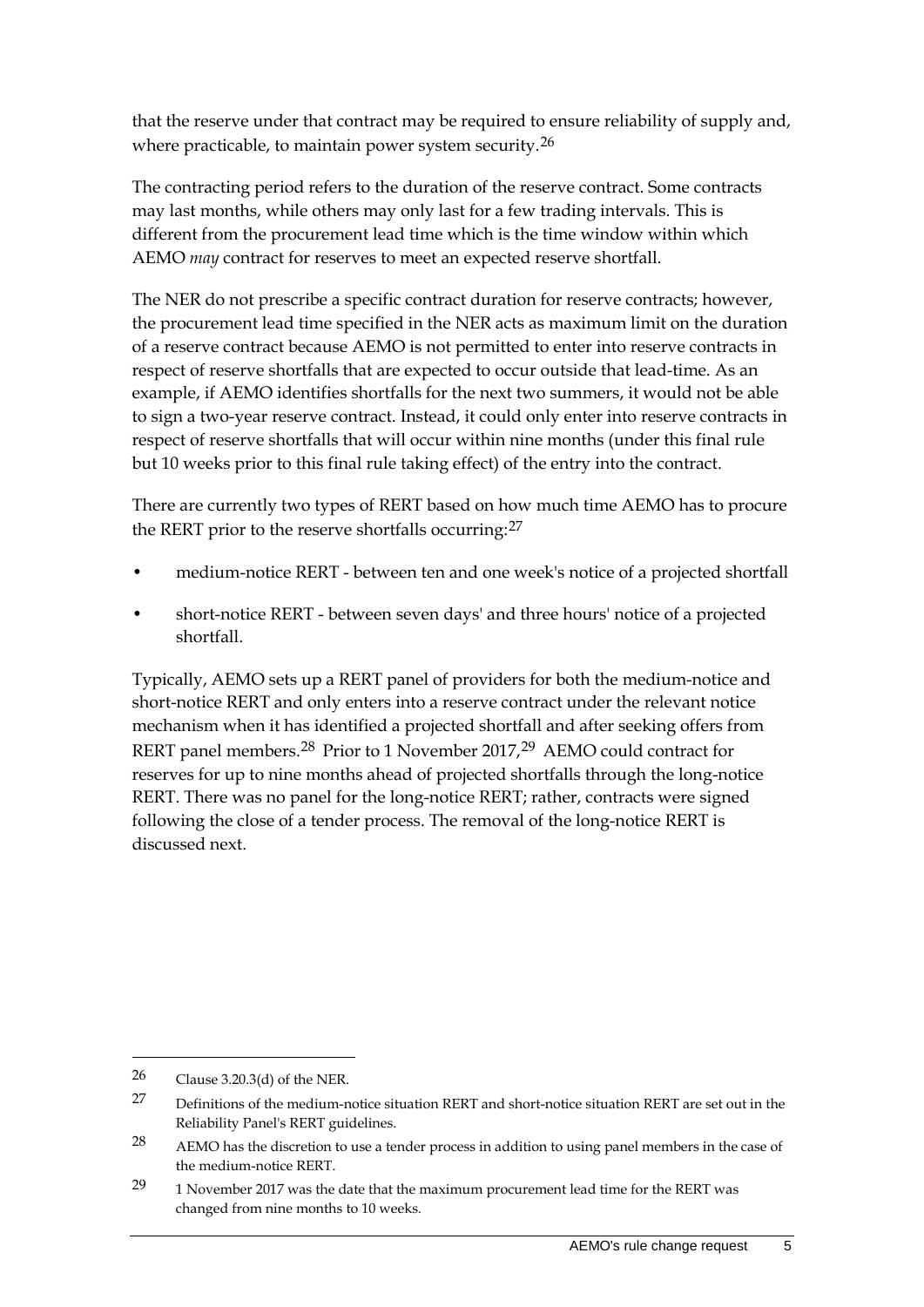## <span id="page-13-0"></span>**1.3 Relevant background**

### **1.3.1 Removal of long-notice RERT**

On 10 December 2015, the COAG Energy Council submitted a rule change request seeking to extend the RERT from its then expiry of 30 June 2016 to 30 June 2019. On 23 June 2016, the Commission made a more preferable final rule to:<sup>[30](#page-13-1)</sup>

- remove the expiry date for the RERT provisions such that, subject to a further rule change, the provisions would remain in the rules.
- remove the long-notice RERT, reducing the procurement lead time from nine months to 10 weeks.

In removing the long-notice RERT, at that time, the Commission noted that reducing the lead time would minimise market distortions and costs of making the RERT a permanent feature in the reliability framework. Specifically:[31](#page-13-2)

- It would give market participants greater time and opportunity to respond to a projected shortfall, before AEMO seeks to enter into RERT contracts. A response from market participants is a more economically efficient outcome than reserve contracting.
- It would minimise the likelihood that, in contracting for reserves, AEMO crowds out potential market-based arrangements (such as retailers seeking to engage with their customers to reduce load).
- By only being able to act closer to real time, it would allow AEMO to utilise new and more up-to-date information to inform both its assessments of capacity adequacy, and its decisions on whether to enter into reserve contract(s). This can reduce the risk that reserve contracts are unnecessarily entered into and not dispatched, with the associated costs being ultimately borne by consumers.

## **1.3.2 ARENA-AEMO trial**

-

AEMO and ARENA are currently undertaking a trial to increase the amount of demand response participating in the RERT. The three-year pilot program provides up to 200 MW of reserve capacity (primarily, demand response) which AEMO can call upon when reserves are low, i.e. through the RERT. Providers participating on the trial form part of the short-notice RERT panel.

As the trial is ongoing, there has been only limited publication of the lessons learned to date. However, ARENA and AEMO have advised the Commission that a key early lesson from the trial relevant to this rule change request is that short procurement lead times have made it challenging for demand response RERT providers to set up the

<span id="page-13-2"></span><span id="page-13-1"></span><sup>30</sup> AEMC, *Extension of the Reliability and Emergency Reserve Trader*, Final Determination, 23 June 2016. 31 Ibid.

<sup>6</sup> Reinstatement of long notice Reliability and Emergency Reserve Trader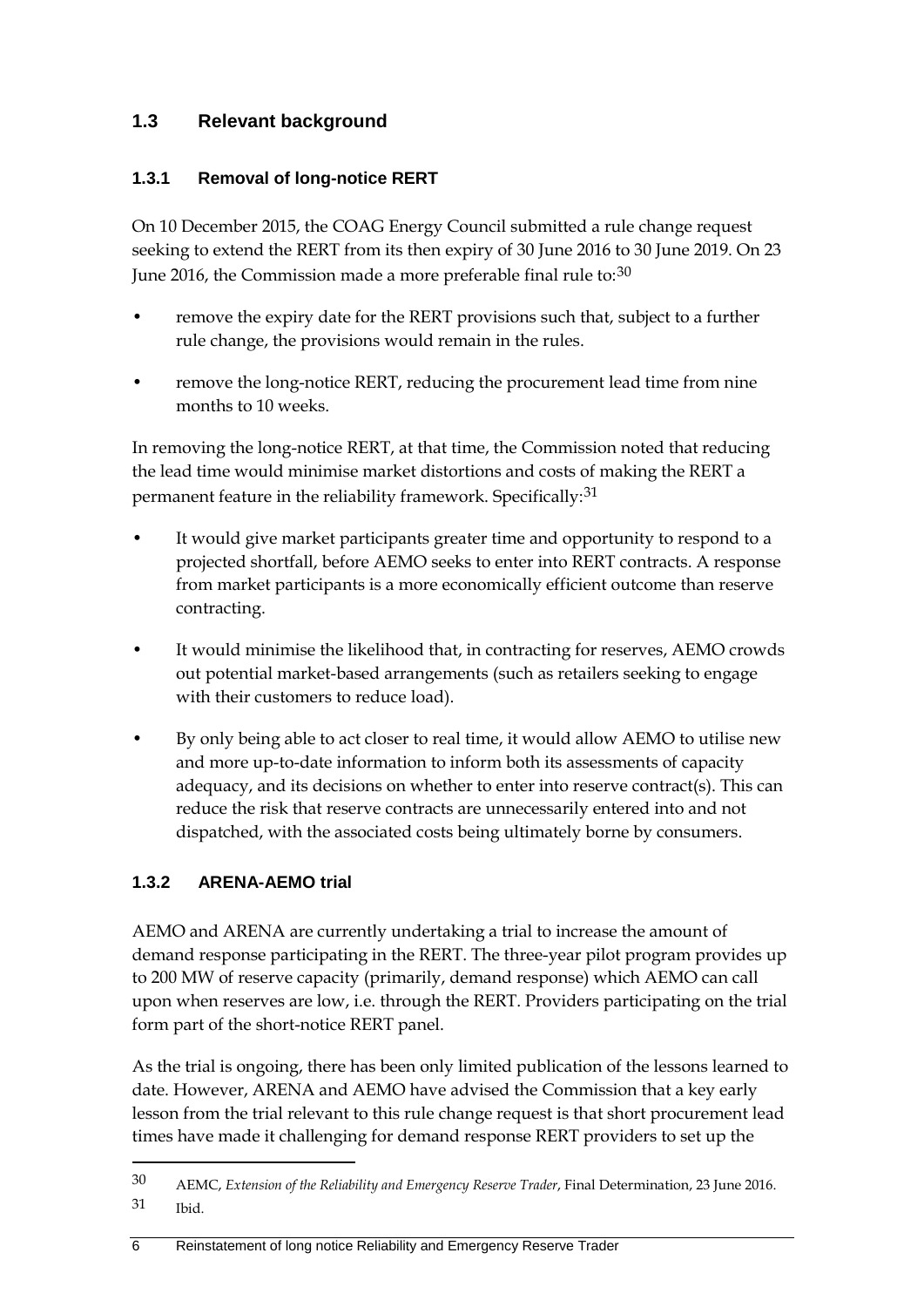necessary contractual and physical system arrangement with consumers in sufficient time to be able to provide the RERT service to AEMO.<sup>[32](#page-14-3)</sup>

More detail on the latest information on the ARENA-AEMO trial may be found in Appendix B of the consultation paper<sup>[33](#page-14-4)</sup> as well as in ARENA's and AEMO's joint submission to the *Reliability Frameworks Review* direction paper.[34](#page-14-5)

## <span id="page-14-0"></span>**1.4 Rationale for the rule change request**

In its rule change request, AEMO provided its rationale for the rule change request and raises two core issues. According to AEMO, the issues arising are:

- the current energy transformation in the NEM is creating operational challenges
- the current procurement lead times available under the RERT are insufficient.

These are discussed in further detail in chapter 3.

## <span id="page-14-1"></span>**1.5 Solution proposed in the rule change request**

AEMO sought to resolve the immediacy of the issues specified above by proposing a rule (the proposed rule) that seeks to increase the procurement lead time for the RERT under the NER to nine months, up from 10 weeks (in effect, reinstating the long-notice RERT).[35](#page-14-6)

Specifically, AEMO proposed the following change to clause 3.20.3(d) of the NER: "10 weeks" would be omitted and substituted with "nine months".[36](#page-14-7)

## <span id="page-14-2"></span>**1.6 The rule making process**

On 26 April 2018, the Commission published a notice advising of its commencement of the rule making process and consultation in respect of the rule change request.<sup>[37](#page-14-8)</sup> A consultation paper identifying specific issues for consultation was also published.

The Commission considered that the long-notice RERT rule change request should be considered an urgent<sup>[38](#page-14-9)</sup> rule change request and, as a result, be assessed under an

<span id="page-14-4"></span>33 See https://www.aemc.gov.au/rule-changes/reinstatement-long-notice-reliability-and-emergency-res erve-trader

<span id="page-14-3"></span><sup>32</sup> See, for example, ARENA, submission to AEMC's *Reliability Frameworks Review* - interim report; and ARENA-AEMO joint submission to the *Reliability Frameworks Review* - directions paper.

<span id="page-14-5"></span><sup>34</sup> See https://www.aemc.gov.au/markets-reviews-advice/reliability-frameworks-review

<span id="page-14-6"></span><sup>35</sup> AEMO, *Electricity rule change proposal - reinstatement of long notice RERT*, 9 March 2018, p.7.

<span id="page-14-7"></span><sup>36</sup> Ibid, p.7

<span id="page-14-8"></span><sup>37</sup> This notice was published under s. 95 of the National Electricity Law (NEL).

<span id="page-14-9"></span><sup>38</sup> Section 96 of the NEL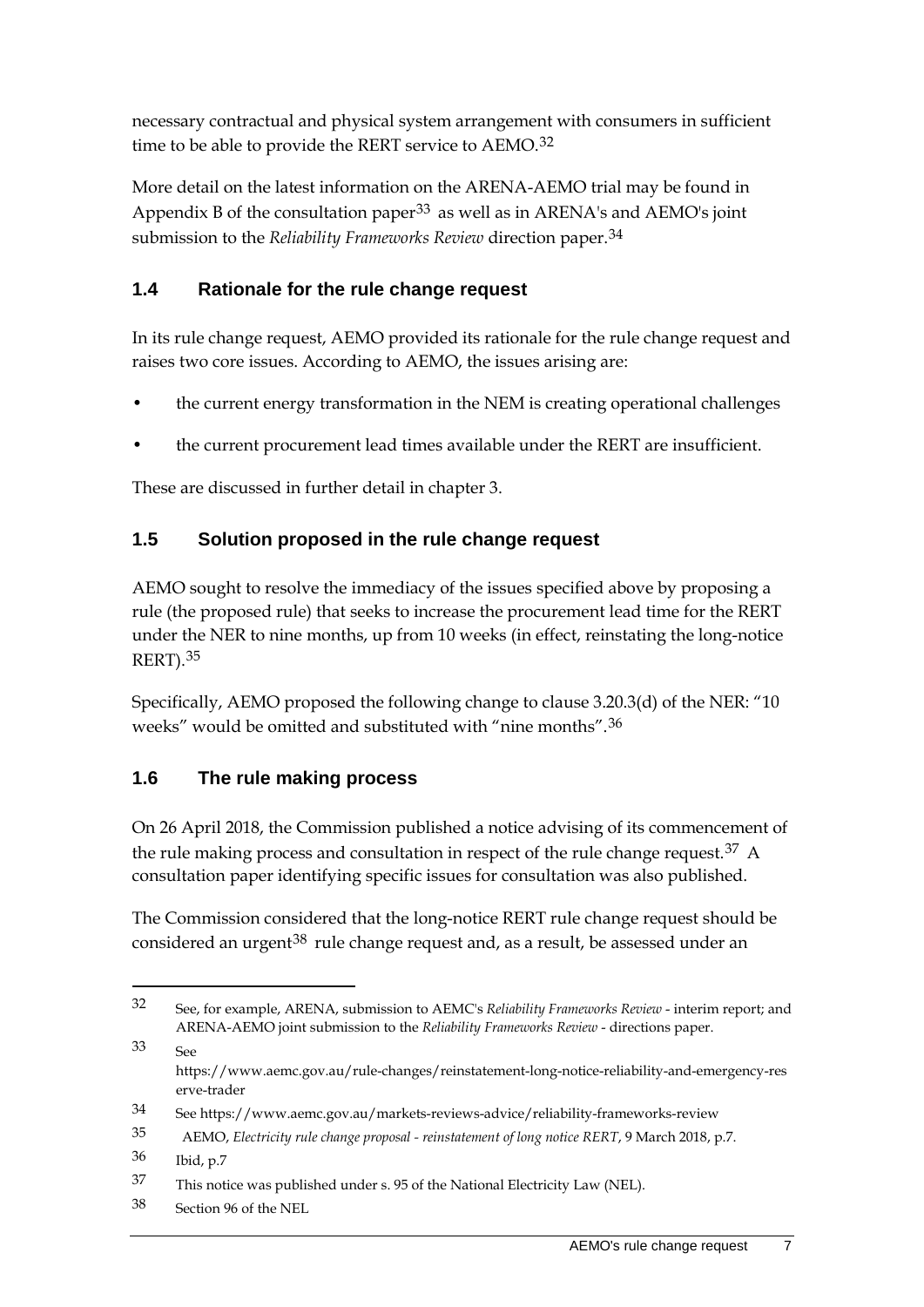expedited rule change process. This decision, set out in the consultation paper for this rule change, was informed by AEMO's views set out in the rule change request that the risk to reliability in terms of involuntary load shedding is a reasonable possibility over summer 2018-19.[39](#page-15-1) For more information on the Commission's decision to expedite this rule change, please see chapter 6 of the consultation paper. $40$ 

Accordingly, the Commission commenced an expedited rule change process, subject to any written requests not to do so. The closing date for receipt of written requests was 10 May 2018.

No requests to not carry out an expedited rule change process were received. However, the Commission received submissions from both AGL and Stanwell seeking more information to inform their submissions on the proposed rule change. The Commission was made aware that AEMO intended to publish information that could be relevant to the rule change in late May.<sup>[41](#page-15-3)</sup> The Commission, therefore, decided to extend the time for a making a final determination for this rule change by two weeks, to 21 June 2018. The Commission also extended the closing date for submissions from 24 May 2018 to 31 May 2018 to give stakeholders time to consider the information released by AEMO which were published on 23 May 2018.

The Commission also held a stakeholder workshop following the publication of the consultation paper and prior to consultation closing, which gave stakeholders the opportunity to hear from AEMO about the issues that it was seeking to address through this rule change request, as well as an opportunity to ask questions.

The Commission received 19 submissions, including the two submissions received regarding the expedited process. Issues raised by stakeholders that are not discussed in the body of this document have been summarised and responded to in appendix [A.](#page-41-0)

## <span id="page-15-0"></span>**1.7 Structure of the final rule determination**

This final determination is structured as follows:

- chapter 2 summarises the Commission's final rule determination, including its assessment framework and summary of reasons for making the final rule
- chapter 3 sets out the views of AEMO and stakeholders, as well as the Commission's analysis and conclusions with respect to reinstating the long-notice RERT

```
/Summer-operations-report
```
<span id="page-15-2"></span><span id="page-15-1"></span><sup>39</sup> AEMO, Electricity rule change proposal - reinstatement of long notice RERT, 9 March 2018, p.7. 40 Available here

https://www.aemc.gov.au/sites/default/files/2018-04/Consultation%20paper\_2.pdf

<span id="page-15-3"></span><sup>41</sup> This information included AEMO's summer operations report for 2017/18 summer which has two annexures about RERT events on 30 November 2017 in Victoria and 19 January 2018 in Victoria and South Australia. See: https://www.aemo.com.au/Electricity/National-Electricity-Market-NEM/Security-and-reliability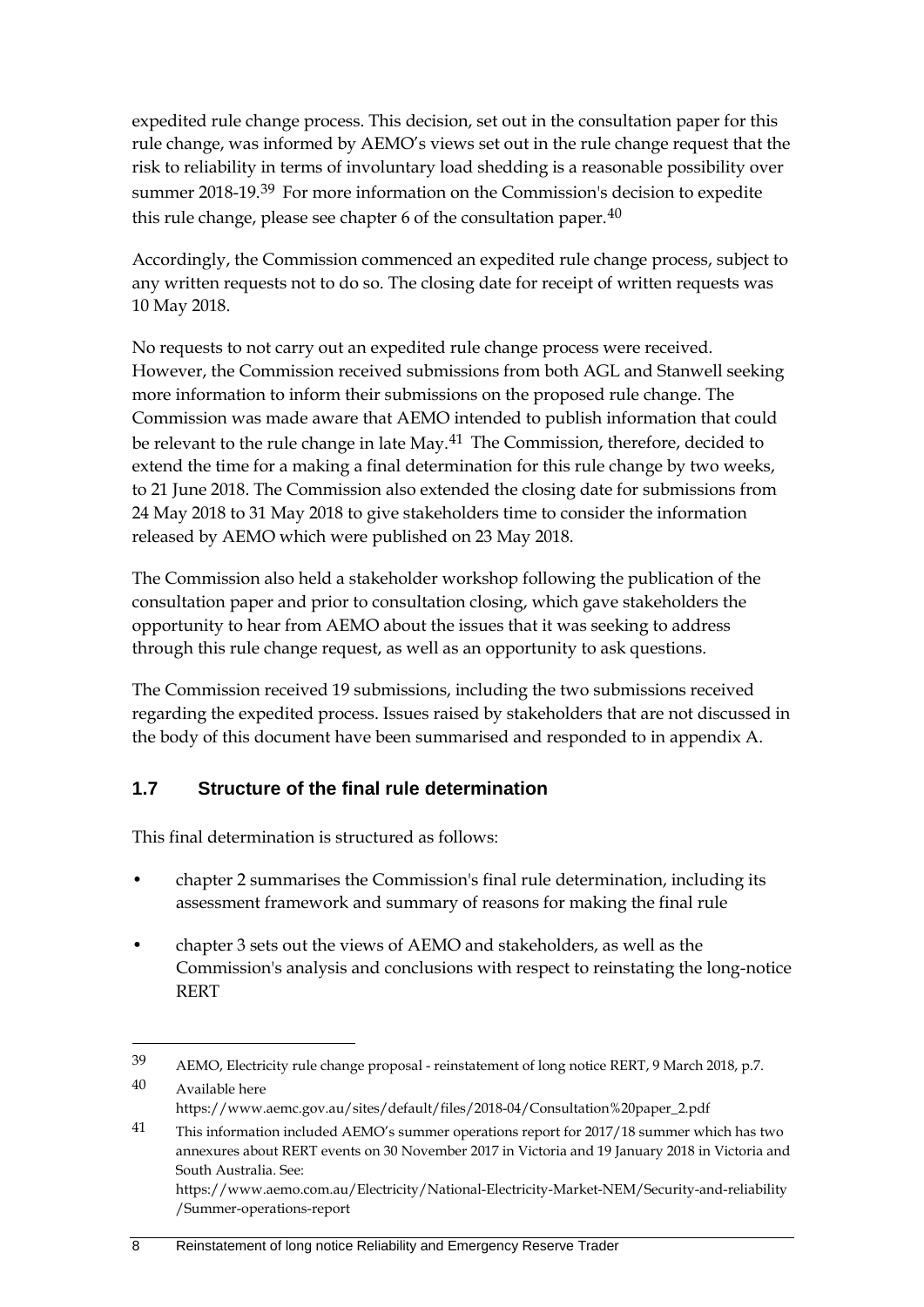- chapter 4 examines the views of AEMO and stakeholders, as well as the Commission's analysis and conclusions with respect to a temporary reinstatement of the long-notice RERT
- chapter 5 sets out the views of AEMO and stakeholders, as well as the Commission's analysis and conclusions with respect to the RERT guidelines and procedure
- chapter 6 summarises stakeholders' and the Commission's views on the interactions between related work programs
- appendix A summarises all other issues raised in submissions that are not explicitly discussed in this final determination
- appendix B sets out the legal requirements under the NEL.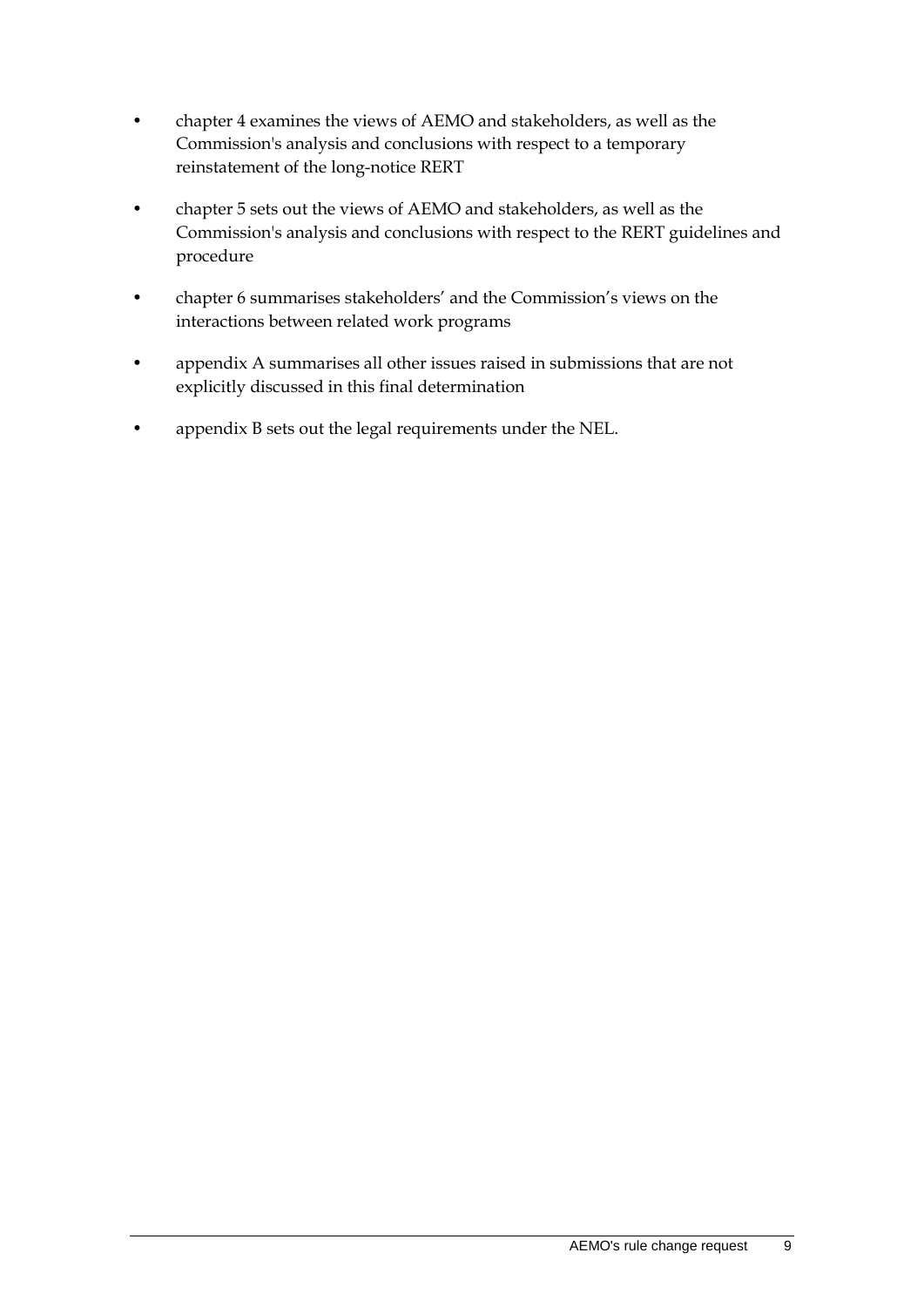# <span id="page-17-0"></span>**2 Final Rule Determination**

The Commission's final rule determination is to make a final rule. The final rule increases the lead time for procurement under the RERT from 10 weeks to nine months (effectively reinstating the long-notice RERT that was removed on 1 November 2017 as described in section 1.3.1). The final rule also includes a number of transitional rules to address the need for guidelines and procedures to change as a result of the final rule.

The Commission's reasons for making this final rule determination are set out in section [2.3.](#page-19-0)

This chapter outlines:

- the rule making test for changes to the NER
- the assessment framework for considering the rule change request, and
- the Commission's consideration of the final rule against the national electricity objective

Further information on the legal requirements for making this final rule determination is set in appendix B.

### <span id="page-17-1"></span>**2.1 Rule making test**

#### **2.1.1 Achieving the national electricity objective**

Under the national electricity law (NEL) the Commission may only make a rule if it is satisfied that the rule will, or is likely to, contribute to the achievement of the national electricity objective (NEO). $42$  This is the decision making framework that the Commission must apply.

#### The NEO is: [43](#page-17-3)

"to promote efficient investment in, and efficient operation and use of, electricity services for the long term interests of consumers of electricity with respect to:

- (a) price, quality, safety, reliability and security of supply of electricity; and
- (b) the reliability, safety and security of the national electricity system."

<span id="page-17-2"></span><sup>42</sup> Section 88 of the NEL.

<span id="page-17-3"></span><sup>43</sup> Section 7 of the NEL.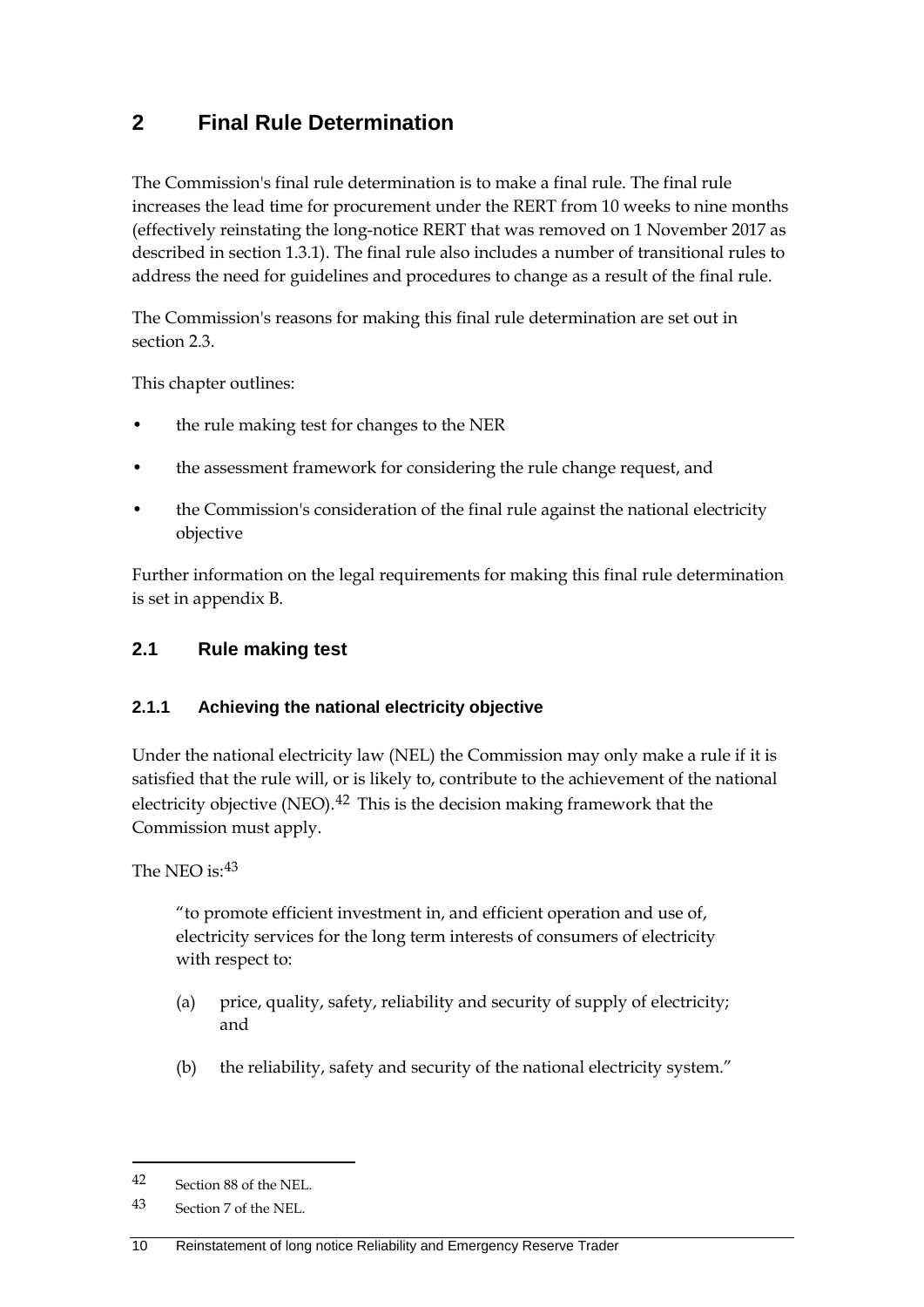## <span id="page-18-0"></span>**2.2 Assessment framework**

This section sets out how the Commission assessed whether the proposed rule will, or is likely to, contribute to the achievement of the NEO.

The Commission considers that the relevant aspects of the NEO are the efficient investment in, and efficient operation and use of electricity services with respect to the price and reliability of supply of electricity, and reliability of the national electricity system because:

- The RERT is one of the intervention mechanisms available to AEMO primarily to manage reliability of the power system in the event that the power system is not expected to meet the reliability standard.
- The direct costs of the RERT are passed on to market customers (e.g. retailers) in the region where the RERT was used, and ultimately recovered from consumers. This means that the RERT has an impact on prices, while the indirect costs such as market distortions also have implications for reliability and prices.

In assessing the rule change request, the Commission considered whether or not the rule change improves the efficiency of the RERT process, and the management of the reliability of the power system. In particular, it considered the following principles:

- **Minimising market distortions**: Minimising distortions on market participants (i.e. market distortions) is important in order to minimise indirect costs, which could be substantial. The Commission had regard to the distortionary impact of the proposed solution, i.e. increasing the procurement lead time to nine months, against the status quo, that is, keeping a procurement lead time of 10 weeks. The potential distortionary effects of the RERT is discussed in more detail in section 1.3.1,
- **Minimising direct costs**: Procurement efficiency is an important aspect of the RERT and helps to minimise direct costs and improves AEMO's ability to manage reliability. The Commission has considered what the potential effects of changes to the procurement lead time would be.
- **Promoting reliability of the power system**: A reliable power system is a crucial part of the energy market and the long-term interest of consumers. The Commission had regard to the potential benefits to reliability brought about by the proposed rule change, weighed against the likely costs, including market distortions.

<span id="page-18-2"></span>Of those that commented on the assessment framework, the majority expressing general support for the Commission's approach.[44](#page-18-1)

The Victorian Government also recommended that the Commission considers an additional criterion, namely the impact on emissions in the electricity sector.<sup>[45](#page-18-2)</sup> This is

<span id="page-18-1"></span><sup>44</sup> Victorian Government, Meridian, Infigen: submission to consultation paper.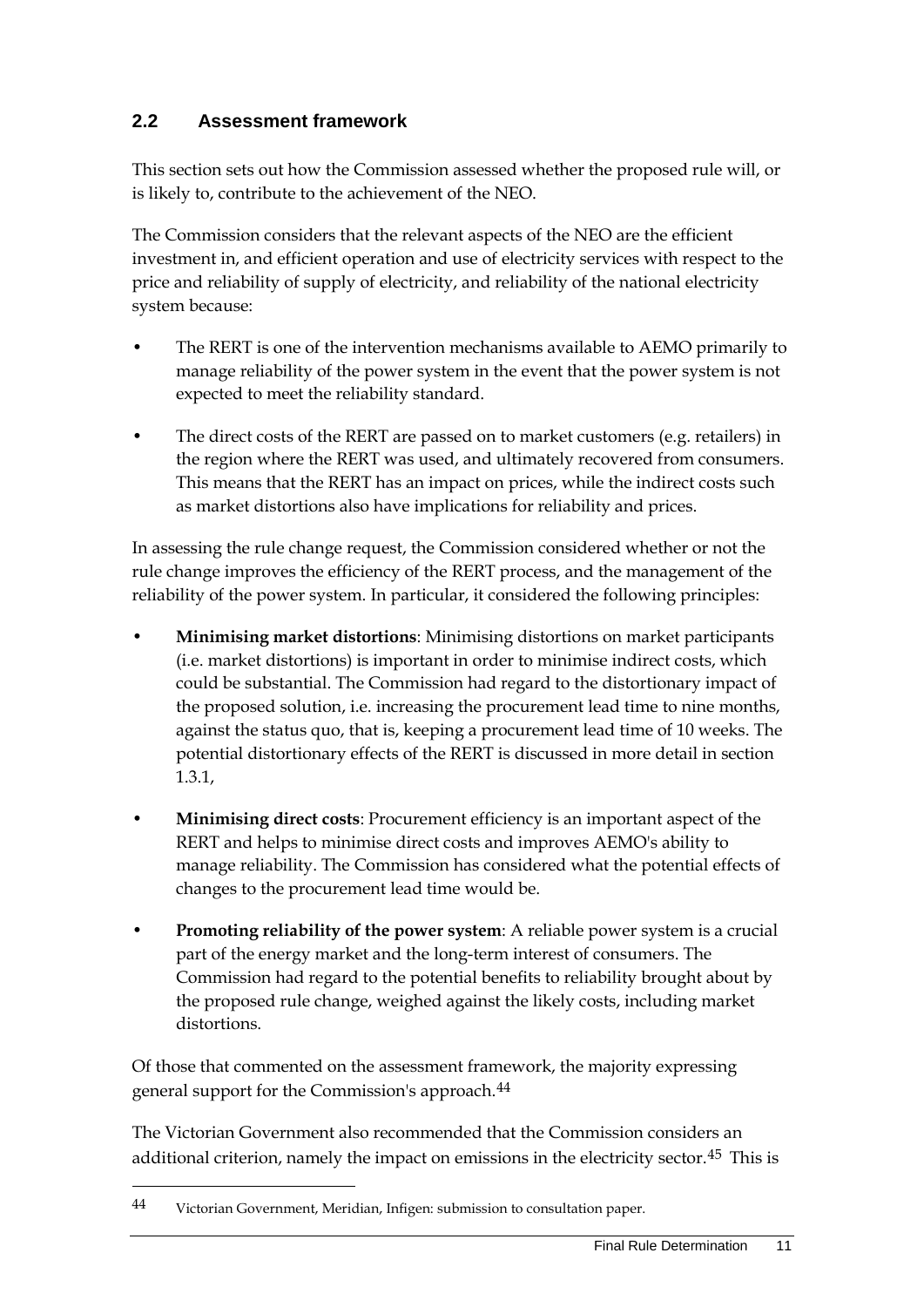not in scope of the NEO – this is explained further in the Commission's guide to applying the NEO.[46](#page-19-1)

Further, the National Energy Guarantee is seeking to integrate energy and emissions reduction policy in a way that will result in a specified emissions target being met, while allowing the electricity system to continue to operate reliably.

Major Energy Users (MEU) stated that the Commission's assessment framework only focuses on the costs of market distortions and does not take into account the cost of involuntary load shedding.[47](#page-19-2) Similarly, Infigen noted that the costs of the RERT should be considered against the counterfactual of unserved energy which has an economic cost.[48](#page-19-3) Infigen did however note that the assessment framework as set out in the consultation paper was appropriate.<sup>[49](#page-19-4)</sup>

The Commission agrees with the MEU and Infigen that the cost of involuntary load shedding is an important consideration for this rule change request. To be clear, the Commission considers that the cost of load shedding (and the benefits of avoided load shedding) are included as part of the aforementioned principle of promoting reliability of the power system.

However, the Commission notes that broader costs and consideration of the trade-offs between higher reliability and the cost of involuntary load shedding in relation to the framework more generally are outside of the scope of this rule change. Such trade-offs are generally considered by the Reliability Panel as part of its review of the *Reliability Standard and Settings*, in particular, when it reviews the reliability standard but will also be considered in the Commission's consideration of the *Enhancement to the RERT* rule change request.

Given the overall support for the assessment framework, the Commission has proceeded with the framework set out above.

## <span id="page-19-0"></span>**2.3 Summary of reasons**

The final rule made by the Commission is attached to and published with this final rule determination. The key features of the final rule are:

• an increase in the procurement lead time available to AEMO to procure the RERT from 10 weeks to nine months ahead of a projected shortfall (effectively reinstating the long-notice RERT) with effect from 13 July 2018

r-publication.pdf

<sup>45</sup> Victorian Government, submission to consultation paper, p.1.

<span id="page-19-1"></span> $46 \qquad \text{See}$ https://www.aemc.gov.au/sites/default/files/content/Applying-the-energy-market-objectives-fo

<span id="page-19-2"></span><sup>47</sup> Major Energy Users, submission to consultation paper, p.2.

<span id="page-19-3"></span><sup>48</sup> Infigen, submission to consultation paper, pp. 1-2.

<span id="page-19-4"></span><sup>49</sup> Ibid. p.2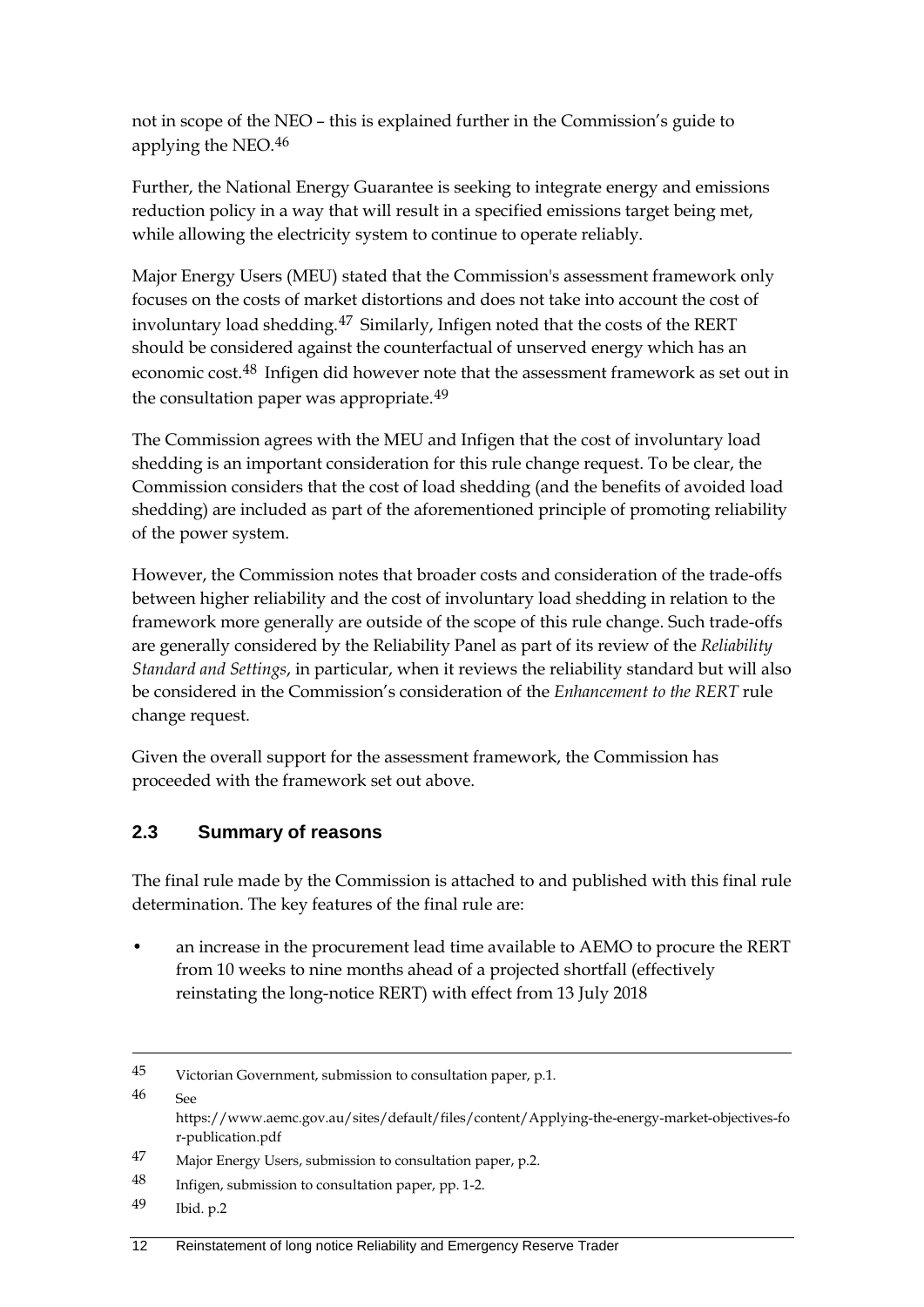- a transitional rule that amends the RERT guidelines made by the Reliability Panel to reflect the reinstatement of the long-notice RERT and requires the Reliability Panel to publish the RERT guidelines amended to reflect the changes made under the rule by 13 July 2018 (the date the long-notice RERT is reinstated)
- a transitional rule that requires AEMO to amend its RERT procedures to reflect the final rule by 13 July 2018. The rule requires AEMO to consult on the proposed amendments to its RERT procedures for a minimum of two weeks.

Having regard to the issues raised in the rule change request and during consultation, the Commission is satisfied that the final rule will, or is likely to, contribute to the achievement of the NEO for the following reasons:

- The Commission is satisfied that there a number of factors showing that there are resources that, if given sufficient notice, may be willing and able to participate in the long-notice RERT, should the RERT be needed. These factors include, the ARENA-AEMO trial and AEMO's experience with the RERT last summer, bolstered by broader trends in the industry, such as changes in the way in which consumers interact with the sector and improvements in technology. These resources were not as prevalent in 2016 when the Commission made its decision to remove the long-notice RERT. There are now more of these resources, that have the capability to change their energy in response to an instruction, but do not otherwise respond to wholesale price signals and so are not participating in the wholesale market.
- Having concluded that there are more parties that could provide RERT services if needed, the Commission also concludes, based on stakeholder feedback, that these types of services currently require a longer lead time than 10 weeks e.g. in order for potential providers to sign up customers and install relevant equipment to engage in demand response. The Commission is satisfied that a longer lead time is required in order to reduce the barriers to participation for these types of reserves. To the extent that the RERT is required, having more resources able to participate in the RERT would improve procurement efficiency and may put downward pressure on the direct costs of the RERT.
- The Commission is also satisfied that the final rule will promote reliability since AEMO will, if there is a projected shortfall, have access to a broader range of reserves than it otherwise would. This is particularly important given that changes in the generation mix and tightening of the demand and supply balance means that it is having an impact on the operation of the power system, which AEMO has been identifying and highlighting.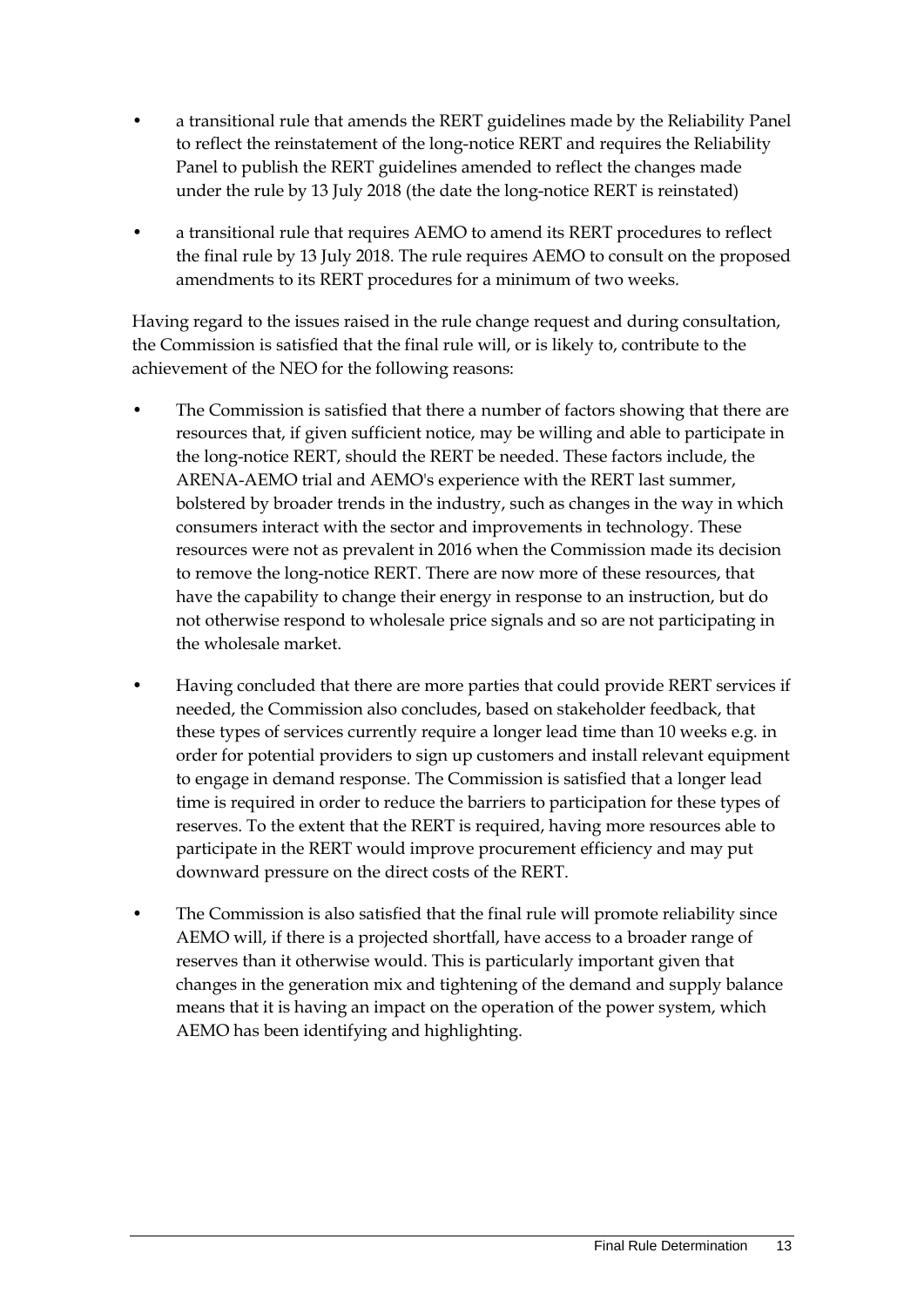# <span id="page-21-0"></span>**3 Reinstating the long-notice RERT**

This chapter sets out the Commission's overall rationale for reinstating the long-notice RERT, as well as its analysis of the views of two key issues that AEMO raised in its rule change request to reinstate the long-notice RERT, namely that:

- the current energy transformation in the NEM is creating operational challenges suggesting that there is a need to reinstate the long-notice RERT
- the current procurement lead time available under the RERT is insufficient.

## <span id="page-21-1"></span>**3.1 Energy transformation suggests there is a need to reinstate the long-notice RERT**

### **3.1.1 AEMO's views**

As rule proponent, AEMO is in favour of reinstating the long-notice RERT.

In its rule change request, AEMO provided examples of what has changed since 2016 when the Commission made the decision to allow the long-notice RERT to expire. In particular, AEMO stated the following: "a number of conditions in the market have changed, including tighter supply/demand conditions and current and impending withdrawal of plant. These changes highlight how rapidly conditions can change in the current NEM, placing greater need for AEMO, as system operator, to have stronger mechanisms to manage the grid to minimise breaches of the reliability standard." <sup>[50](#page-21-2)</sup>

AEMO stated that the current energy transformation, in which the broader range of energy resources creates variability in the supply and demand balance, places greater challenges on operating the system in real-time.<sup>[51](#page-21-3)</sup> Even in regions where the projected unserved energy averaged over a broad range of scenarios does not breach the reliability standard on a long-term planning basis, AEMO is projecting that the risk of some unserved energy is high compared with recent levels.<sup>[52](#page-21-4)</sup>

AEMO is concerned that in the absence of adequate reserve procurement, there is a risk that the reliability standard may not be met, particularly during a particularly 'peaky' demand year (e.g. under a scenario with extremely high demand) even if, averaged over all scenarios, the projected unserved energy is less than 0.002 per cent (that is, the reliability standard is determined to be met).[53](#page-21-5)

-

<span id="page-21-5"></span>53 Ibid. p.5

<span id="page-21-2"></span><sup>50</sup> AEMO, *Electricity rule change proposal - reinstatement of long notice RERT*, 9 March 2018, p.7.

<span id="page-21-3"></span><sup>51</sup> Ibid. p.5

<span id="page-21-4"></span><sup>52</sup> Ibid. p.5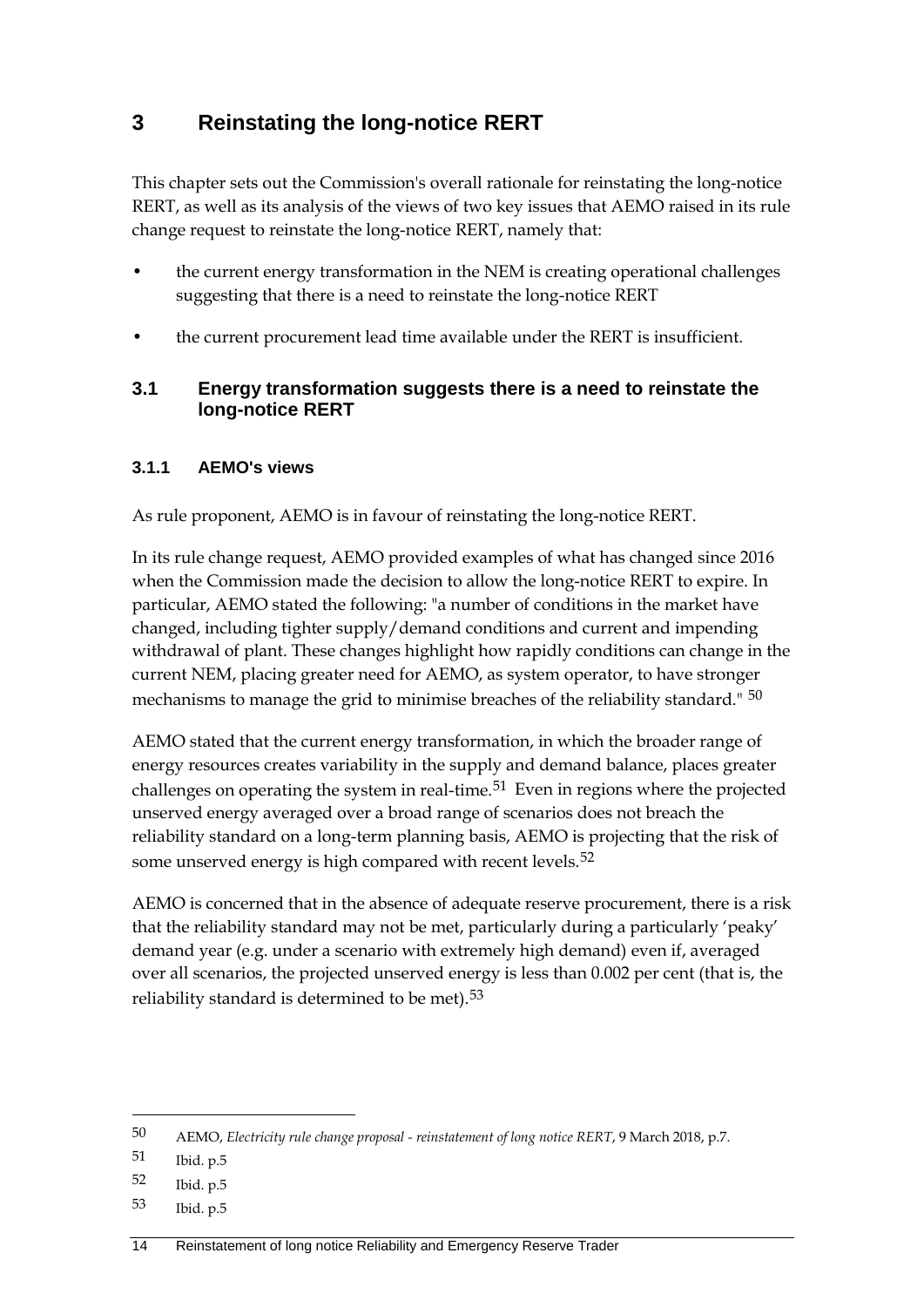#### **3.1.2 Stakeholders' views**

#### **Views on reinstating the long-notice RERT**

There were mixed views among stakeholders on reinstating the long-notice RERT, although, on balance, the majority of stakeholders supported reinstating the long-notice RERT in principle or with some caveats, generally around exercising caution around the costs of the RERT.[54](#page-22-0)

A number of stakeholders which provided submissions did not comment either way, including because there are other processes currently under way on similar topics, such as the enhanced RERT rule change and the National Energy Guarantee. For example, the view was that the assessment of the procurement lead time was best left to the enhanced RERT rule change where it can be assessed with the Guarantee in mind.<sup>[55](#page-22-1)</sup>

#### **Views on 2016 removal of long-notice RERT**

A number of stakeholders commented specifically on the Commission's decision to remove the long-notice RERT in 2016.

The Australian Energy Council re-stated the Commission's rationale for making its decision in 2016 and noted that it was known at the time that a shorter lead time would make procurement more difficult but that it was a good trade-off given the distortionary aspects of longer lead times.<sup>[56](#page-22-2)</sup> Snowy Hydro also noted the Commission's 2016 rationale and stated that the Commission made the rule to increase the time the market has to respond to possible reserve shortfalls.<sup>[57](#page-22-3)</sup> Origin argued that conditions noted by the AEMC in the 2016 final determination for the removal of the long-notice RERT are still relevant.<sup>[58](#page-22-4)</sup>

#### **Operational challenges**

-

Meridian noted that there has been significant market transformation occurring that has the potential to make meeting the reliability standard more challenging, which is also exacerbated by regulatory uncertainty.<sup>[59](#page-22-5)</sup> The Victorian Government also noted the rapid changes occurring in the market. $60$ 

<span id="page-22-0"></span><sup>54</sup> See, for example, Infigen, submission to consultation paper

<span id="page-22-1"></span><sup>55</sup> See, for example, St Vincent de Paul and SACOSS, submission to consultation paper

<span id="page-22-2"></span><sup>56</sup> Australian Energy Council, submission to consultation paper, p.1

<span id="page-22-3"></span><sup>57</sup> Snowy Hydro, submission to consultation paper, p.3

<span id="page-22-4"></span><sup>58</sup> Origin, submission to consultation paper, p.1

<span id="page-22-5"></span><sup>59</sup> Meridian, submission to consultation paper, p.2

<span id="page-22-6"></span><sup>60</sup> Victorian Government, submission to consultation paper, p.1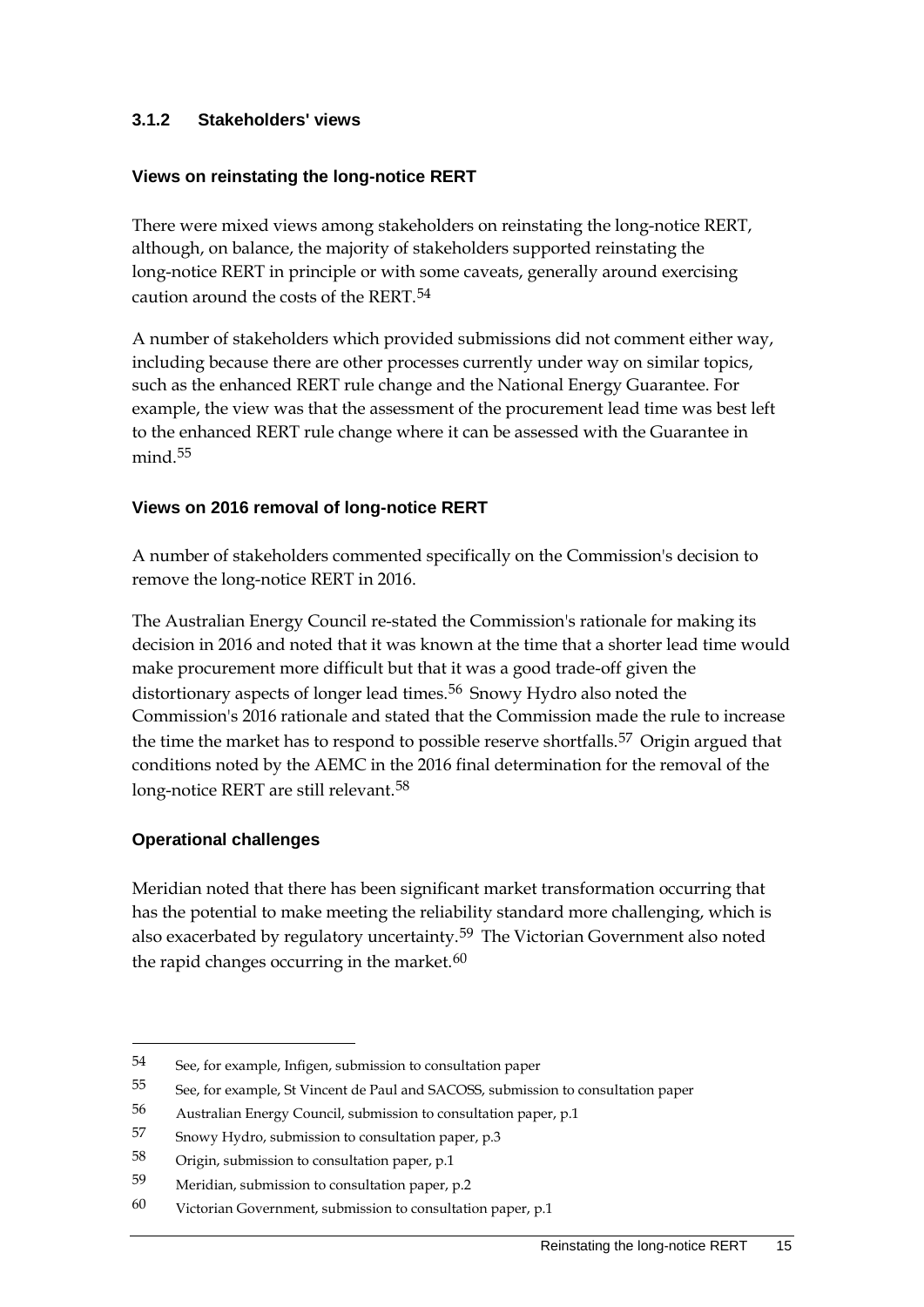On the other hand, ERM Power stated that nothing has changed that would justify reinstating the long-notice RERT,  $61$  a sentiment echoed by Origin.  $62$  The Australian Energy Council disagreed that energy market transformation was a relevant point and noted that market participants and AEMO must adapt to changes in the market.<sup>[63](#page-23-2)</sup> Infigen also stated that the market has incentives to respond to the changes occurring, and noted that that it was not clear that conditions are now fundamentally more difficult for participants to manage.<sup>[64](#page-23-3)</sup>

#### **New products and technologies**

Meridian stated that the AEMO-ARENA process has identified a number of new technologies which would help with reliability, but which require a longer procurement lead time.[65](#page-23-4) The Victorian Government noted its support for demand response products participating in the RERT, stating that in the early stages of product development, longer procurement timeframes may help with building demand response capability.[66](#page-23-5)

### **3.1.3 Commission's analysis and conclusions**

The Commission made a final rule in June 2016 which retained the RERT as a part of the NEM on an enduring basis but removed the long-notice RERT (i.e. reduced the procurement lead time from nine months to 10 weeks).

The Commission agrees with AEMO that a number of conditions in the market have changed since then; this is discussed in more detail below. This energy transformation – and the effects that it is having on the operation of the power system - suggests that it would likely be beneficial, consistent with the NEO, to reinstate the long-notice RERT. The Commission has therefore made a final rule to change clause 3.20.3(d) of the NER by omitting "10 weeks" and substituting this with "nine months".[67](#page-23-6) This will have the effect of increasing the procurement lead-time to the RERT and so effectively reinstating long-notice RERT.

The Commission notes that the RERT has the potential to be distortionary and has been designed in such a way as to minimise these distortions, e.g. pre-empting a response from market participants to an expected reserve shortfall.<sup>68</sup> The risks of these distortions have not changed since the Commission's decision in 2016.

<span id="page-23-0"></span><sup>61</sup> ERM Power, submission to consultation paper, p.4

<span id="page-23-1"></span><sup>62</sup> Origin, submission to consultation paper, p.1

<span id="page-23-2"></span><sup>63</sup> Australian Energy Council, submission to consultation paper, p.5

<span id="page-23-3"></span><sup>64</sup> Infigen, submission to consultation paper, p.4.

<span id="page-23-4"></span><sup>65</sup> Meridian, submission to consultation paper, p.2

<span id="page-23-5"></span><sup>66</sup> Victorian Government, submission to consultation paper, p. 2

<span id="page-23-6"></span><sup>67</sup> The final rule also includes transitional rules consequential to the reinstatement of the long notice RERT. These transitional rules are described in section 2.3.

<span id="page-23-7"></span><sup>68</sup> These are discussed further in section 1.3.1.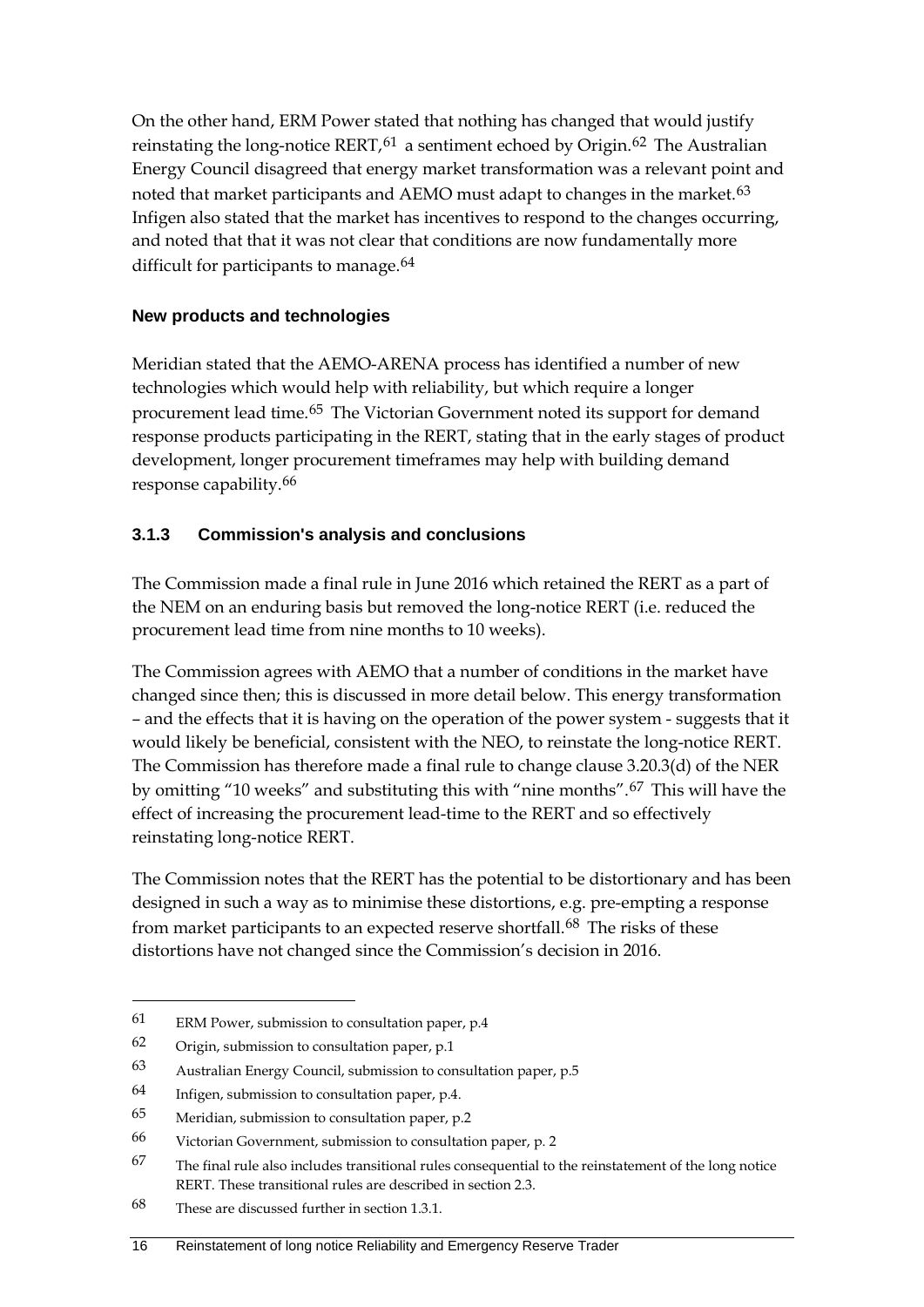However, Australia's energy system is undergoing a transformation - driven by changing consumer choices and rapidly evolving technology. The generation mix is moving from a centralised system supported mostly by synchronous generation to a more decentralised system, with greater volumes of variable renewable generation, customer-connected distributed energy resources as well as demand response and storage capability. Specifically:

- Consumers are better-equipped than ever to manage and control their energy use and contribute to reliability through use of distributed energy resources and demand response. This will continue in the future. For example, AEMO estimates that by 2036-37, nearly 20,000 MW of roof-top solar PV will have been installed, together with more than 5,500 MW of residential and commercial battery storage.<sup>[69](#page-24-0)</sup>
- Variable, weather dependent renewable generation in the NEM, including residential solar PV, has increased substantially since 2001; while there has been a strong trend of thermal (coal-fired) generation exiting.[70](#page-24-1)

This transformation also includes changing electricity demand patterns and the impact of weather events, as well as the fact that the supply-demand balance is tighter today than it was in  $2016$ <sup>[71](#page-24-2)</sup>

The confluence of the factors described above has been creating operational challenges for AEMO, such as those documented in its submission to the Commission's *Reliability Frameworks Review*. In addition, until recently, the RERT had never been dispatched.[72](#page-24-3) In December 2017 AEMO procured and activated the RERT, which was the first time the RERT had been dispatched in the NEM. AEMO also procured and activated the RERT in January 2018. Both the long-notice and short-notice RERT were activated in these events.

While the Commission acknowledges that market participants have incentives to respond to the transformation occurring, the changes described above also demonstrate the relevance of the RERT as a safety net feature in the NEM and support the Commission's decision to reinstate the long-notice RERT.

A number of stakeholders have noted in submissions that based on medium-term PASA results available at the time,<sup>[73](#page-24-4)</sup> AEMO was identifying a minor breach of the

<span id="page-24-0"></span><sup>69</sup> AEMO, Electricity forecasting for the National Electricity Market, June 2017 - AEMO has not updated this forecast since.

<span id="page-24-1"></span><sup>70</sup> Northern Power Station in South Australia (520MW closed in May 2016, shortly before the Commission made its decision to remove the long-notice RERT), and Hazelwood Power Station in Victoria (1,600MW) closed in March 2017). Moreover, the Liddell Power Station in New South Wales (2,000MW) is expected to close in 2022.

<span id="page-24-2"></span><sup>71</sup> For example, AEMO issues lack of reserve (LOR) notices when it projects that reserve levels are low (i.e. the demand and supply balance is right). In 2016/17, there were 22 LOR notices issued. This is the highest number of lack of reserve notices since 2009/10.

<span id="page-24-3"></span><sup>72</sup> It had previously only been procured in anticipation of potential shortfalls that did not eventuate.

<span id="page-24-4"></span><sup>73</sup> In May 2018.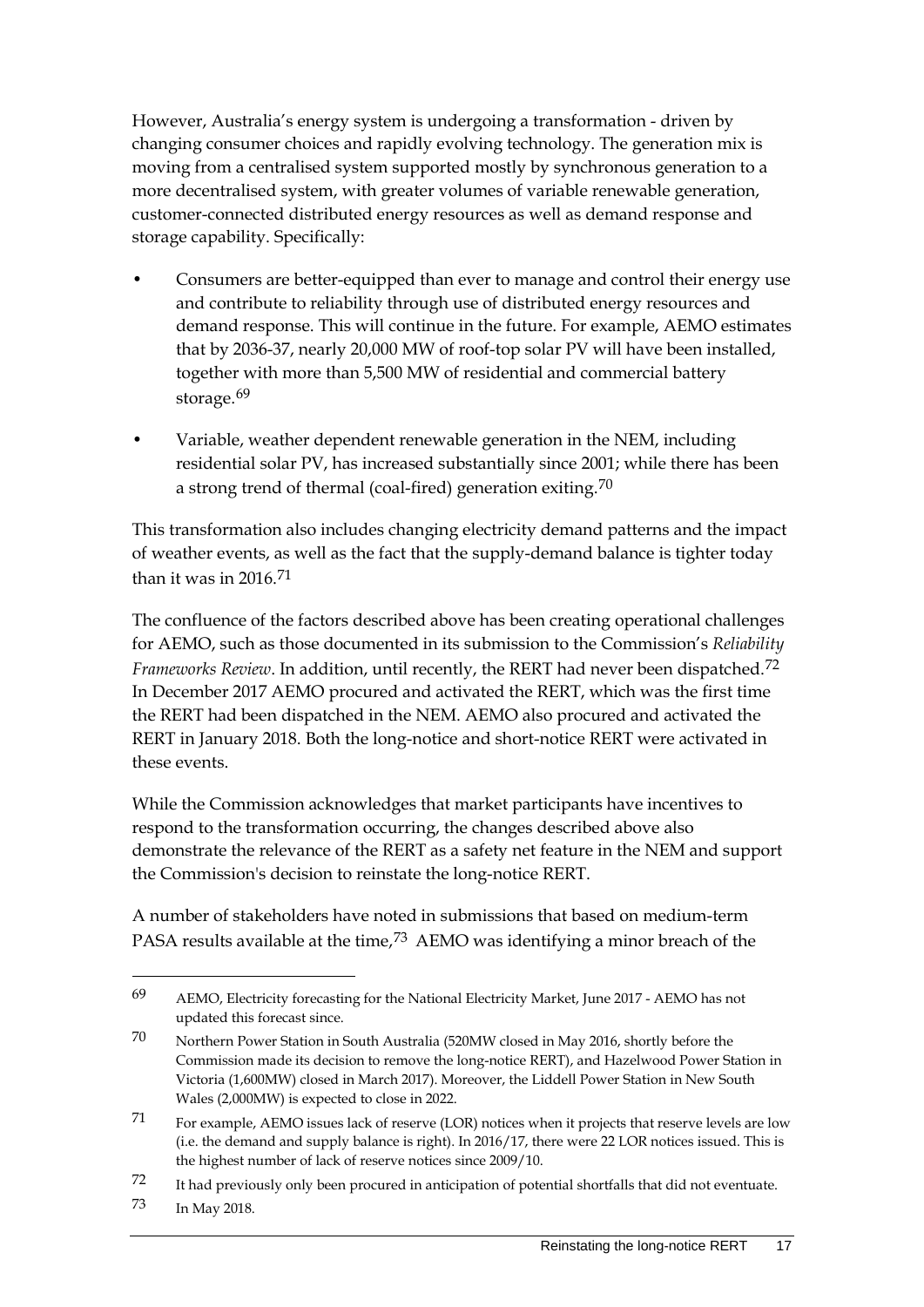reliability standard in South Australia in 2018/19, with the reliability standard being met in all regions in 2019/20. The Commission notes that the latest medium-term PASA results have now been updated and are showing that the reliability standard is met in all regions over the next two years.[74](#page-25-1)The Commission also understands that AEMO is currently assessing the need to procure reserves for summer 2018-19 and will release 2018-19 procurement projections mid this year.

The Commission notes that while a number of stakeholders<sup>[75](#page-25-2)</sup> have commented on AEMO's current unserved energy and other reliability forecasts and the lack of a firm identification of a breach of the reliability standard for the 2018/19 summer, whether or not AEMO will trigger the RERT itself is outside of the scope of this rule change. Instead, the scope of the rule change is limited to increasing the procurement lead time. It is worth noting that currently AEMO may only procure the RERT when AEMO projects that unserved energy is expected to be greater than 0.002 per cent, and, where practicable, to maintain power system security. The appropriateness of this existing procurement trigger is being considered through the enhancement to the RERT rule change request.[76](#page-25-3)

## <span id="page-25-0"></span>**3.2 Demand response products require a longer lead time**

### **3.2.1 AEMO's views**

The current procurement lead time under the RERT framework in the NER is up to 10 weeks ahead of a projected shortfall, i.e. the identification of a breach of the reliability standard. In its rule change request, AEMO stated that the current 10-week period does not provide a sufficient lead time for the procurement of reserve capacity in the most competitive and cost-effective way when it is most required by the market.<sup>[77](#page-25-4)</sup> It stated that the length of the procurement period places limits on the range of reserves AEMO can access, "acting as a barrier to entry".[78](#page-25-5)

AEMO stated that a longer lead time for procurement of reserves would better enable market participants to deliver additional capacity, which could include a broader range of resources including demand response. According to AEMO, this should therefore lead to "enhanced competition and lower costs for consumers".[79](#page-25-6)

For example, AEMO stated that diesel generation and demand response options generally require a longer commitment period, as evidenced through its experience with the ARENA-AEMO RERT trial, discussed in appendix B, and the long-notice

<span id="page-25-3"></span> $76 \qquad \epsilon_{\text{ee}}$ 

<span id="page-25-1"></span><sup>74</sup> Based on the latest medium-term PASA results published on 19 June 2018.

<span id="page-25-2"></span><sup>75</sup> Origin, Snowy Hydro, ERM Power, Stanwell (supplementary), Australian Energy Council: submission to consultation paper

https://www.aemc.gov.au/rule-changes/enhancement-reliability-and-emergency-reserve-trader

<span id="page-25-4"></span><sup>77</sup> AEMO, *Electricity rule change proposal - reinstatement of long notice RERT*, 9 March 2018, p.5.

<span id="page-25-5"></span><sup>78</sup> Ibid. p.5

<span id="page-25-6"></span><sup>79</sup> Ibid. p.6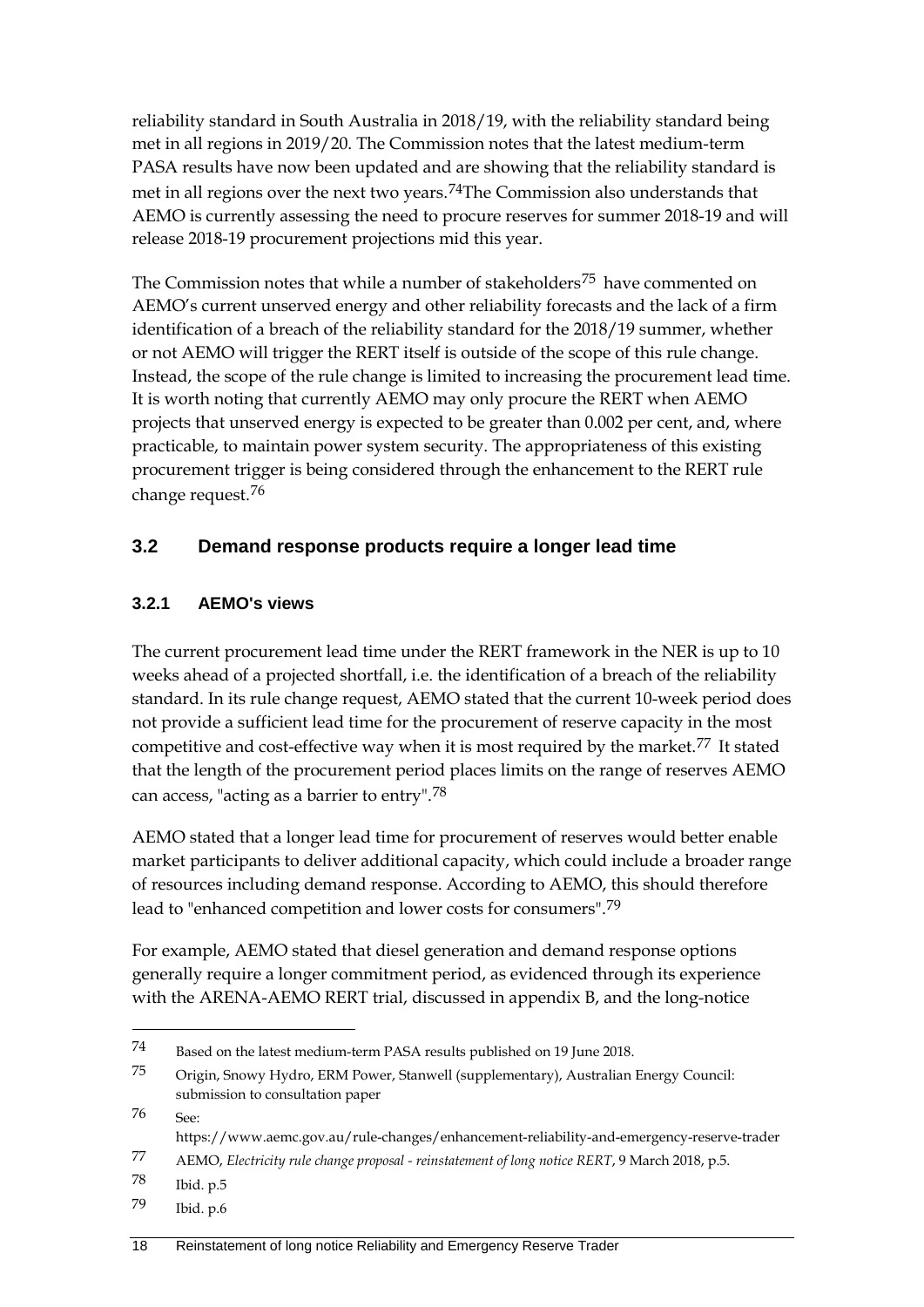RERT procurement process in 2017.<sup>[80](#page-26-0)</sup> Specifically, AEMO considers that these experiences demonstrated that significant demand response capacity can be procured at a low cost if providers are given sufficient notice and the certainty to negotiate with their customers.<sup>[81](#page-26-1)</sup>

AEMO also noted in its rule change request that the risk of indirect costs in terms of market distortions that may arise through reinstatement of the long-notice RERT could be managed in a number of ways, including through limitations on resources transitioning from the energy market to RERT and capping the availability payments that can be offered to reserves.<sup>[82](#page-26-2)</sup>

In its submission to the consultation paper, AEMO provided additional views on the direct costs the RERT<sup>[83](#page-26-3)</sup>. It stated that regardless of the procurement timeframe, AEMO "remains of the view that the 'direct costs' of [the] procurement decision are reflective of the market offering and commensurate with the risks for which AEMO is aware of at a point in time and for which [it is] obligated to manage."<sup>[84](#page-26-4)</sup> AEMO also commented on forecasting uncertainty, noting that this uncertainty goes both ways, i.e. there is potential for forecasting uncertainty to lead to under-procurement or lack of procurement.[85](#page-26-5)

#### **3.2.2 Stakeholders' views**

Stakeholders had mixed views on the arguments around the benefits of a longer procurement lead time in terms of procurement efficiency, although on balance, there was agreement that a longer lead time would improve the procurement process, particularly in terms of demand response providers. This is discussed next.

EnerNOC noted that it would unlikely be able to participate in the RERT if the procurement lead time is kept at 10 weeks.<sup>[86](#page-26-6)</sup> The experience of demand response providers is further reflected in Major Energy Users' submission which stated that its members have noted that the long-notice RERT would enable them to participate more readily in providing RERT thereby increasing competition.<sup>[87](#page-26-7)</sup> The Energy Efficiency Council was also of the view that a 10-week lead time is too short for a competitive tender process and would lead to higher costs.<sup>[88](#page-26-8)</sup>

Similarly, the Victorian Government agreed with AEMO's premise that an increase in the procurement lead time could lead to improved efficiency of the procurement

-

<span id="page-26-2"></span>82 Ibid. p.6

- <span id="page-26-4"></span>84 Ibid. p.2
- <span id="page-26-5"></span>85 Ibid. p.2

- <span id="page-26-7"></span>87 Major Energy Users, submission to consultation paper, p.2
- <span id="page-26-8"></span>88 Energy Efficiency Council, submission to consultation paper, p.2

<span id="page-26-0"></span><sup>80</sup> Ibid. p.5

<span id="page-26-1"></span><sup>81</sup> Ibid. p.5

<span id="page-26-3"></span><sup>83</sup> AEMO, submission to consultation paper, p.2.

<span id="page-26-6"></span><sup>86</sup> EnerNOC, submission to consultation paper, p.1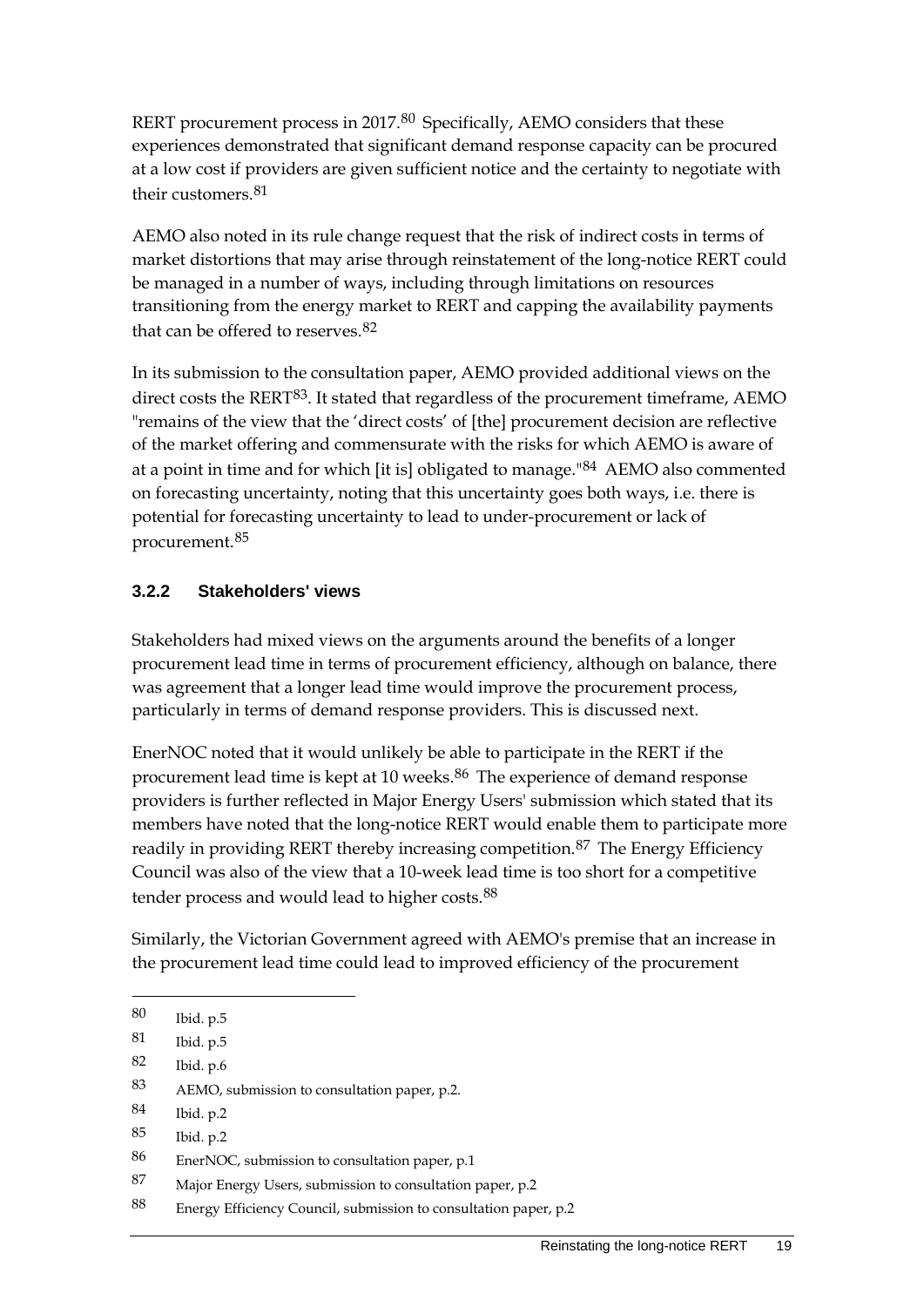process and lower costs for consumers.[89](#page-27-0) Meridian agreed but cautioned that potential efficiency gains are contingent on the appropriate operationalisation of the RERT in accordance with the NER and RERT guidelines.<sup>[90](#page-27-1)</sup>

Infigen agreed with AEMO's premise that a longer lead time may provide additional low-cost reserves and greater confidence that the reliability standard will be met, but noted that consumers would continue to bear the risks of over-procurement.<sup>[91](#page-27-2)</sup>

The risk of over-procurement, and costs associated with this is echoed in ERM Power's submission, whereby they noted that this risk is greater with the long-notice RERT due to forecasting errors, a point also made by St Vincent de Paul and SACOSS. Other stakeholders have also raised general forecasting concerns in relation to exercising the RERT.[92](#page-27-3)

In addition, ERM Power<sup>[93](#page-27-4)</sup> and Origin<sup>94</sup> noted that AEMO could discuss arrangements with potential providers nine months ahead of a shortfall, even if AEMO is not able to officially procure 10 weeks ahead of the projected shortfall.

## **3.2.3 Commission's analysis and conclusions**

On balance, the Commission concludes that increasing the procurement lead time for the RERT from 10 weeks to nine months will, or is likely to, contribute to the achievement of the National Electricity Objective and so promote the long-term interests of consumers. This change would have a net positive impact on the procurement process and the costs associated with procuring reserves, leading to AEMO being able to access more reserves, and more reserves efficiently, should they be needed.

### **Benefit: procurement efficiency**

-

The Commission understands that from submissions and informal conversations that providers need a longer time lead in order for them to be able to provide reserves through the RERT. This time is required in order to sign-up customers and install any relevant equipment that may be required e.g. to provide demand response. In the absence of a longer lead time, the Commission considers that the number of reserve providers may be limited.

In the event that the RERT is needed, reinstating the long-notice RERT reduces the barriers to participation for reserve providers to participate in the process, which may thereby encourage participation, promote the efficiency of the procurement process

<span id="page-27-0"></span><sup>89</sup> Victorian Government, submission to consultation paper, p.1

<span id="page-27-1"></span><sup>90</sup> Meridian, submission to consultation paper, p.1

<span id="page-27-2"></span><sup>91</sup> Infigen, submission to consultation paper, p.3

<span id="page-27-3"></span><sup>92</sup> Snowy Hydro, Stanwell (supplementary), Australian Energy Council, Origin, ERM Power: submission to consultation paper.

<span id="page-27-4"></span><sup>93</sup> ERM Power, submission to consultation paper, p.2

<span id="page-27-5"></span><sup>94</sup> Origin, submission to consultation paper, p.3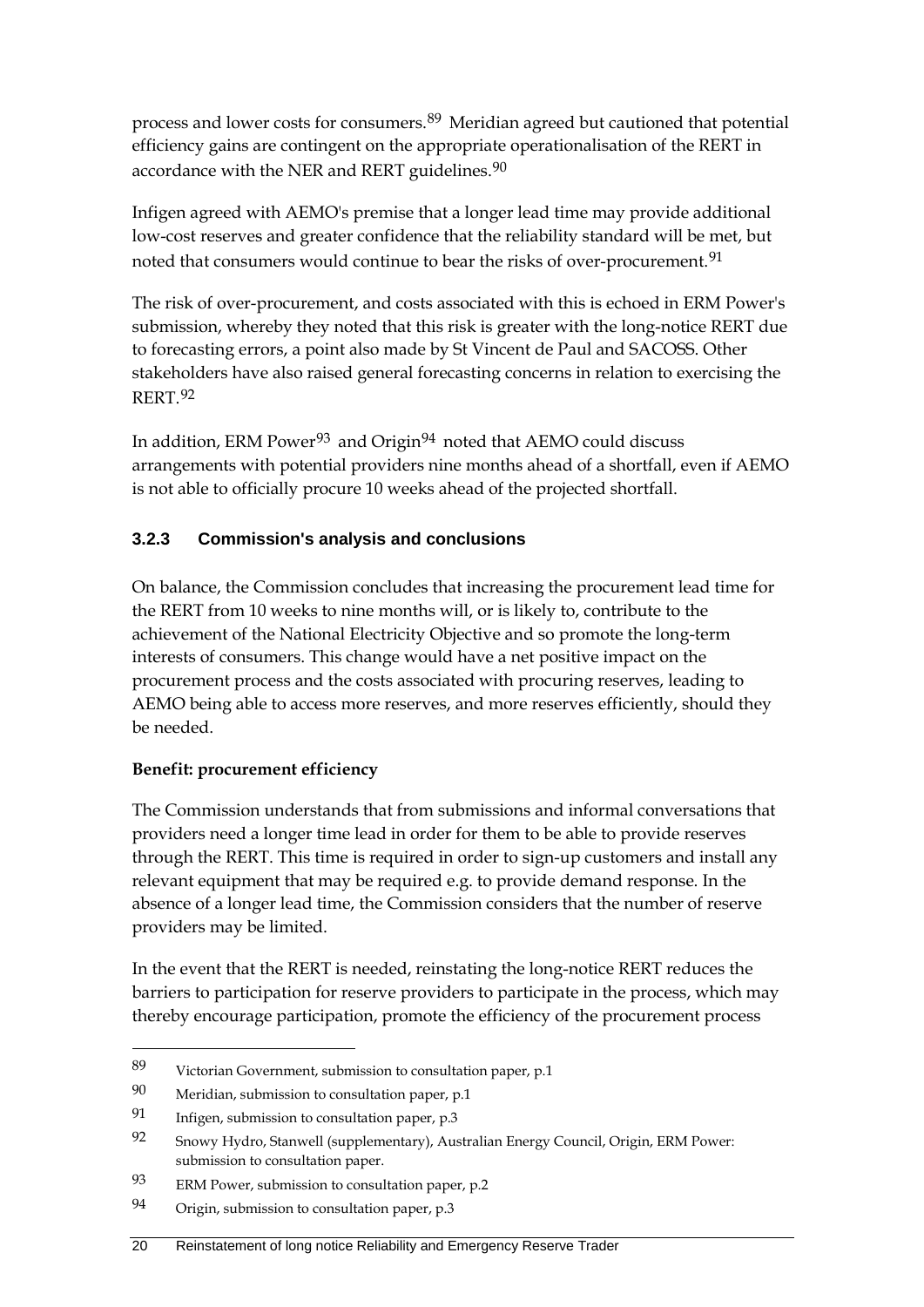and put downward pressure on reserve costs. In other words, the final rule promotes AEMO's ability to minimise RERT costs through a more efficient procurement process.[95](#page-28-0)

An increase in procurement lead time will give AEMO a wider range of reserve providers which may put downward pressure on the cost of providing reserves if they are needed - this is because demand response providers have advised that they require a longer lead time, as discussed above, and would otherwise be less likely to participate in the medium- and short-notice RERT given the shorter lead time.<sup>[96](#page-28-1)</sup>

Some stakeholders<sup>[97](#page-28-2)</sup> have correctly noted that the Commission was aware in 2016 that a shorter procurement lead time would lead to a smaller pool of providers.<sup>[98](#page-28-3)</sup> What has changed, however, is that the Commission is now aware, through the ARENA-AEMO demand response RERT trial, of the potential for more types of reserves (e.g. demand response) to be participating in the RERT - and that these potential reserve providers required a longer lead time, as highlighted by a number of stakeholders in submissions.

In terms of negotiating ahead of signing contracts, AEMO has also stated that the certainty that comes with signing a contract is important - so while it is able to negotiate at any point in time after it identifies a potential shortfall, this would still limit the number of reserve providers because they would not be able to enter into a contract until 10 weeks prior.<sup>99</sup> The Commission understands that this is particularly true during the early stages of product cycle development of demand response products offering emergency reserves.

#### **Benefit: additional resources**

-

The Commission notes that, in recent years, with technological development and consumers becoming more sophisticated, it has become clearer that there may be capacity, primarily demand response, which sits outside of the market and so could participate in the RERT. This group of demand response providers can be considered

<span id="page-28-0"></span><sup>&</sup>lt;sup>95</sup> The Commission notes that this rule change was proposed by AEMO to address the urgent issue of procurement lead-times for the RERT - broader issues around the design of the RERT (including its costs) will be addressed enhanced RERT rule change request, which was initiated on the date this final determination was made. In terms of assessing the potential costs of reinstating the long-notice RERT against the benefits, the Commission had regard to the impact of increasing the lead time against the counterfactual - procuring the RERT under the existing rule, i.e. a procurement lead time of up to ten weeks. The Commission's view is that a longer lead time will promote a more efficient procurement process and therefore promote the minimisation of RERT costs.

<span id="page-28-1"></span><sup>96</sup> A number of short-notice demand response RERT providers are participating in the RERT through the ARENA-AEMO trial.

<span id="page-28-2"></span><sup>97</sup> e.g. Australian Energy Council, submission to consultation paper, p.1

<span id="page-28-3"></span><sup>98</sup> The Commission noted this in its final determination for the Extension of the Reliability and Emergency Reserve Trader at that point in time.

<span id="page-28-4"></span><sup>99</sup> See AEMO, *Electricity rule change proposal - enhancement to the RERT*, 9 March 2018, p.8.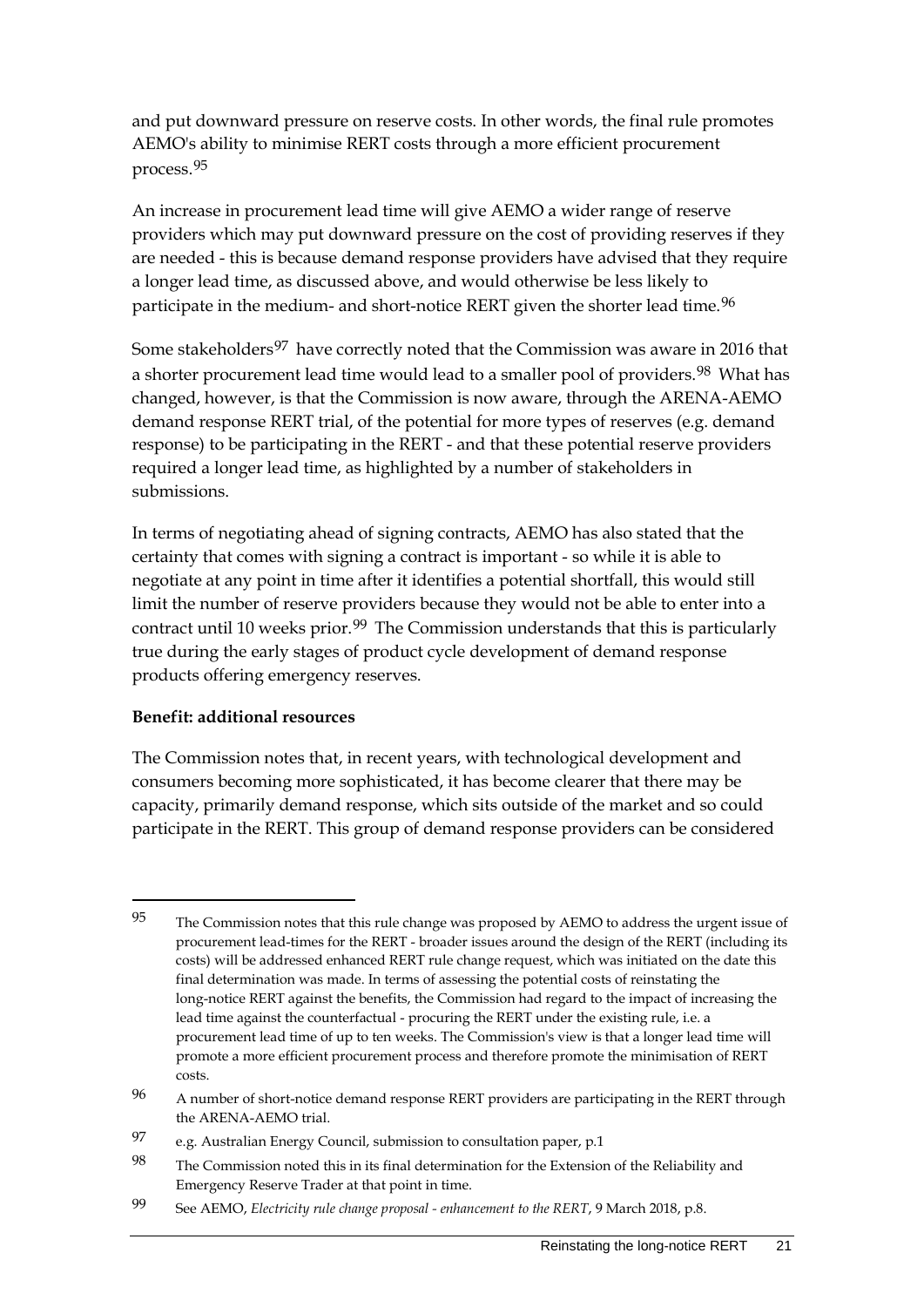distinct from in-market demand response, which is often called wholesale demand response, with this distinction illustrated further in the example below.[100](#page-29-0)

These potential reserve providers were not necessarily available in 2016 when the Commission made the decision to remove the long-notice RERT. In particular, the ARENA-AEMO trial over the  $2017/18$  summer<sup>[101](#page-29-1)</sup> has demonstrated that there are a number of demand response providers that would be willing and able to participate in the RERT. The trial has provided increased understanding of the potential for demand response products to offer reserves into the RERT. These new types of products (e.g. out-of-market or emergency demand response) typically require a longer lead time.

For these demand response providers their value of customer reliability is higher than the market price cap i.e. their marginal benefit of consuming is above the market price cap (\$14,200/MWh) and so they will not actively participate in the wholesale market. However, if their marginal benefit of consuming is less than the cost of load shedding then it is efficient to participate in the RERT. [102](#page-29-2)

Box 3.1 provides an illustrative example of the different types of demand response that can be provided given an individual consumer's value of reliability.

#### **Box 3.1 Illustrative example of the different types of demand response**

As discussed in our *Reliability Frameworks Review*, there are four different types of demand response, based on the underlying rationale for why it is being used. Of relevance to this discussion is:[103](#page-29-3)

- **Wholesale demand response** Market-driven demand response, i.e. used to change the quantity of electricity bought in the wholesale market in response to wholesale spot prices, or to help market participants manage their positions in the contract market. Wholesale demand response can be "firm" i.e. centrally dispatched; or "non-firm" where participants change their consumption in response to signals.
- **Emergency demand response**  Demand response employed as an emergency lever by the system operator during supply emergencies. This service can be considered "firm" since it needs to be centrally dispatched or controlled in order to be used to avoid involuntary load shedding.

In order to consider the difference between these two types of demand response,

<span id="page-29-0"></span><sup>100</sup> This is being considered through the Commission's *Reliability Frameworks Review*.

<span id="page-29-1"></span><sup>101</sup> The trial is in place for three years.

<span id="page-29-2"></span><sup>102</sup> Because the alternative to the RERT is generally involuntary load shedding.

<span id="page-29-3"></span><sup>103</sup> The other two types are: ancillary service demand response which is employed for providing ancillary services e.g. responding quickly to brief, unexpected imbalances in supply and demand by participating in the frequency control ancillary service (FCAS) markets; and network demand response which is employed to help a network business to provide network services to consumers.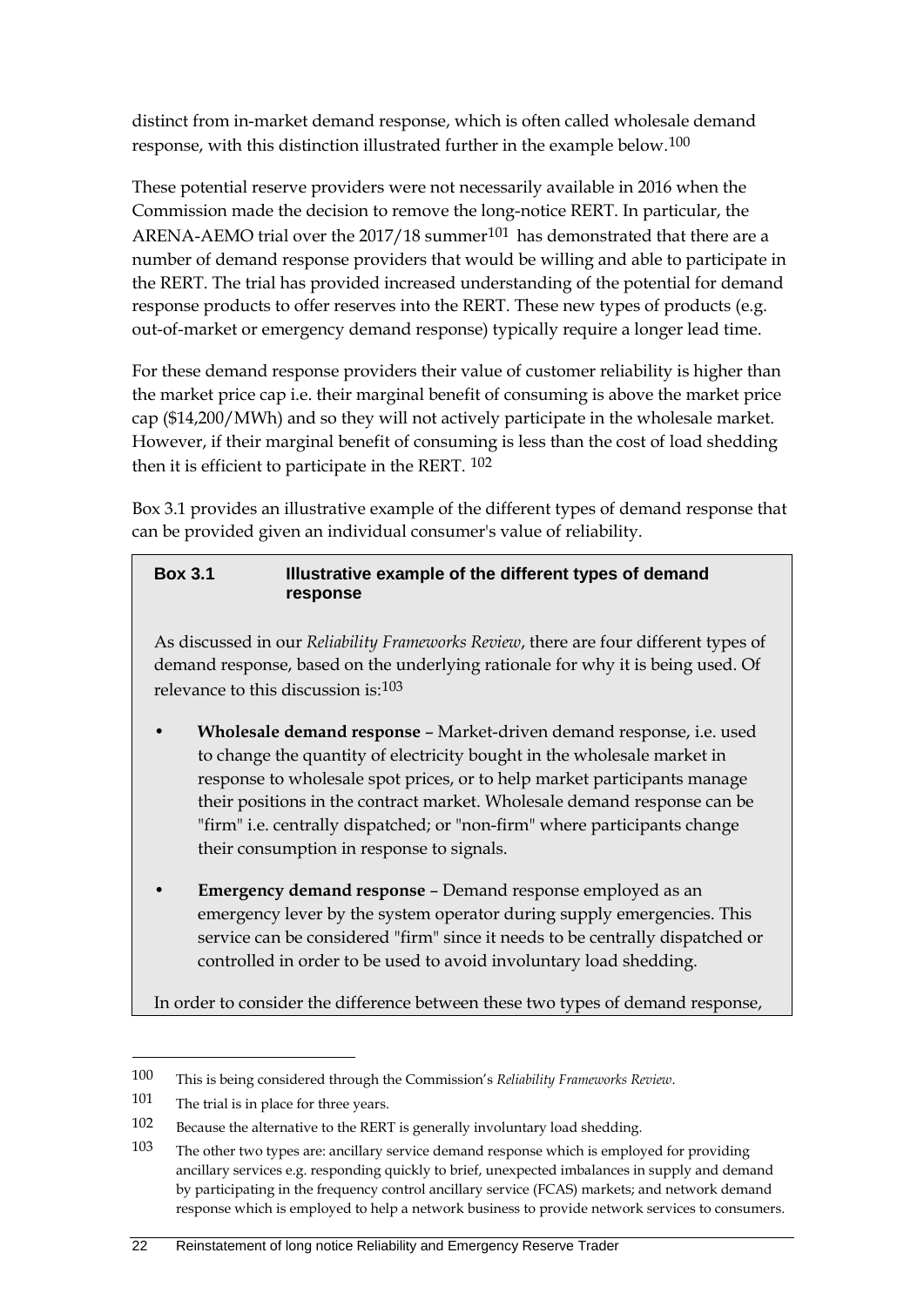consider two consumers with different values of customer reliability:

- Consumer A is a large industrial energy user with a value of customer reliability of \$20,000/MWh.
- Consumer B is a spot-exposed small business with a value of customer reliability of \$6,000/MWh.

Also recall that the market price cap is \$14,200/MWh; and assume that the value of customer reliability for those customers that would be load shed is \$30,000/MWh i.e. the cost of involuntary load shedding.

**Consumer A** has no incentive to provide demand response in the wholesale market since its value of reliability (\$20,000/MWh) is higher than the market price cap of \$14,200/MWh. He is willing to pay the associated costs of consuming at the market price cap. But, his value of reliability is less than the cost of involuntary load shedding (\$30,000/MWh).[104](#page-30-0) Therefore, in the event that involuntary load shedding would occur without dispatching the RERT, AEMO should enter into a reserve contract with Consumer A so that he could provide emergency demand response through the RERT. This would be more efficient compared to AEMO instructing the local network service provider to shed residential customers, who have a higher value of reliability.

In other words, Consumer A would be happy to switch off to reduce load, provided he was getting compensated accordingly i.e. a payment above his value of reliability. But, AEMO, in procuring the RERT would want to spend less than the cost of involuntary load shedding. So, the efficient price for RERT in this instance, would be anywhere between \$20,000/MWh (the marginal benefit of consumption for Consumer A) and \$30,000/MWh (the cost of involuntary load shedding).

Using Consumer A to provide emergency demand response (at a price of \$25,000/MWh, say) is a better outcome for everyone. The alternative would have been involuntary load shedding at an estimated cost of \$30,000/MWh. Here, consumers have paid \$25,000/MWh for the use of Consumer A providing emergency demand response; but have avoided a cost of \$30,000/MWh. This outcome is also in Consumer A's interest since he has incurred a cost of \$20,000/MWh by not consuming, but has received \$25,000/MWh for providing emergency demand response, more than offsetting this cost.

Using demand response providers to participate in the RERT is therefore helpful in driving efficient outcomes for interventions since involuntary load shedding

<span id="page-30-0"></span><sup>104</sup> Consumer A's value of customer reliability takes into its production costs and the opportunity cost of providing demand response - it will only curtail if it has a financial incentive to do so, which is reflected in its value of customer reliability. The Commission is currently considering a rule change request from the COAG Energy Council to make the AER responsible for calculating and updating values of customer reliability. The consultation paper for this rule change has proposed that the AER would be required to publish the first VCRs by no later than 31 December 2019.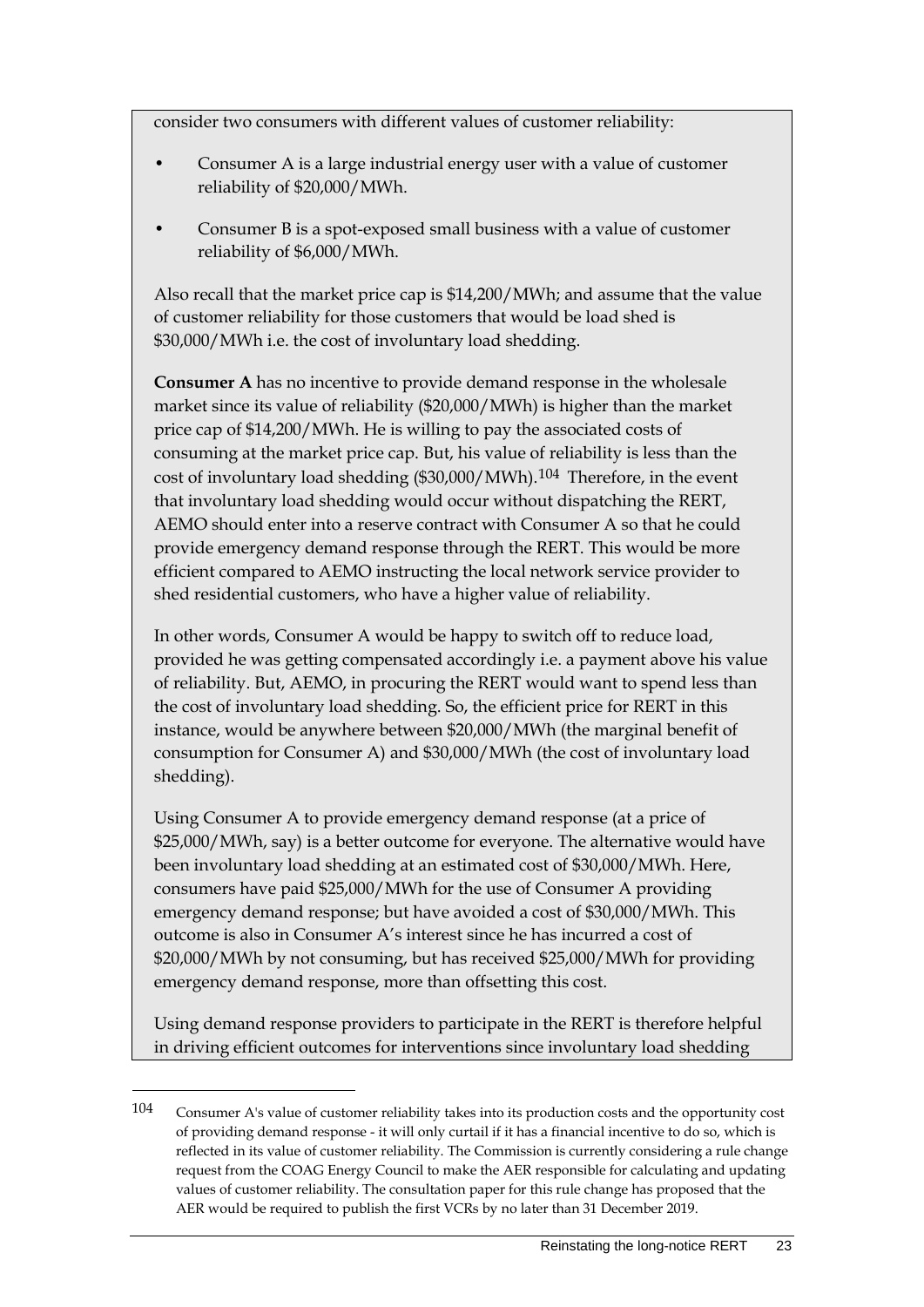does not, in general, take into account each individual's value of customer reliability, i.e. it would not differentiate between someone with a value of \$15,000/MWh and someone with a value of \$30,000/MWh.[105](#page-31-0) The RERT allows these customers to reveal values of reliability.

Conversely, consider **Consumer B** who is willing to consume electricity up to \$6,000/MWh. If the spot price rises above \$6,000/MWh in the wholesale market then, Consumer B will turn off her load in order to avoid that price, given that it is above her value of customer reliability. Consumer B is therefore participating in wholesale demand response, as shown in Figure 3.1.[106](#page-31-1) It is economically efficient for this consumer to provide demand response within the wholesale market, rather than through the RERT. She would rather reduce her load, compared to paying for electricity at the higher spot price. Those customers that engage in wholesale demand response can reveal their actual value of reliability based on what wholesale spot price is a trigger for them to reduce their consumption.



### **Figure 3.1 Types of demand response**

<span id="page-31-0"></span><sup>105</sup> There is, however, a list of "sensitive loads" when it comes to involuntary load shedding. For example, hospitals are not shed.

<span id="page-31-1"></span><sup>106</sup> Wholesale demand response is being progressed as part of the Commission's *Reliability Frameworks Review*. See https://www.aemc.gov.au/markets-reviews-advice/reliability-frameworks-review.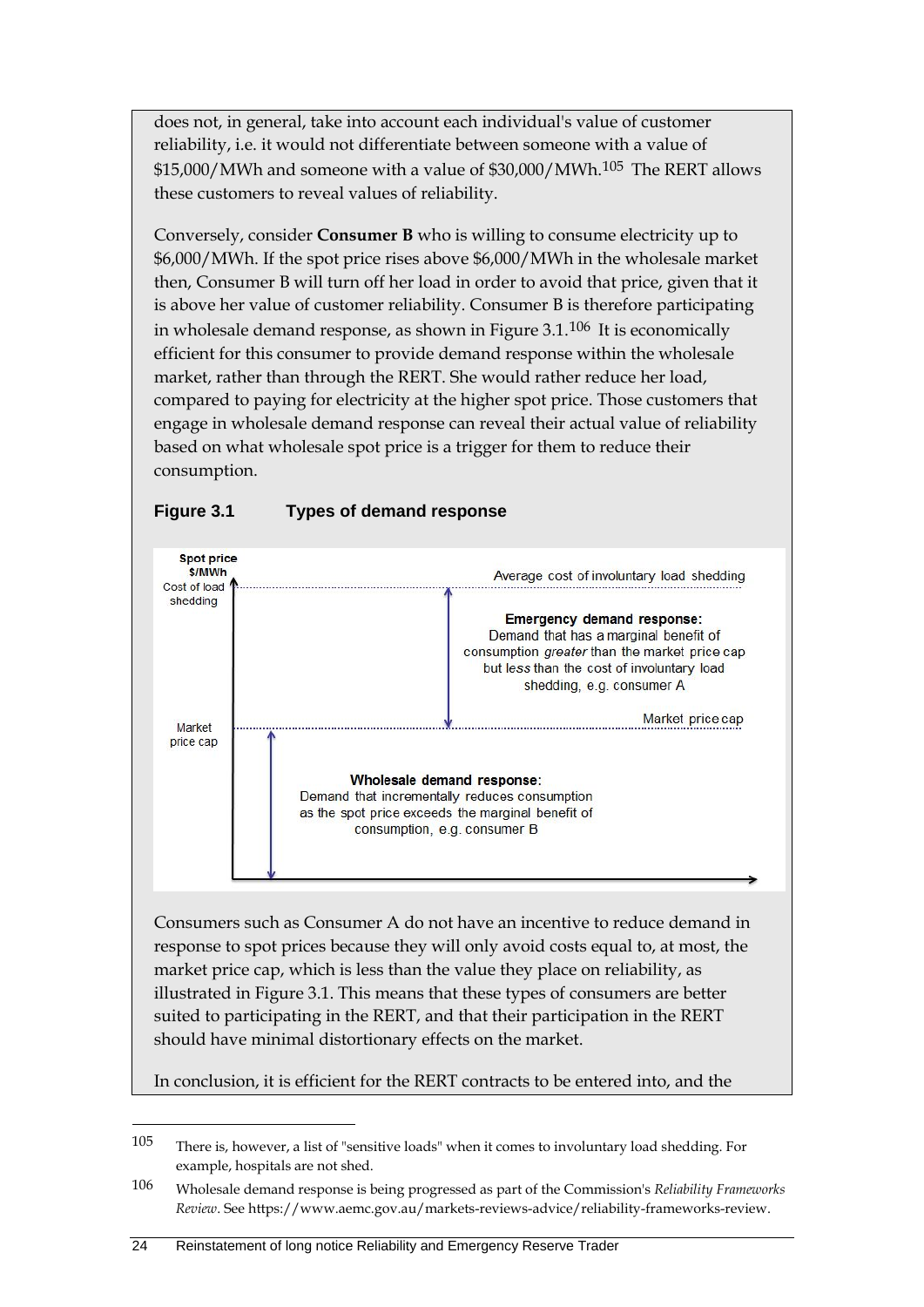RERT dispatched, if the cost (or "price" of the RERT) is *greater* than the market price cap, but *lower* than the alternative to dispatching the RERT i.e. involuntary load shedding. This is the case for Consumer A, where the cost of the RERT (\$25,000/MWh) is between the market price cap (\$14,200/MWh) and the cost of involuntary load shedding (\$30,000/MWh) – but not the case for Consumer B.

Inefficiencies may arise if consumers with a value of consumer reliability of less than the market price cap perceive that they might profit more from participating in the RERT (or from participating at some times in the market and at other times out of the market).

The payment structure and prices offered within the RERT may therefore have an effect on the incentives that participants have on whether or not to participate in the market or in the RERT. The Commission is considering the delineation between what is in-market and out-of-market including the interaction between wholesale and emergency demand response, as well as RERT payment structures, in the *Enhancement to the RERT* rule change request.

#### **Costs of a longer procurement lead time**

As discussed, the Commission's views around the risk of market distortions remain unchanged. What has instead changed is the market transformation that is currently occurring, meaning that the benefits of extending the procurement lead time (discussed above) have increased.

The Commission notes that AEMO has proposed a number of ways it could minimise market distortions.[107](#page-32-0)

The Commission supports AEMO exploring ways to do so. The Commission also notes that there are provisions in the NER aimed at minimising distortions by limiting the RERT to out-of-market reserves.<sup>108</sup> The effectiveness of these provisions will be examined through the enhanced RERT rule change.

With respect to forecasting uncertainty and the risk of over-procuring or procuring too early which would lead to higher costs to consumers, the Commission notes that it is examining forecast uncertainty through its *Reliability Frameworks Review*.[109](#page-32-2) As noted by stakeholders,[110](#page-32-3) the Commission has found that forecasts have not worsened recently but the impacts of forecast inaccuracy are greater given the tighter

<span id="page-32-0"></span><sup>107</sup> For example, putting restrictions on resources that had operated in the energy market in the preceding 12 months; asking proponents to demonstrate why they could not participate in the energy market; and capping availability payments which would encourage providers to focus on usage costs as their primary revenue stream. See: AEMO, *Reinstatement of long notice RERT*, rule change request, p. 6

<span id="page-32-1"></span><sup>108</sup> Clause 3.20.3(h) of the NER.

<span id="page-32-2"></span><sup>109</sup> See https://www.aemc.gov.au/markets-reviews-advice/reliability-frameworks-review

<span id="page-32-3"></span><sup>110</sup> e.g. ERM Power, submission to consultation paper, p.2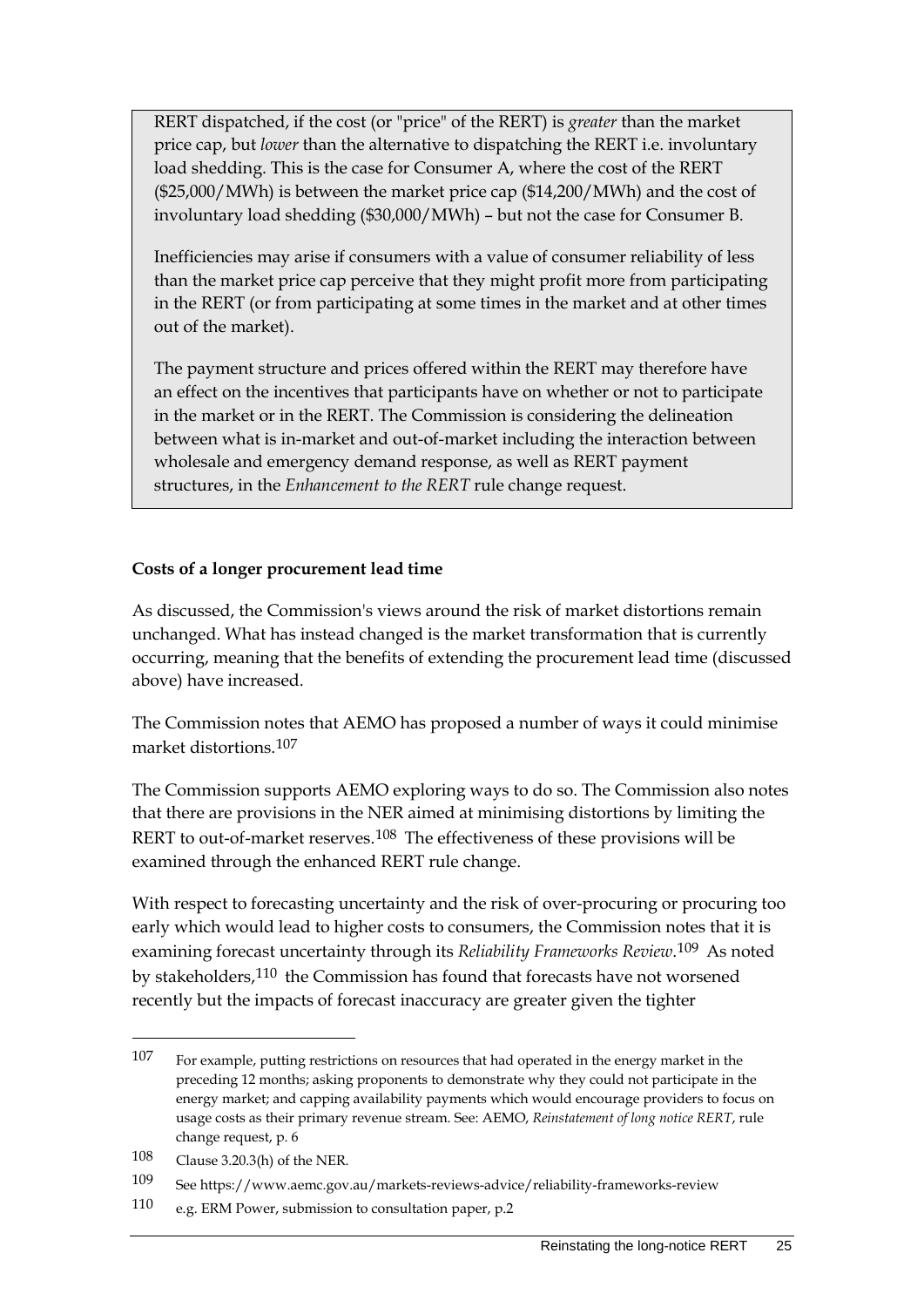demand-supply balance. This workstream will be further progressed in the next report for that review. AEMO also has a number of work programs in place to improve forecasting, as detailed in its submission to the review.[111](#page-33-0)

<span id="page-33-0"></span><sup>111</sup> See https://www.aemc.gov.au/sites/default/files/2018-05/AEMO\_0.pdf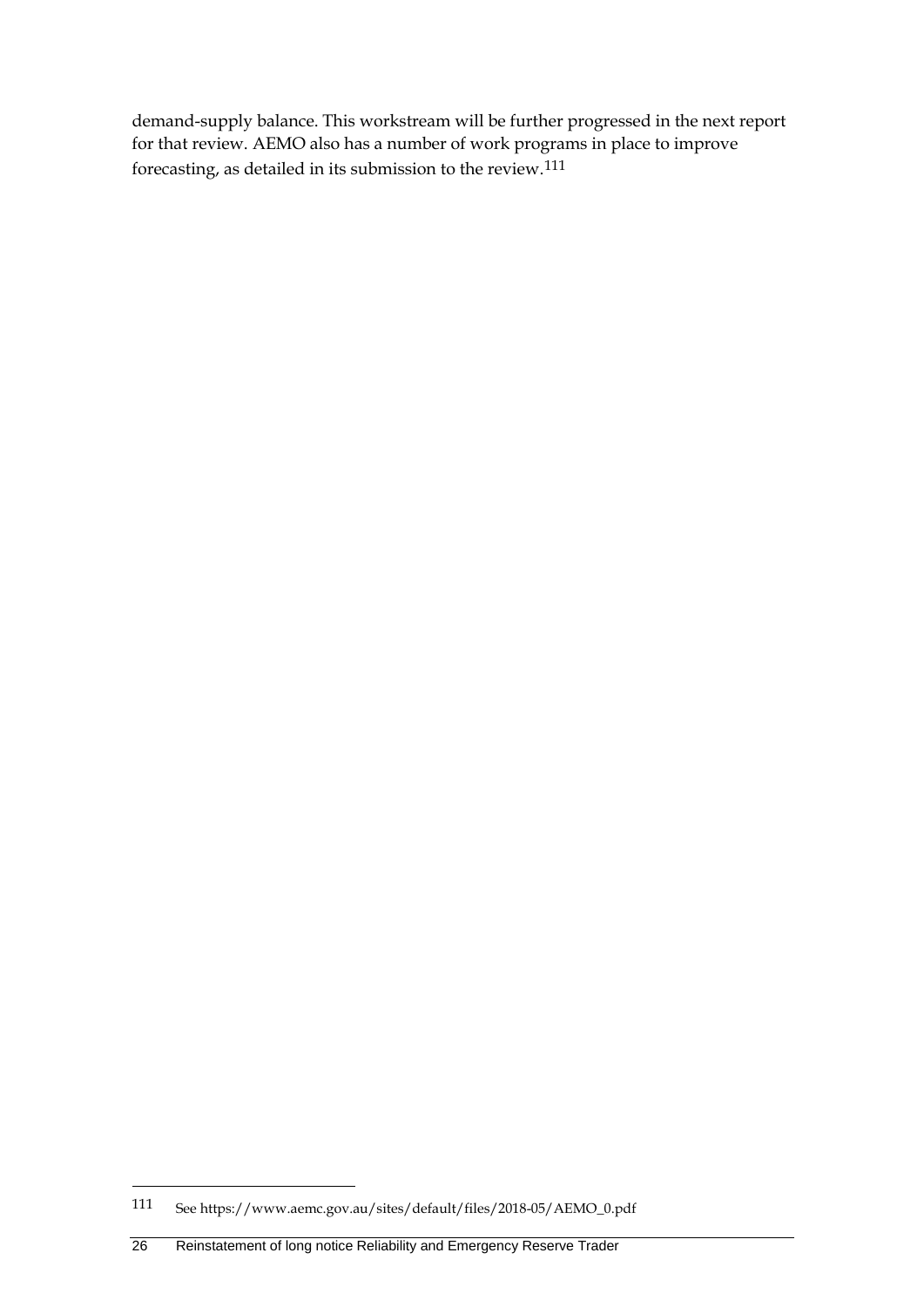# <span id="page-34-0"></span>**4 Option for temporary reinstatement**

In the consultation paper, the Commission sought stakeholder feedback on a potential expiry clause for the long notice RERT, noting on the one hand that there was uncertainty about future market design changes that could be relevant to reliability while on the other hand, an expiry clause itself may exacerbate regulatory uncertainty.

## <span id="page-34-1"></span>**4.1 AEMO's views**

In its rule change request, AEMO states that its modelling shows an increased risk of load shedding in 2018-19 and 2019-20 in Victoria and, potentially, South Australia. It further notes that even when the reliability standard is projected to be met, the probability of *some* unserved energy is increasing; for example, in Victoria in 2018-19, under AEMO's "neutral" demand growth scenario, the probability of not meeting the reliability standard is projected to be about nine per cent, while the risk of some unserved energy is approximately 25 per cent.<sup>[112](#page-34-3)</sup>

AEMO is requesting that the changes to extend the procurement lead time from 10 weeks to nine months be reinstated by June 2018 so that it can be used for summer 2018-19, while the Commission considers the enhanced RERT rule change.

AEMO did not request a temporary reinstatement.

In its submission to the consultation paper, AEMO did not support a temporary reinstatement, stating that the benefits of increased competition brought about by a longer procurement lead time would be diminished in the absence of other market design changes (such as the National Energy Guarantee or the enhanced RERT).[113](#page-34-4) It noted that it is good regulatory practice to avoid assumptions about other market design changes that have yet to be decided upon.<sup>[114](#page-34-5)</sup> It stated that an expiry clause would create uncertainty, including for potential long-notice RERT providers, which would increase the cost of providing reserves.<sup>[115](#page-34-6)</sup>

## <span id="page-34-2"></span>**4.2 Stakeholders' views**

The Victorian Government supported a temporary reinstatement, i.e. reinstating the RERT as a short-term measure until an enduring framework for a "strategic reserve" can be established.[116](#page-34-7) TransGrid also supported a temporary reinstatement, stating that a sunset clause would provide impetus to reconsider the merit of the long-notice RERT as part of the enhancement to the RERT rule change.<sup>[117](#page-34-8)</sup> Infigen was also of the

<span id="page-34-3"></span><sup>112</sup> AEMO, *Electricity rule change proposal - reinstatement of long notice RERT*, 9 March 2018, p.7

<span id="page-34-4"></span><sup>113</sup> AEMO, submission to consultation paper, p.3

<span id="page-34-5"></span><sup>114</sup> Ibid. p3

<span id="page-34-6"></span><sup>115</sup> Ibid. p.3

<span id="page-34-7"></span><sup>116</sup> Victorian Government, submission to consultation paper, p.3

<span id="page-34-8"></span><sup>117</sup> TransGrid, submission to consultation paper, p.1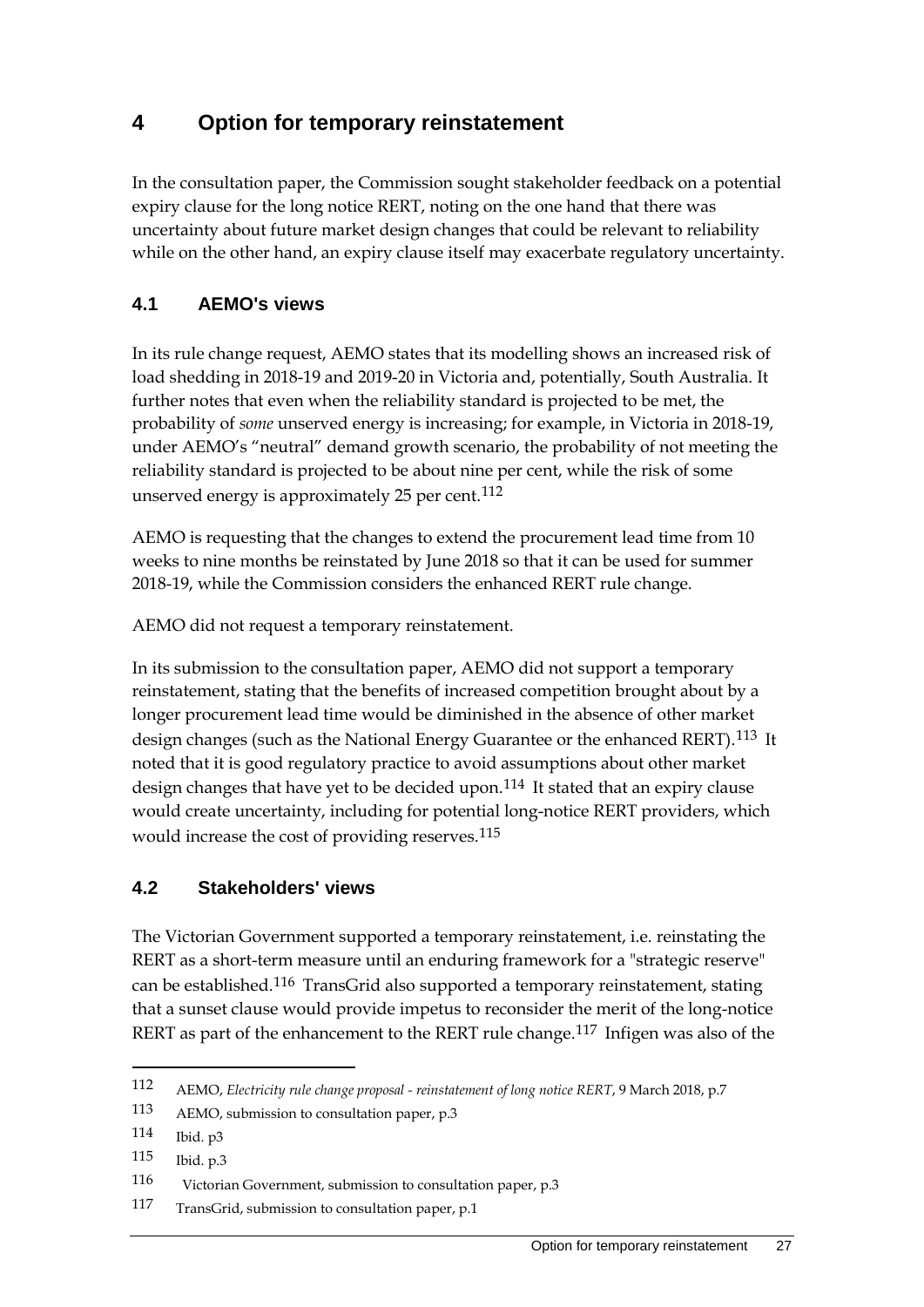view that a temporary reinstatement is appropriate given the complementary rule changes being considered.[118](#page-35-1)

On the other hand, Meridian stated that not introducing an expiry clause would provide greater market certainty and noted that future changes could still be made through new change requests should they be required.<sup>[119](#page-35-2)</sup> Major Energy Users also noted that the reinstatement should not have an expiry clause as there is no certainty that there will not be a need for the long-notice RERT beyond two years.<sup>[120](#page-35-3)</sup>

## <span id="page-35-0"></span>**4.3 Commission's analysis and conclusions**

The Commission has weighed up whether or not to increase the procurement lead time on a temporary basis or not. The Commission recognises both perspectives.

On balance, the Commission considers that increasing the procurement lead time on a temporary basis would create uncertainty in the market to an extent that would outweigh the potential benefits.

While there were mixed views on the expiry clause, some stakeholders opposed it because it would create more uncertainty about the operation of the RERT.

AEMO also noted that having an expiry clause would create uncertainty for potential long-notice RERT providers which could lead to higher costs of providing reserves in the even that they are needed. In other words, the benefits of a longer lead time would be reduced.

The Commission notes that, in any case, the RERT will be reviewed holistically in the enhanced RERT rule change process.

The Commission concludes that the introduction of an expiry clause creates unnecessary regulatory uncertainty and reduces market certainty and confidence in the framework. As a result, the Commission has decided to not introduce an expiry clause.

<span id="page-35-1"></span><sup>118</sup> Infigen, submission to consultation paper, p.4

<span id="page-35-2"></span><sup>119</sup> Meridian, submission to consultation paper, p.3

<span id="page-35-3"></span><sup>120</sup> Major Energy Users, submission to consultation paper, p.3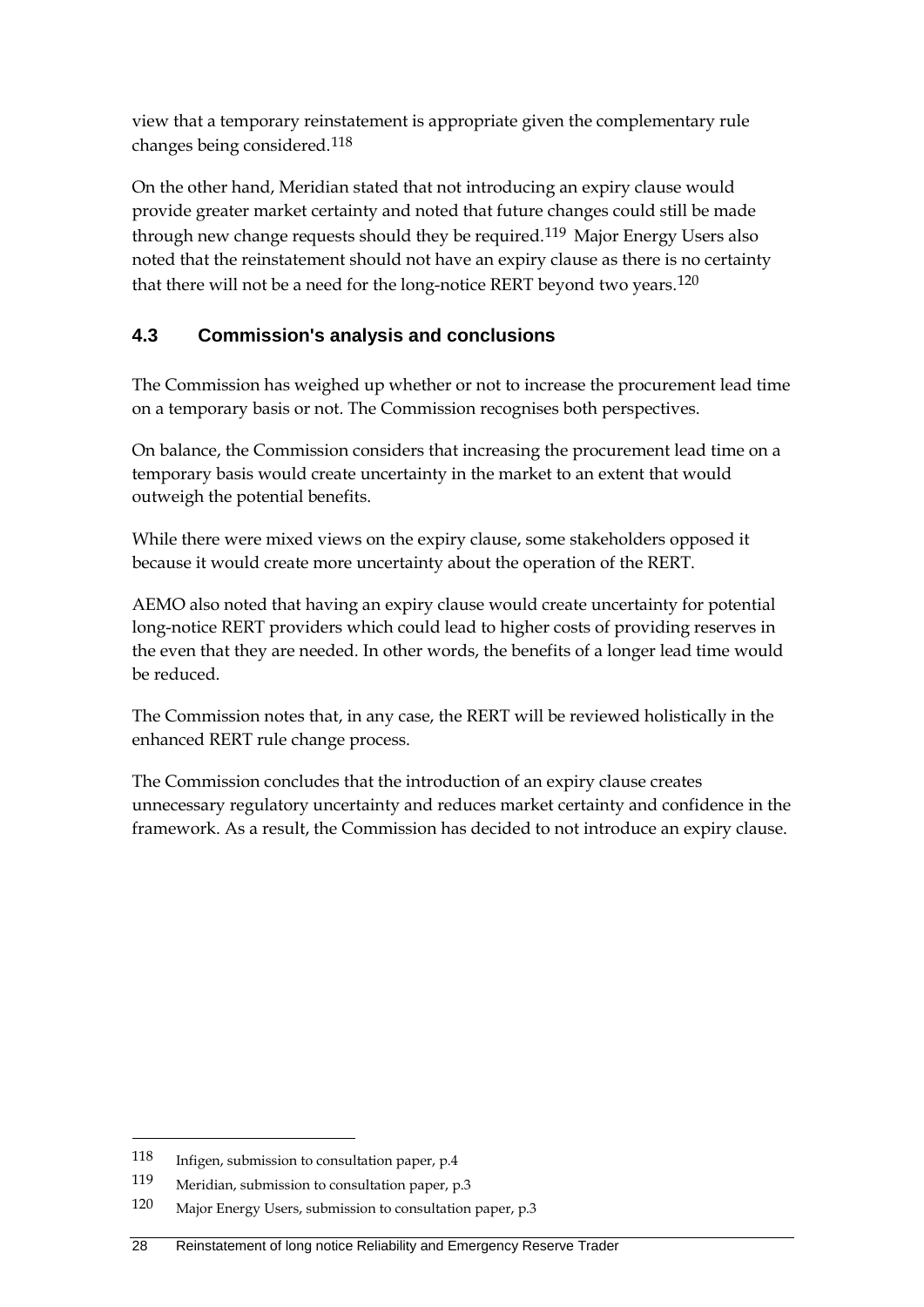# <span id="page-36-0"></span>**5 Implications for guidelines and procedures**

The Reliability Panel develops and publishes the RERT guidelines. Further, AEMO is also required to publish a procedure for the exercise of the RERT under clause 3.20.7(e) of the NER ("RERT procedure"). Given the fact that this rule change has been progressed under an expedited process, and that AEMO has requested that the rule be operational by June 2018, it would not be possible for either the Reliability Panel or AEMO to undertake the consultation process that would generally be required for changes to the relevant guidelines and procedures under the NER.

Therefore, the commission explored a number of potential options from shortening the consultation periods to introducing specific amendments to the documents through the final rule in the consultation paper.

### **The Reliability Panel's RERT guidelines options**

In the consultation paper, the Commission's position to modify the RERT guidelines was to have a transitional rule which gives effect to specific amendments to the RERT guidelines, with those amendments taking effect on the date the long-notice RERT is reinstated.[121](#page-36-1) It noted that this would mean that the Reliability Panel would not need to determine the nature of changes to the guidelines. To assist with consultation on this option, the Commission provided indicative amendments to the RERT guidelines as an attachment to the consultation paper.

### **AEMO's RERT procedure options**

-

In the consultation paper, the Commission presented three options available to update the RERT procedure to reflect the RERT framework under a final rule if a final rule were made:

- Have a transitional rule requiring AEMO to update the procedure before the substantive aspects of the rule commence in accordance with a shortened consultation process (e.g. a consultation period of 2 or 3 weeks). Given that the RERT procedure can only be updated following changes to the RERT guidelines being finalised, the length of the consultation period would depend on the timing of the revised RERT guidelines.
- Have a transitional rule requiring AEMO to update the procedure before the substantive aspects of the final rule commence, but with no accompanying consultation requirement.
- Have a transitional rule reinstating the old (pre-expiry of the long-notice RERT) RERT procedure (without any accompanying consultation requirements).

<span id="page-36-1"></span><sup>121</sup> It should be noted that the Reliability Panel's governance of the RERT guidelines is unchanged - the Reliability Panel will continue to be able to review and amend the guidelines as required.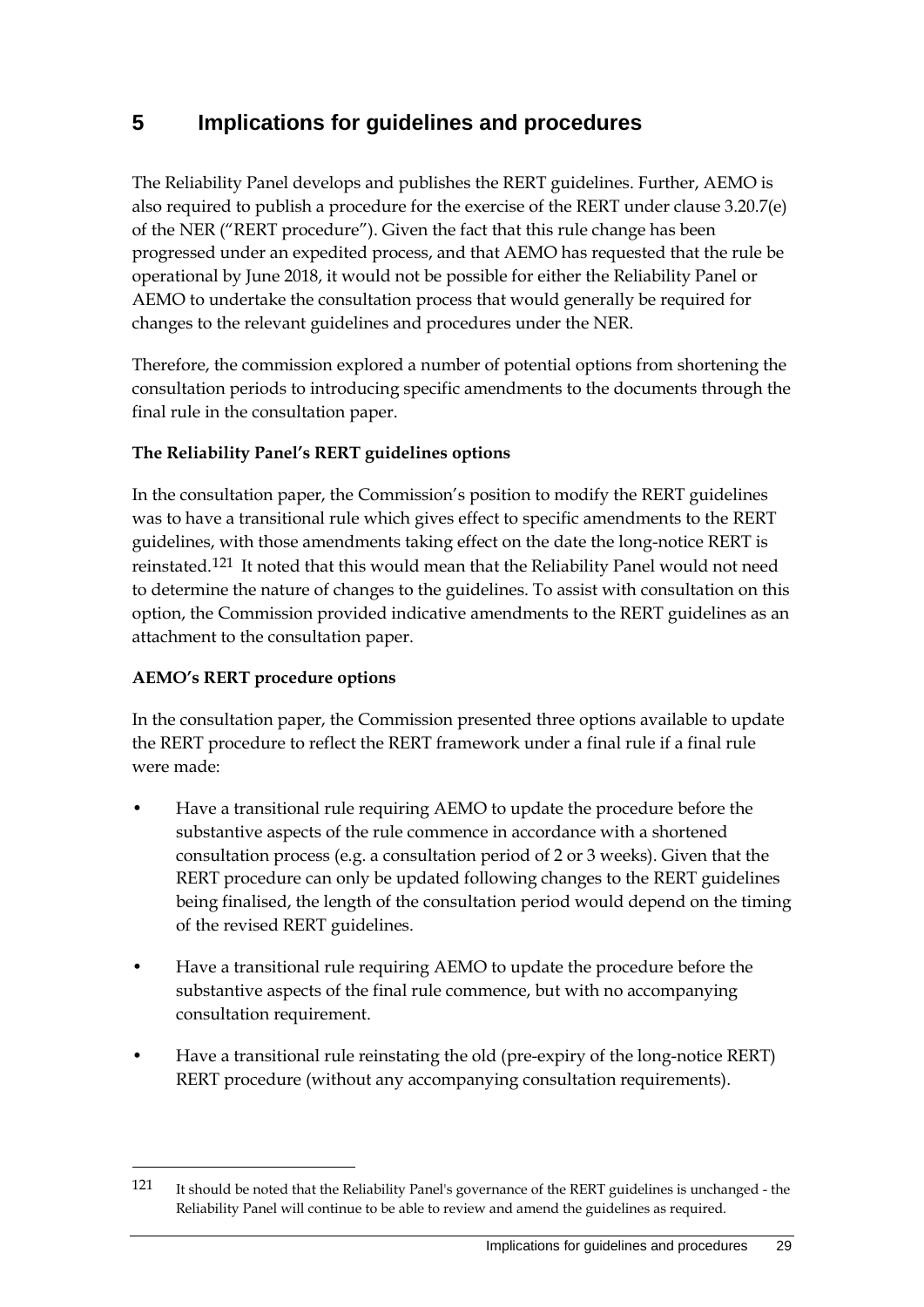The Commission's preliminary position to implement changes to AEMO's procedures was to have a transitional rule requiring AEMO to:

- amend and publish the RERT procedures to take into account the final rule and changes to the RERT guidelines by 1 July 2018
- consult on the amendments in accordance with a shortened consultation period of two to three weeks.

## <span id="page-37-0"></span>**5.1 AEMO's views**

AEMO did not put forward any views on the RERT guidelines and its procedure in the rule change request.

However, in its submission to the consultation paper, it noted its support for having a transitional rule reinstating the old (pre-expiry of the long-notice RERT) RERT procedure without any accompanying consultation requirements.[122](#page-37-2)

AEMO noted that this option would only require minor administrative changes to the former version 3.1 of the RERT procedure (i.e. the version that was in place prior to the long-notice RERT expiry).<sup>[123](#page-37-3)</sup> These administrative changes would remove redundant references to the superseded version of the Reliability Panel's RERT Guidelines; and transitional rules made in response to historical rule changes which are no longer applicable.[124](#page-37-4)

## <span id="page-37-1"></span>**5.2 Stakeholders' views**

Meridian supported all of the Commission's proposals put forward in the consultation paper, including the proposed changes to the RERT guidelines that were attached to the consultation paper.<sup>[125](#page-37-5)</sup> Energy Networks Australia supported the transitional rule approach to dealing with the RERT guidelines.[126](#page-37-6)

ERM Power, on the other hand, stated that the RERT guidelines and AEMO's RERT procedure should mirror what was in place prior to the removal of the long-notice RERT, which would negate the need for consultation.<sup>[127](#page-37-7)</sup>

By contrast, Infigen stated that it would not support a framework that does not include consultation on AEMO's procedure (with three weeks of consultation as a minimum if comprehensive changes are proposed).[128](#page-37-8)

<span id="page-37-2"></span><sup>122</sup> AEMO, submission to consultation paper, p.2

<span id="page-37-3"></span><sup>123</sup> Ibid. p.2

<span id="page-37-4"></span><sup>124</sup> Ibid, p.2

<span id="page-37-5"></span><sup>125</sup> Meridian, submission to consultation paper, p.3

<span id="page-37-6"></span><sup>126</sup> Energy Networks Australia, submission to consultation paper, p.2

<span id="page-37-7"></span><sup>127</sup> ERM Power, submission to consultation paper, p.5

<span id="page-37-8"></span><sup>128</sup> Infigen, submission to consultation paper, p.4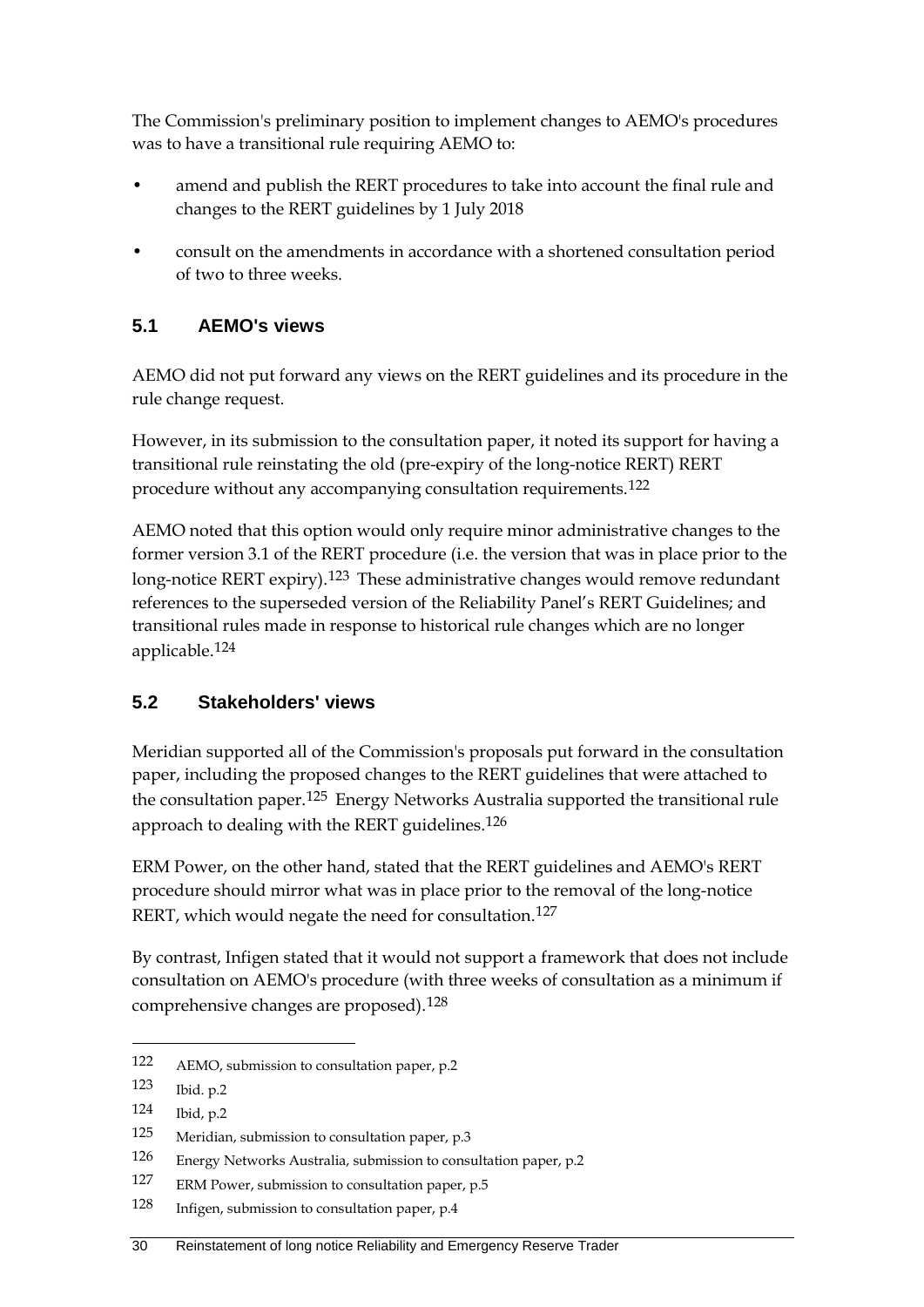A number of stakeholders also suggested additional changes to the RERT guidelines and/or AEMO's RERT procedure. For example, the Victorian Government noted that the AEMC should give careful consideration to the method for determining the most economically efficient amount of reserves.<sup>[129](#page-38-1)</sup> ERM Power also suggested an additional provision to the RERT guidelines to only allow the procurement of the long-notice RERT contracts to meet 50 per cent POE (probability of exceedance) demand forecasts, which ERM Power states would reduce costs.<sup>[130](#page-38-2)</sup>

## <span id="page-38-0"></span>**5.3 Commission's analysis and conclusions**

## **5.3.1 Reliability Panel's RERT guidelines**

There were no objections to the Commission's proposed approach, although ERM Power noted that the Reliability Panel could simply revert to the version that was in place prior to the RERT expiring. The Commission notes that this option was not preferable as the post-expiry RERT guidelines that were in place at the time of the consultation paper publication also had amendments to reflect changes beyond the expiry of the long-notice RERT. As a result, the indicative amendments reinstated the expired clauses in relation to the long-notice RERT into the latest version of the RERT guidelines (that is, the RERT guidelines that were in place after the expiry of the long-notice RERT).

The final rule reflects this approach. The transitional rule includes changes to the RERT guidelines as proposed in the consultation paper. The transitional rule comes into effect on the date of this final determination and the Reliability Panel must publish revised guidelines that reflect the changes specified in the transitional rule by 13 July 2018 when the reinstatement of the long notice RERT takes effect.

The Commission acknowledges stakeholders' suggestions regarding more comprehensive changes to the RERT guidelines. The Commission notes that these relate to elements of the RERT framework which are outside of the scope of this rule change but which may be within the scope of the enhancement to the RERT rule change. Once the enhanced RERT rule change is further progressed the Commission intends to issue the Panel with a terms of reference to comprehensively review these guidelines.

### **5.3.2 AEMO's RERT procedure**

-

Stakeholders' views on the three options put forward by the Commission were mixed as noted above.

While AEMO stated its support for option three, it also proposed changes to the old (i.e. pre-expiry of the long-notice RERT) procedure to reflect the most up-to-date procedure and information. Indeed, AEMO's procedure must be amended in

<span id="page-38-1"></span><sup>129</sup> Victorian Government, submission to consultation paper, p.2

<span id="page-38-2"></span><sup>130</sup> ERM Power, submission to consultation paper, p.5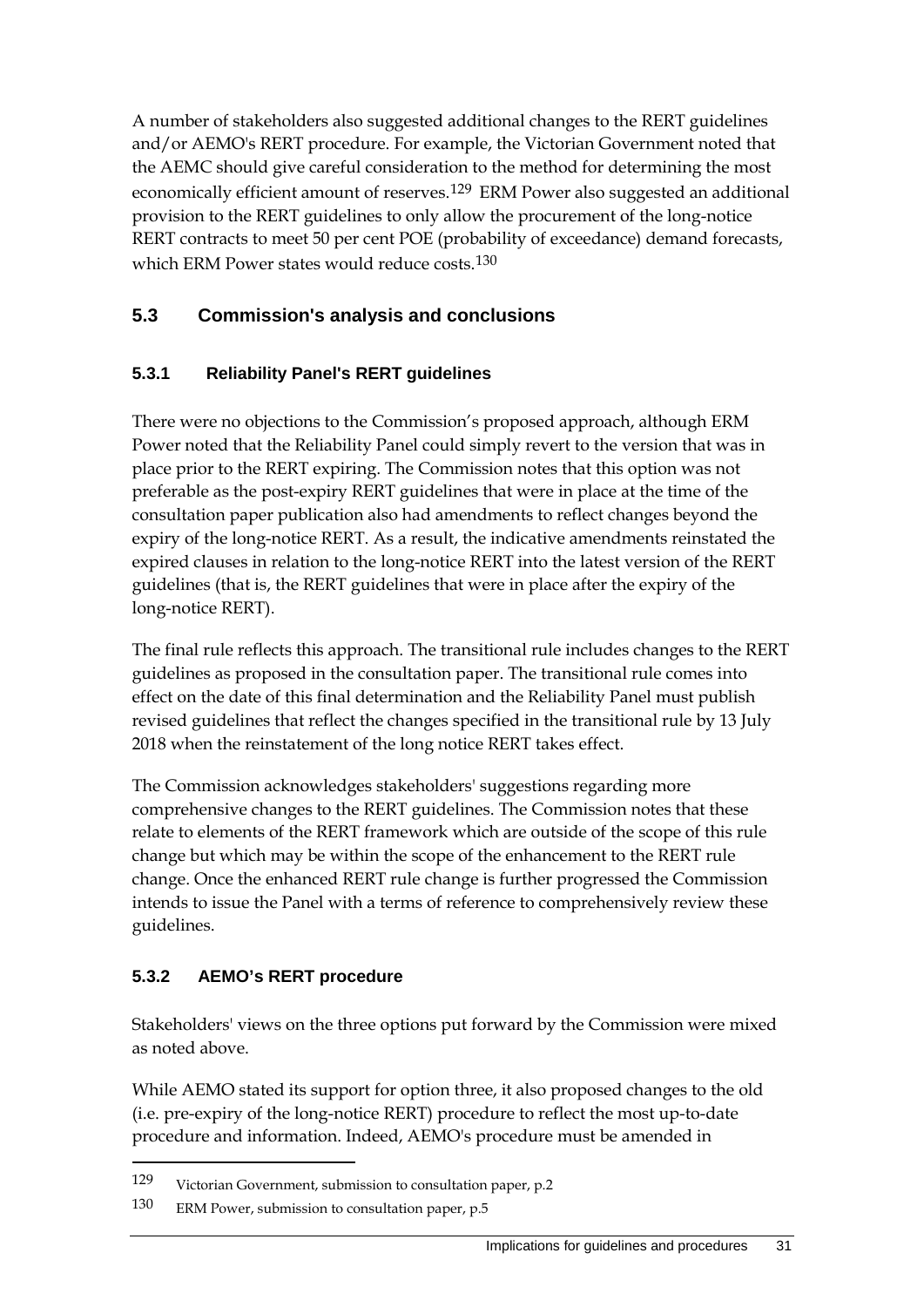accordance with the latest version of the RERT guidelines, which means that AEMO's pre-expiry procedure would likely be inconsistent with the RERT guidelines without any changes.

Given that AEMO's procedure would require changes regardless of the option taken, the Commission has made a transitional rule requiring AEMO to amend and publish the RERT procedure to take into account the final rule and changes to the RERT guidelines by 13 July 2018, the date the long notice RERT is reinstated.

Furthermore, the final rule requires AEMO to consult on the amendments for a minimum of two weeks. This is because the Commission considers that it is good governance to consult on changes to procedures, even though the Commission notes that the intent of required amendments to the procedures is to reflect the final rule (i.e. an increase in the procurement lead time) and changes made to the RERT guidelines as part of this final rule, including the reintroduction of the long-notice RERT.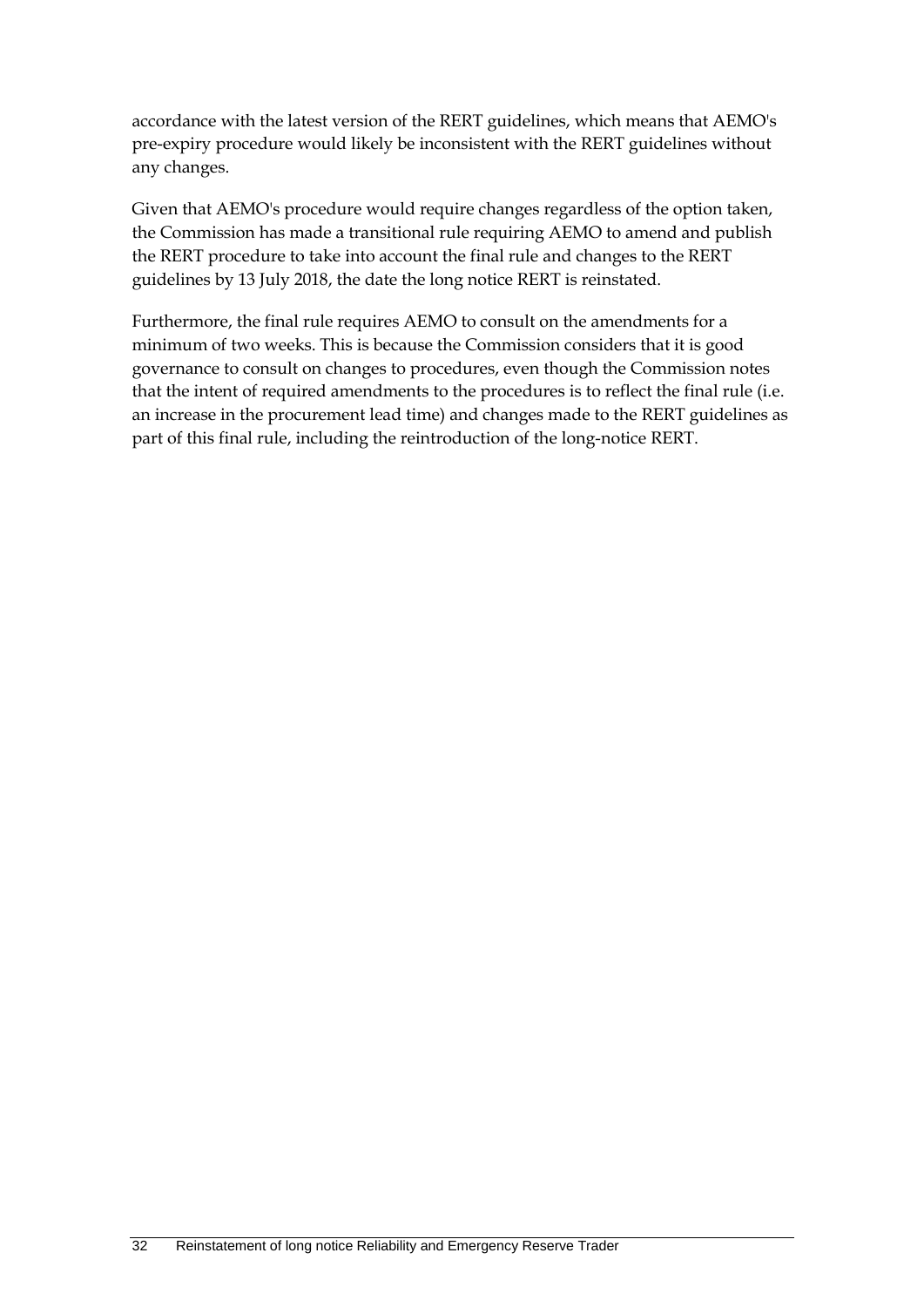# <span id="page-40-0"></span>**Abbreviations**

| <b>AEMC</b> | <b>Australian Energy Market Commission</b> |
|-------------|--------------------------------------------|
| <b>AEMO</b> | Australian Energy Market Operator          |
| Guarantee   | See NEG                                    |
| <b>NEL</b>  | National Electricity Law                   |
| <b>NEG</b>  | National Energy Guarantee                  |
| <b>NEO</b>  | National Electricity Objective             |
| <b>RERT</b> | Reliability and Emergency Reserve Trader   |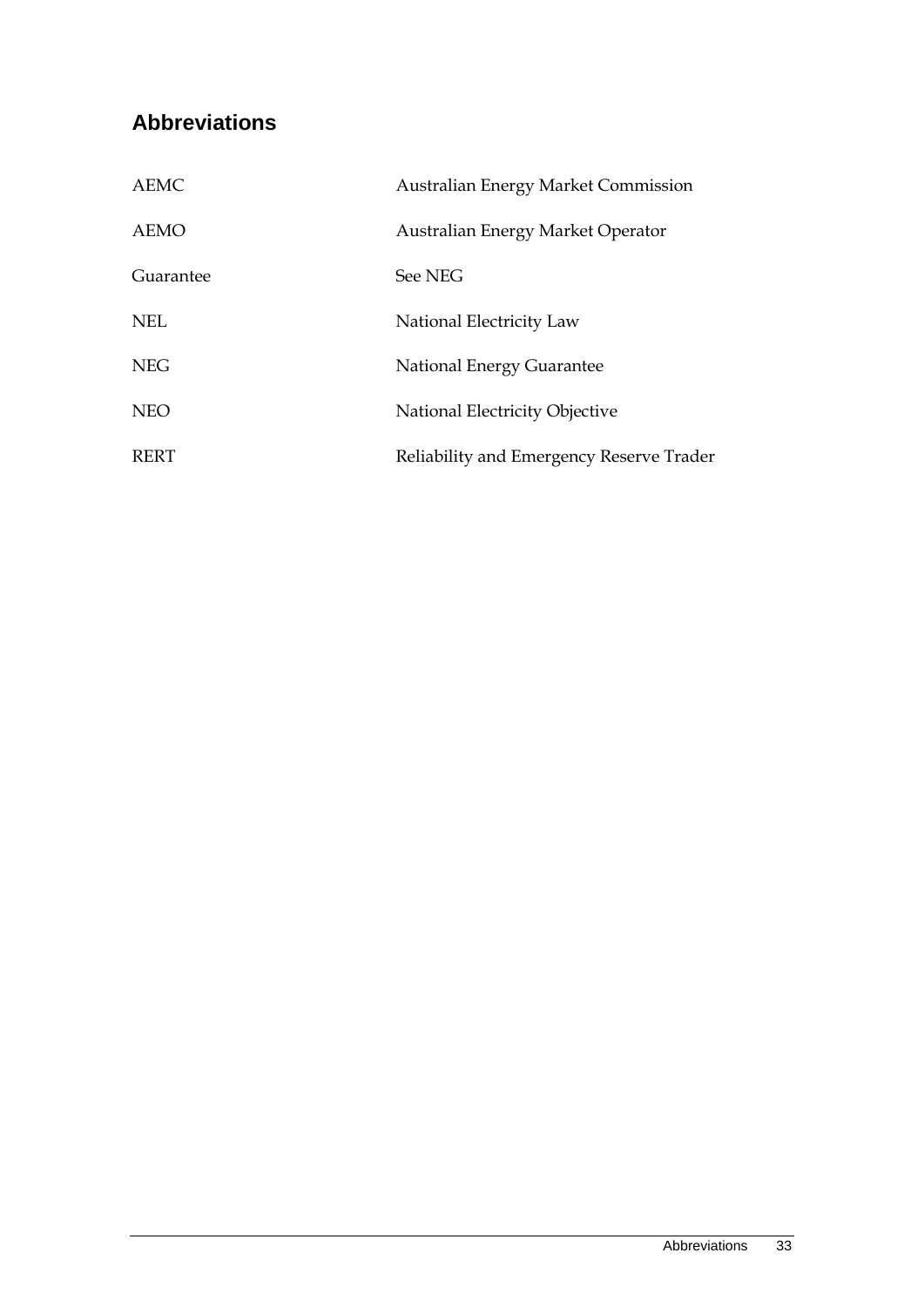# **A Summary of other issues raised in submissions**

This appendix sets out the issues raised in consultation on this rule change request and the AEMC's response to each issue. If an issue raised in a submission has been discussed in the main body of this document, it has not been included in this table.

<span id="page-41-0"></span>

| <b>Stakeholder</b>     | <b>Issue</b>                                                                                                                                                                                                                                                                                                                                                                                                                                                                                                                                                                        | <b>AEMC response</b>                                                                                                                                                                                                                                                                                                                                                                                                                                                                                                                                                                                                                                                                                                                                                                                                                                             |
|------------------------|-------------------------------------------------------------------------------------------------------------------------------------------------------------------------------------------------------------------------------------------------------------------------------------------------------------------------------------------------------------------------------------------------------------------------------------------------------------------------------------------------------------------------------------------------------------------------------------|------------------------------------------------------------------------------------------------------------------------------------------------------------------------------------------------------------------------------------------------------------------------------------------------------------------------------------------------------------------------------------------------------------------------------------------------------------------------------------------------------------------------------------------------------------------------------------------------------------------------------------------------------------------------------------------------------------------------------------------------------------------------------------------------------------------------------------------------------------------|
|                        | Procurement trigger, including comments on the reliability standard and assessment of need for reserves                                                                                                                                                                                                                                                                                                                                                                                                                                                                             |                                                                                                                                                                                                                                                                                                                                                                                                                                                                                                                                                                                                                                                                                                                                                                                                                                                                  |
| ERM Power pp. 2-3, p.5 | ERM Power had a number of concerns with AEMO's current<br>medium-term PASA forecasts, which it states calls into<br>question whether there is a genuine risk to reliability.<br>In terms of the assessment of the need for reserves, ERM<br>Power was concerned about the impact of the forecasting<br>uncertainty measure (FUM) and its potential to result in higher<br>activation of the RERT.<br>ERM Power would also like changes to AEMO's discretion, in<br>the RERT guidelines to take into account any other relevant<br>information when assessing the need for reserves. | The Commission is examining these issues through the<br>Enhancement to the RERT rule change.<br>The enhanced RERT rule change is assessing broad<br>potential changes to the entire framework including:<br>a further increase in the procurement lead time (which<br>would effectively increase the long-notice RERT lead<br>time to one year and beyond in some circumstances)<br>an assessment of the existing out-of-market provisions<br>that seek to minimise the distortionary effects of the<br><b>RERT</b><br>how the RERT is triggered and the governance<br>arrangements surrounding the trigger<br>standardisation of reserve products.<br>The consultation paper was published on the date of this<br>final determination and is available on the Commission's<br>website. The Commission welcomes further engagement<br>with stakeholders on this. |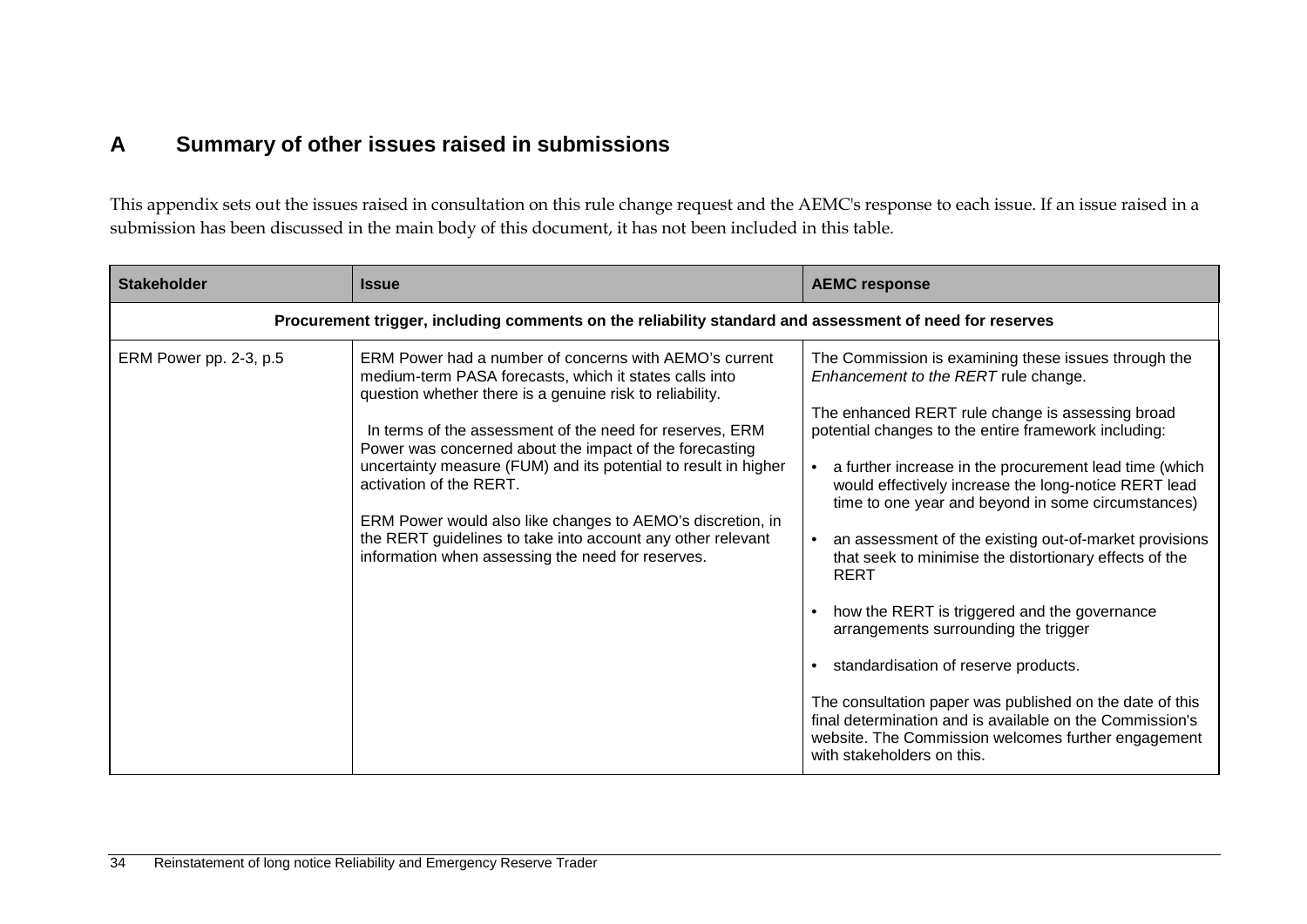| <b>Stakeholder</b>              | <b>Issue</b>                                                                                                                                                                                                                                                                                                                                                                                                                                                                                                                                                                                                                                                                                                  | <b>AEMC response</b>                                                                                                        |
|---------------------------------|---------------------------------------------------------------------------------------------------------------------------------------------------------------------------------------------------------------------------------------------------------------------------------------------------------------------------------------------------------------------------------------------------------------------------------------------------------------------------------------------------------------------------------------------------------------------------------------------------------------------------------------------------------------------------------------------------------------|-----------------------------------------------------------------------------------------------------------------------------|
| Infigen, p. 3                   | In terms of the methodology for assessing the reliability<br>standard, Infigen noted that while AEMO's modelling shows<br>that 9 per cent of iterations whereby unserved energy exceeds<br>0.002 per cent, this is distinct from the definition reliability<br>standard.<br>Infigen noted that this is inconsistent with the Reliability<br>Standard Implementation Guidelines, where AEMO outlines<br>how it will operationalise the reliability standard as the<br>guidelines state that: "if the expected annual USE, averaged<br>across the simulations, exceeds the maximum level specified<br>by the reliability standard, a LRC is identified."                                                        | The Commission is examining these issues through the<br>Enhancement to the RERT rule change. See above for<br>more details. |
| Australian Energy Council, p. 4 | The Australian Energy Council also commented on the<br>interpretation of the reliability standard. It stated that the<br>standard is expressed as a maximum expected 0.002 per cent<br>unserved energy (USE) in any region. This expression<br>recognises and accepts that in some years the target USE may<br>be exceeded. By design, the reliability standard allows for<br>unserved energy to exceed 0.002 per cent during an<br>exceptionally "peaky" simulated year and/or one with multiple<br>simultaneous forced outages.<br>It notes that the statement "the risk of breaching the reliability<br>standard is nine per cent" is incorrect - either the standard is<br>forecast to be met or not met. | The Commission is examining these issues through the<br>Enhancement to the RERT rule change. See above for<br>more details. |
| <b>Procurement volume</b>       |                                                                                                                                                                                                                                                                                                                                                                                                                                                                                                                                                                                                                                                                                                               |                                                                                                                             |
| Victorian Government, p. 2      | The Victorian Government suggested that AEMO and the<br>AEMC give careful consideration to the method for determining<br>the most economically efficient amount of reserves to contract.                                                                                                                                                                                                                                                                                                                                                                                                                                                                                                                      | The Commission is examining these issues through the<br>Enhancement to the RERT rule change. See above for<br>more details. |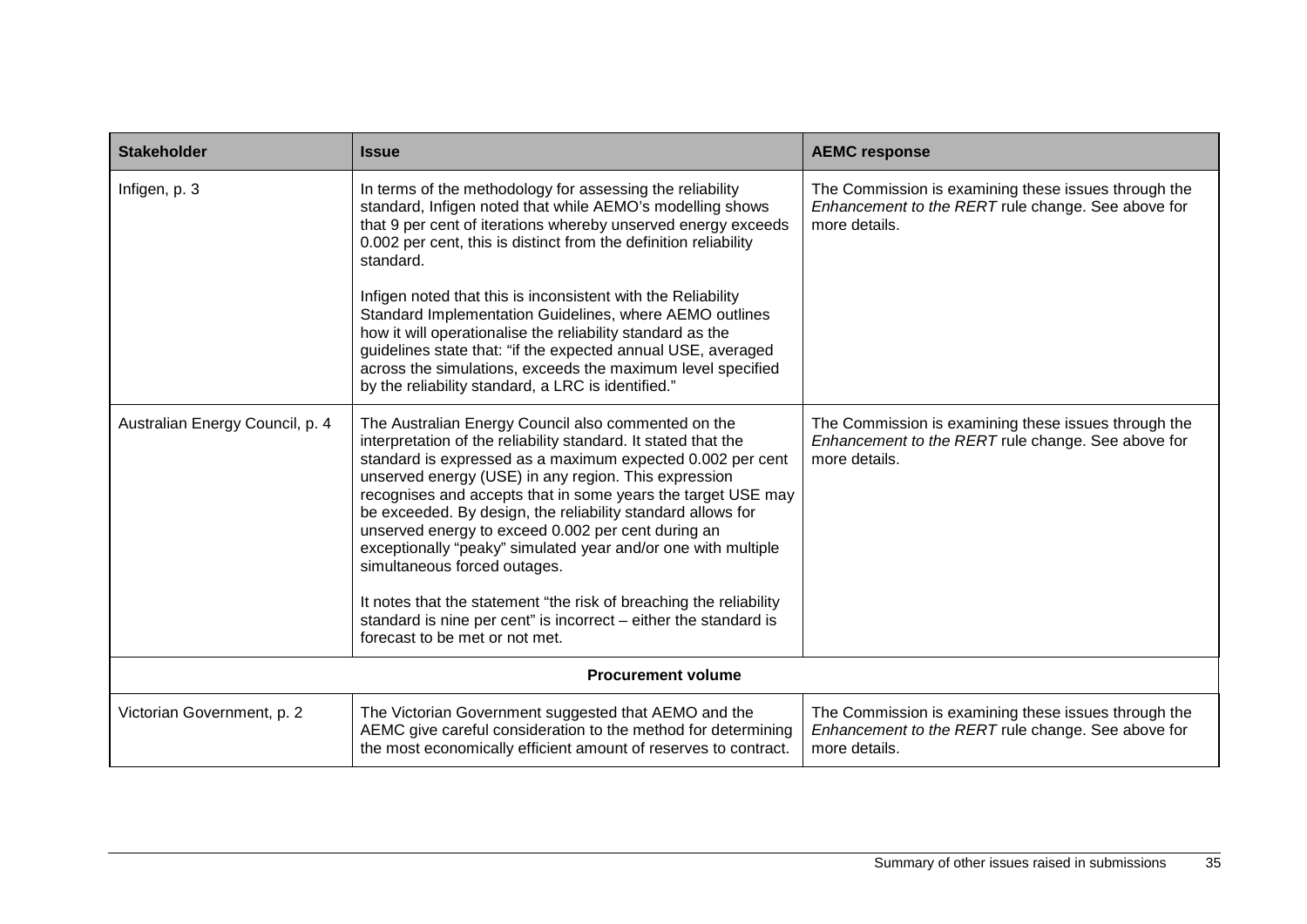| <b>Stakeholder</b>                                               | <b>Issue</b>                                                                                                                                                                                                                                                                                                                                                                                                                                                                        | <b>AEMC response</b>                                                                                                        |  |
|------------------------------------------------------------------|-------------------------------------------------------------------------------------------------------------------------------------------------------------------------------------------------------------------------------------------------------------------------------------------------------------------------------------------------------------------------------------------------------------------------------------------------------------------------------------|-----------------------------------------------------------------------------------------------------------------------------|--|
|                                                                  | It recommended a clear framework for setting the capacity<br>target for reserves, informed by an assessment of the reserves<br>requirement over each hour of the peak demand event based<br>on weather and demand forecasts that are as accurate as<br>possible.                                                                                                                                                                                                                    |                                                                                                                             |  |
| Infigen, p. 4                                                    | Infigen noted that it may be helpful if the RERT guidelines or<br>AEMO's RERT procedure provided clearer guidance as to the<br>volume of RERT to procure.                                                                                                                                                                                                                                                                                                                           | The Commission is examining these issues through the<br>Enhancement to the RERT rule change. See above for<br>more details. |  |
| Transparency, governance arrangements and reporting requirements |                                                                                                                                                                                                                                                                                                                                                                                                                                                                                     |                                                                                                                             |  |
| Meridian, p.2                                                    | Meridian recommended that the AEMC might consider<br>requiring greater certainty around reliability forecasts, clearer<br>reporting of RERT outcomes, and assessments of the<br>accuracy of past forecasts and outcomes.                                                                                                                                                                                                                                                            | The Commission is examining these issues through the<br>Enhancement to the RERT rule change. See above for<br>more details. |  |
| Victorian Government, p. 2                                       | The Victorian Government noted that it must be consulted on<br>the cost of reserve contracts. The government's ability to act in<br>the interests of Victorian consumers requires accurate<br>information not only on risks and contract costs, but importantly<br>on the level of reliability that should be targeted in order to<br>prevent outages at a reasonable cost.                                                                                                         | The Commission is examining these issues through the<br>Enhancement to the RERT rule change. See above for<br>more details. |  |
| St Vincent de Paul and<br>SACOSS, p. 1                           | St Vincent de Paul and SACOSS stated that timely information<br>provided by the operator to market participants about future<br>shortfalls would provide the signals to optimise existing<br>generation resources to ensure they are available and this<br>would shore up and optimise firm capacity availability if there<br>was a shortfall in future.<br>They also noted that consumers who ultimately pay for the<br>RERT need to know details of payments made to participants | The Commission is examining these issues through the<br>Enhancement to the RERT rule change. See above for<br>more details. |  |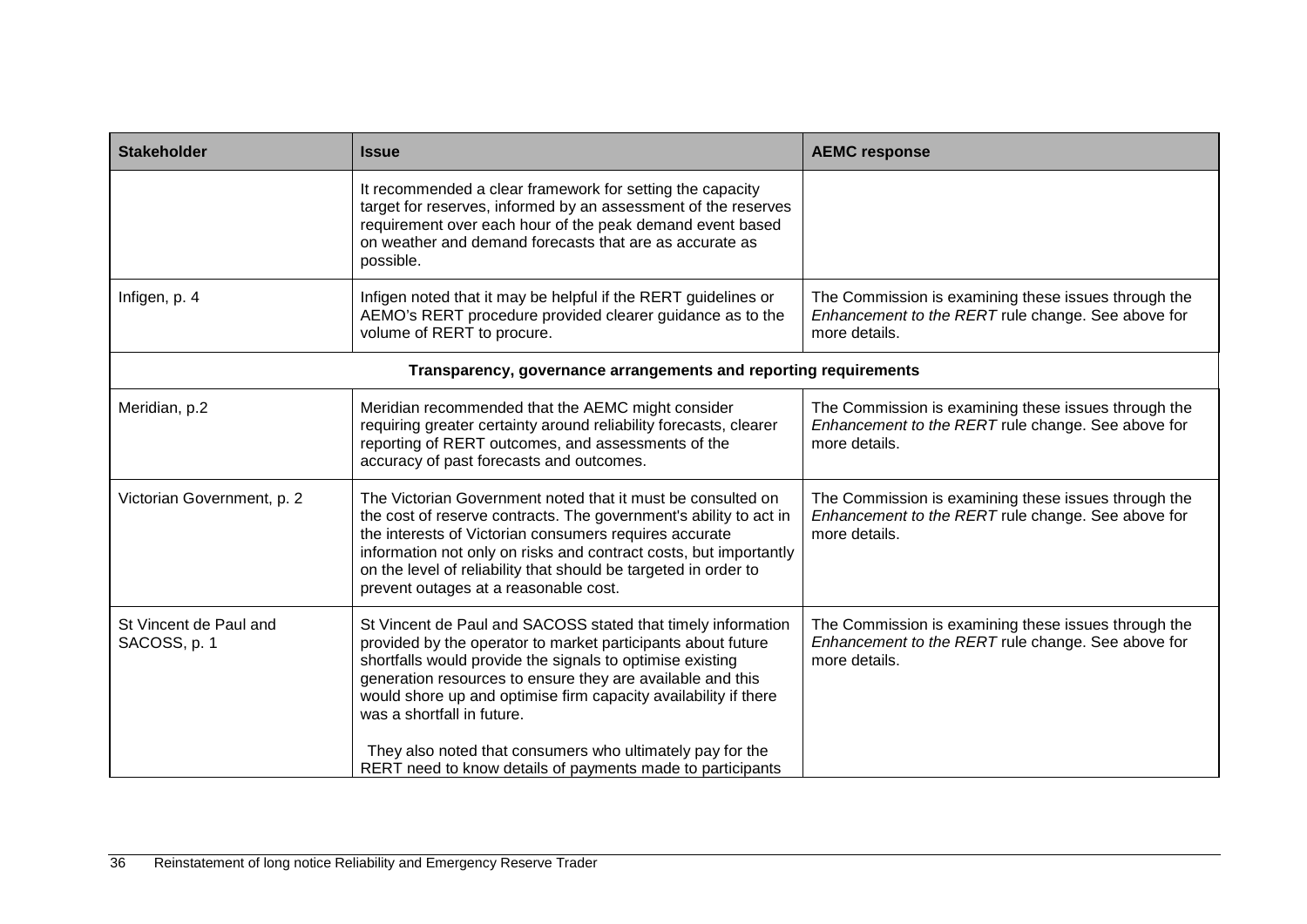| <b>Stakeholder</b>                              | <b>Issue</b>                                                                                                                                                                                                                                                                                                     | <b>AEMC response</b>                                                                                                        |
|-------------------------------------------------|------------------------------------------------------------------------------------------------------------------------------------------------------------------------------------------------------------------------------------------------------------------------------------------------------------------|-----------------------------------------------------------------------------------------------------------------------------|
|                                                 | for availability and payments made to participants if and when<br>resources were dispatched - transparency is critical for<br>consumer confidence.                                                                                                                                                               |                                                                                                                             |
| Energy Networks Australia,<br>pp.1-2            | Energy Networks Australia considered that there would be<br>benefit in improving the transparency and governance<br>arrangements of the contracting process.                                                                                                                                                     | The Commission is examining these issues through the<br>Enhancement to the RERT rule change. See above for<br>more details. |
| Infigen, p.1                                    | Infigen stated that it is critical that any procurement under<br>RERT is transparent (e.g., publishing indicative costs and<br>updated unserved energy estimates).                                                                                                                                               | The Commission is examining these issues through the<br>Enhancement to the RERT rule change. See above for<br>more details. |
|                                                 | <b>Payment structure</b>                                                                                                                                                                                                                                                                                         |                                                                                                                             |
| TransGrid, p. 2                                 | TransGrid supported consideration of a cap on the availability<br>payments that can be offered to reserves.                                                                                                                                                                                                      | The Commission is examining these issues through the<br>Enhancement to the RERT rule change. See above for<br>more details. |
| Energy Networks Australia,<br>pp.1-2            | Energy Networks Australia considered that there would be<br>benefit in improving the availability of price caps.                                                                                                                                                                                                 | The Commission is examining these issues through the<br>Enhancement to the RERT rule change. See above for<br>more details. |
| Energy Efficiency Council. p.2                  | Energy Efficiency Council noted that market distortions<br>concerns are best dealt with by ensuring that AEMO's<br>processes are sensible and transparent, in particular ensuring<br>that the size of payments for RERT are appropriate and the<br>balance of payment for availability and dispatch are correct. | The Commission is examining these issues through the<br>Enhancement to the RERT rule change. See above for<br>more details. |
| Origin, p. 3                                    | Origin recommended a proper evaluation of the need for long<br>notice RERT, especially where ongoing availability payments<br>may be made where reserves were not utilised.                                                                                                                                      | The Commission is examining these issues through the<br>Enhancement to the RERT rule change. See above for<br>more details. |
| Out-of-market provisions and market distortions |                                                                                                                                                                                                                                                                                                                  |                                                                                                                             |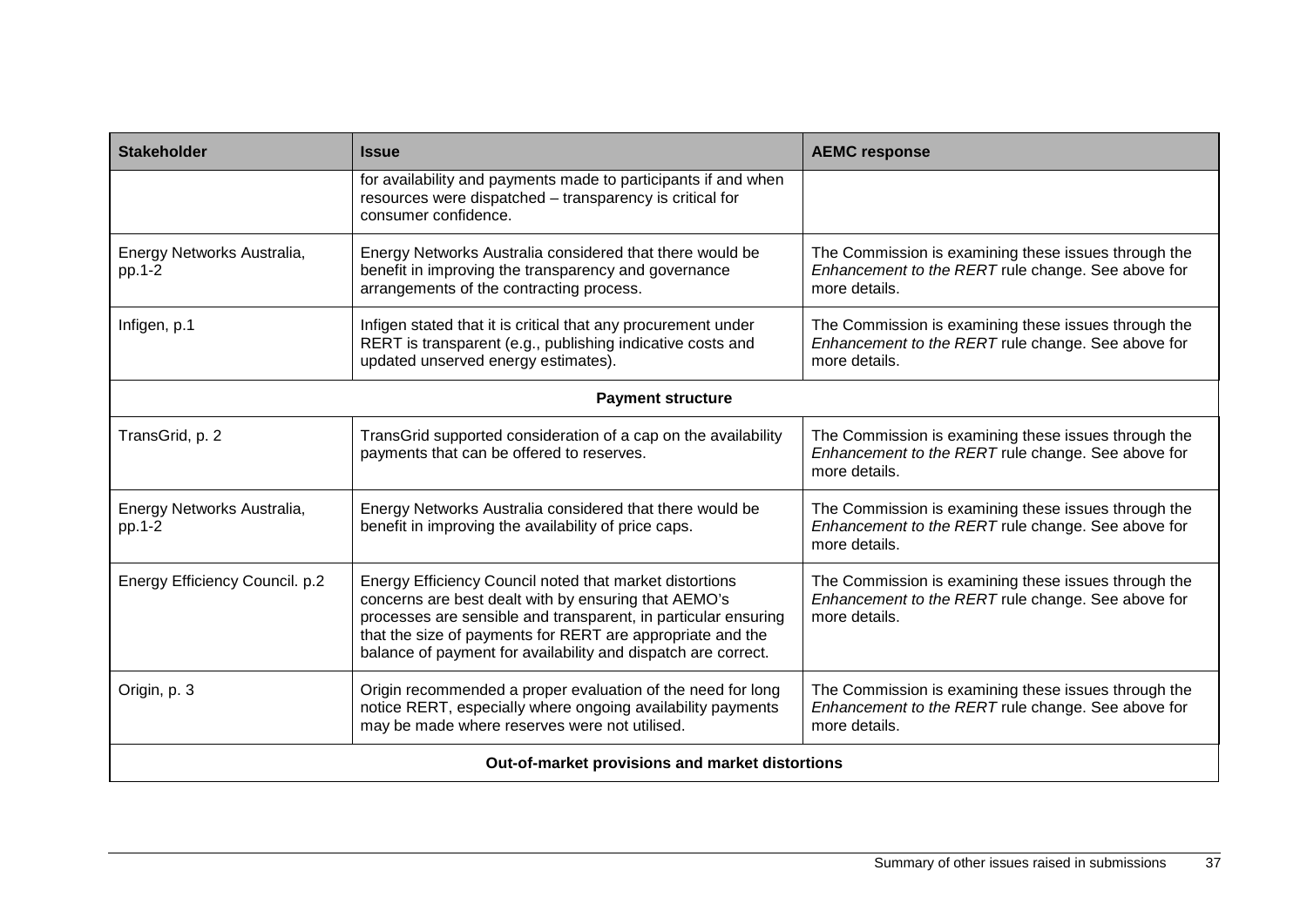| <b>Stakeholder</b>                    | <b>Issue</b>                                                                                                                                                                                                                                                                                                                                                                                                                                                              | <b>AEMC response</b>                                                                                                                                                             |  |
|---------------------------------------|---------------------------------------------------------------------------------------------------------------------------------------------------------------------------------------------------------------------------------------------------------------------------------------------------------------------------------------------------------------------------------------------------------------------------------------------------------------------------|----------------------------------------------------------------------------------------------------------------------------------------------------------------------------------|--|
| ERM Power, p. 5                       | ERM Power considered that there is a case to change the<br>RERT rules to allow for on-market demand response to be<br>used for the RERT if it would not otherwise be dispatched. It<br>noted that one such way to achieve this could be to allow<br>retailers and third party aggregators with demand response the<br>opportunity to on-sell their demand response to AEMO as part<br>of the RERT                                                                         | The Commission is examining these issues through the<br>Enhancement to the RERT rule change. See above for<br>more details.                                                      |  |
| Infigen, p.3                          | Infigen noted that depending on the terms offered through<br>AEMO's RERT procurement, there is also risk that some<br>resources (e.g., demand response) may prefer to contract for<br>RERT with AEMO, rather than with a market retailer. Infigen<br>further noted that drawing resources out of the energy market<br>could negatively affect the ability of retailers to manage<br>reliability, leading to a "self-fulfilling prophecy" of the need to<br>activate RERT. | The Commission is examining these issues through the<br>Enhancement to the RERT rule change. See above for<br>more details.                                                      |  |
| Australian Energy Council, p. 2       | The Australia Energy Council expressed concerns that the<br>unprecedented scale of AEMO's contracting of long-notice<br>RERT during 2017 pre-empted market action. It noted that they<br>had not been engaged by AEMO, many of these options would<br>very likely have operated within the market and therefore this<br>reinforces the rationale for the 2016 rule change.                                                                                                | The Commission is examining these issues through the<br>Enhancement to the RERT rule change. See above for<br>more details.                                                      |  |
| <b>Current out-of-market reserves</b> |                                                                                                                                                                                                                                                                                                                                                                                                                                                                           |                                                                                                                                                                                  |  |
| ERM Power, p. 2                       | ERM Power noted that there are a number of reserves<br>available, including 250 MW of emergency diesel generation<br>and 70 MW reserved Hornsdale battery response available in<br>South Australia which is currently not bid in the Projected<br>Assessment of System Adequacy (PASA) timeframes and<br>therefore not included in AEMO's reliability assessment.                                                                                                         | The Commission acknowledges this comment and notes<br>that out-of-market considerations are within the scope of<br>the enhanced RERT rule change. See above for more<br>details. |  |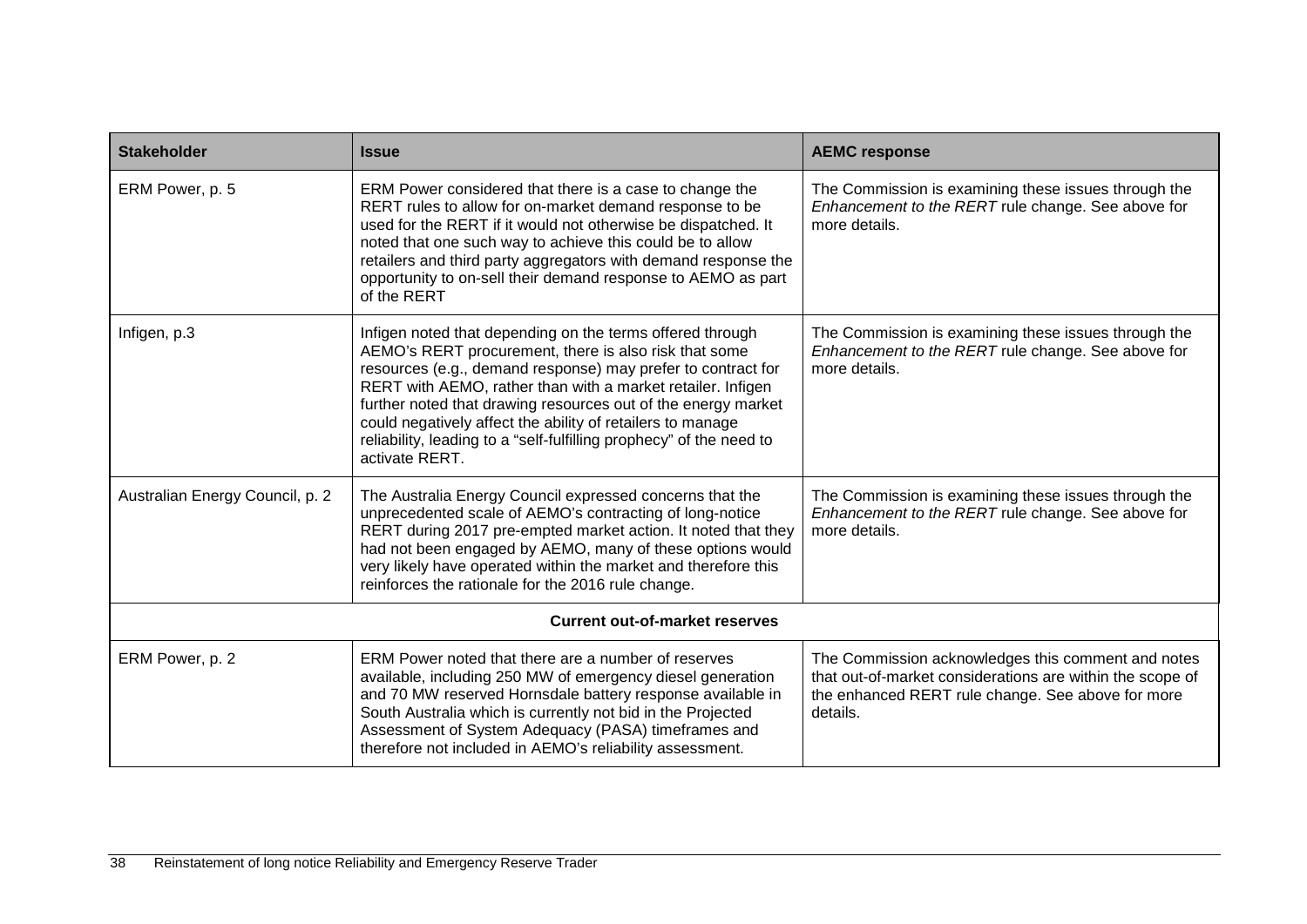| <b>Stakeholder</b>                           | <b>Issue</b>                                                                                                                                                                                                                                                                                                                                                                                                                                                                                                                                                                             | <b>AEMC response</b>                                                                                                                                                             |  |  |
|----------------------------------------------|------------------------------------------------------------------------------------------------------------------------------------------------------------------------------------------------------------------------------------------------------------------------------------------------------------------------------------------------------------------------------------------------------------------------------------------------------------------------------------------------------------------------------------------------------------------------------------------|----------------------------------------------------------------------------------------------------------------------------------------------------------------------------------|--|--|
| Australian Energy Council, p. 5              | The Australian Energy Council stated that ARENA-AEMO<br>demand-side trial has guaranteed that 200MW of new reserves<br>will be available to the Panel for three years. It also noted that<br>the 276MW of emergency peaking generation and 70MW of<br>reserved Hornsdale battery capacity installed as a result of the<br>South Australian Energy Plan have been made available for<br>emergency use in a manner consistent with the provision of<br>reserve via the RERT. It stated that this should be considered<br>as 346MW of reserves effectively available to short-term<br>RERT. | The Commission acknowledges this comment and notes<br>that out-of-market considerations are within the scope of<br>the enhanced RERT rule change. See above for more<br>details. |  |  |
| Stanwell (supplementary<br>submission), p. 5 | Stanwell noted that the SA Government's 'peakers' are not<br>offered to the market but were included in AEMO's 2017-18<br>summer readiness plan. It recommended that the South<br>Australian Government, as owner, could make the generators<br>available to the market using PASA availability.                                                                                                                                                                                                                                                                                         | The Commission acknowledges this comment and notes<br>that out-of-market considerations are within the scope of<br>the enhanced RERT rule change. See above for more<br>details. |  |  |
|                                              | Interactions with other projects                                                                                                                                                                                                                                                                                                                                                                                                                                                                                                                                                         |                                                                                                                                                                                  |  |  |
| St Vincent de Paul and<br>SACOSS, p. 1       | St Vincent de Paul and SACOSS considered that the<br>appropriate place to consider the long-notice RERT is in the<br>enhanced RERT rule change, where it can be considered in<br>the context of its interaction with the Guarantee.                                                                                                                                                                                                                                                                                                                                                      | The enhanced RERT rule change is assessing broad<br>proposed changes to the RERT framework, including the<br>procurement lead time. See above for more details.                  |  |  |
| Infigen, p. 1                                | Infigen noted that several competing processes are underway<br>- the enhanced RERT rule change and the Guarantee's<br>Procurer of Last Resort.                                                                                                                                                                                                                                                                                                                                                                                                                                           | See section 1.1.                                                                                                                                                                 |  |  |
| Snowy Hydro, p. 1                            | Snowy Hydro stated that the mechanics of the Guarantee's<br>Procurer of Last Resort appear to be identical to those of the<br>RERT, except that it is to be triggered only on the reliability<br>standard and that AEMO forecasts will receive independent<br>oversight.                                                                                                                                                                                                                                                                                                                 | See section 1.1.                                                                                                                                                                 |  |  |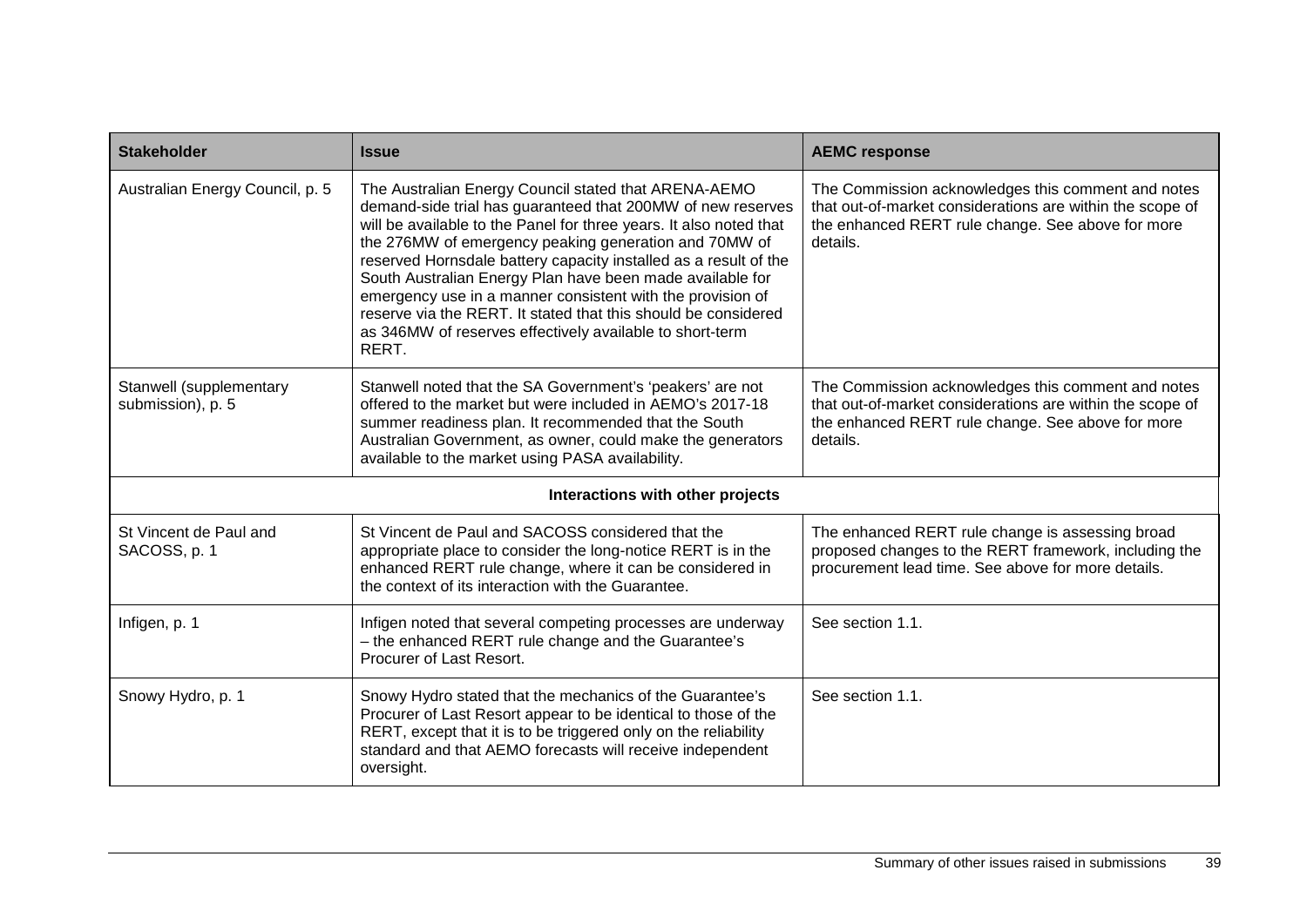| <b>Stakeholder</b>              | <b>Issue</b>                                                                                                                                                                                                                                                                                                                                                                                                                                                                                                                             | <b>AEMC response</b>                                                                                                                                            |  |  |
|---------------------------------|------------------------------------------------------------------------------------------------------------------------------------------------------------------------------------------------------------------------------------------------------------------------------------------------------------------------------------------------------------------------------------------------------------------------------------------------------------------------------------------------------------------------------------------|-----------------------------------------------------------------------------------------------------------------------------------------------------------------|--|--|
| Australian Energy Council, p. 5 | Australian Energy Council stated that if triggered, the<br>Guarantee's Procurer of Last Resort would be available from<br>July 2022 and that there appears to be no need for a long-term<br>RERT before then.                                                                                                                                                                                                                                                                                                                            | See section 1.1.                                                                                                                                                |  |  |
| ERM Power, p. 5                 | ERM Power considered that reinstatement of the long-notice<br>RERT may be necessary as part of the Procurer of Last Resort<br>mechanism under the Guarantee.                                                                                                                                                                                                                                                                                                                                                                             | See section 1.1.                                                                                                                                                |  |  |
|                                 | Other issues raised                                                                                                                                                                                                                                                                                                                                                                                                                                                                                                                      |                                                                                                                                                                 |  |  |
| TransGrid, p. 2                 | TransGrid supported consideration of other options such as the<br>development and use of a 'pre-qualification' panel of reserve<br>providers ahead of time, which could avoid the use of costly<br>contracts a long way in advance, while giving potential reserve<br>providers an indication of the likely need for their services.                                                                                                                                                                                                     | The Commission notes that the existing RERT Panel<br>which performs this function remains unchanged.                                                            |  |  |
| TransGrid, p. 2                 | TransGrid expressed concern that AEMO's contracting<br>practices under the existing RERT can result in valuable<br>demand response resources being 'quarantined' even if they<br>do not get utilised by AEMO. This reduces the supply and<br>increases the cost of demand management resources<br>available for network management, for example projects such<br>as Powering Sydney's Future. Exclusive contracts lock away<br>resources that could be efficiently used elsewhere without<br>threatening their benefits for reliability. | The Commission is examining contracting process issues<br>through the Enhancement to the RERT rule change.                                                      |  |  |
| CS Energy submission            | CS Energy made a submission to a number of the<br>Commission's processes.                                                                                                                                                                                                                                                                                                                                                                                                                                                                | The Commission notes that it is considering CS Energy's<br>submission through the Reliability Frameworks Review<br>and the Enhancement to the RERT rule change. |  |  |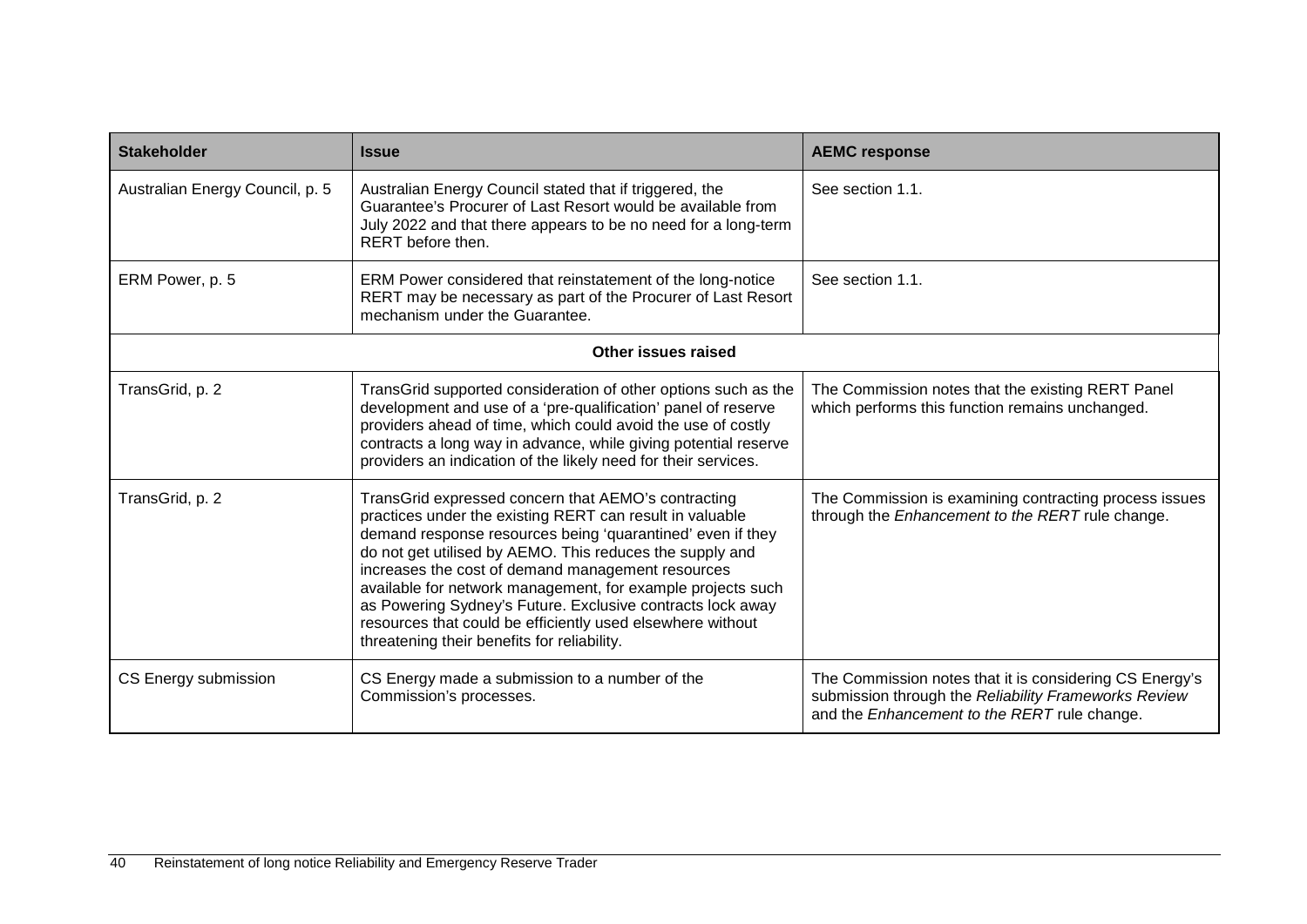# <span id="page-48-0"></span>**B Legal requirements under the NEL**

This appendix sets out the relevant legal requirements under the NEL for the AEMC to make this final rule determination.

## <span id="page-48-1"></span>**B.1 Final rule determination**

In accordance with s. 102 of the NEL the Commission has made this final rule determination in relation to the rule proposed by AEMO.

The *National Electricity Amendment (Reinstatement of long notice Reliability and Emergency Reserve Trader) Rule 2018 No. 7* is published with this final rule determination.

The Commission's reasons for making this final rule determination and the final rule are set out in section 2.3. The key features of the final rule are also described in section 2.3.

## <span id="page-48-2"></span>**B.2 Power to make the rule**

The Commission is satisfied that the final rule falls within the subject matter about which the Commission may make rules. The final rule falls within section 34 of the NEL as it relates to the regulation of the operation of the national electricity system for the purposes of safety, security and reliability of the system.<sup>[131](#page-48-4)</sup>

### <span id="page-48-3"></span>**B.3 Commission's considerations**

In assessing the rule change request, the Commission considered:

- its powers under the NEL to make the rule
- the rule change request
- submissions received during consultation
- the Commission's analysis as to the ways in which the proposed rule will or is likely to, contribute to the NEO.

There is no relevant Ministerial Council on Energy (MCE) statement of policy principles for this rule change request.[132](#page-48-5)

<span id="page-48-4"></span><sup>131</sup> Section  $34(1)(a)(ii)$  of the NEL

<span id="page-48-5"></span><sup>132</sup> Under s. 33 of the NEL the AEMC must have regard to any relevant MCE statement of policy principles in making a rule. The MCE is referenced in the AEMC's governing legislation and is a legally enduring body comprising the Federal, State and Territory Ministers responsible for Energy. On 1 July 2011 the MCE was amalgamated with the Ministerial Council on Mineral and Petroleum Resources. The amalgamated council is now called the COAG Energy Council.